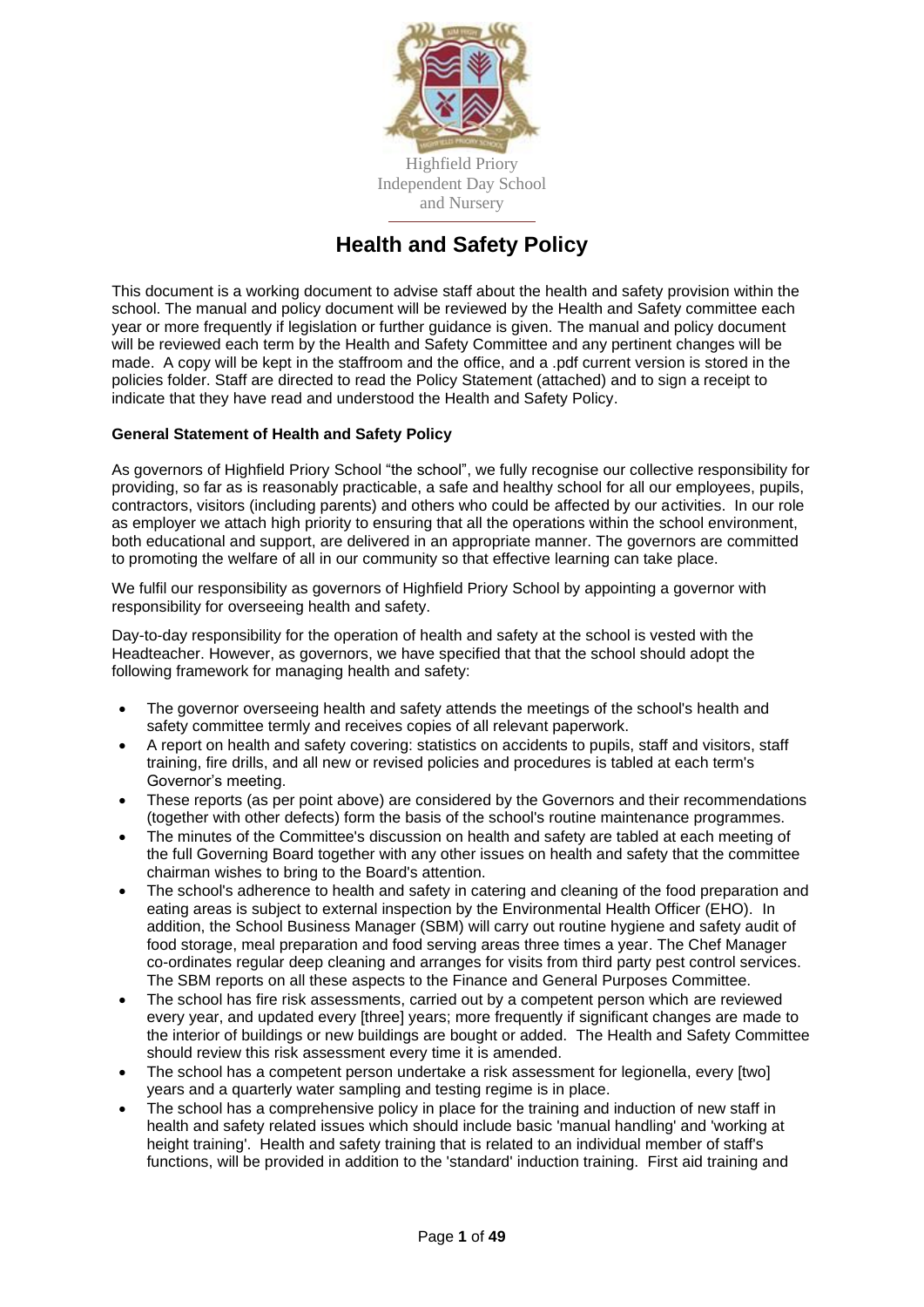minibus driver training are provided to any member of the teaching staff who is involved with trips and visits and to selected members of the non-teaching staff.

All members of staff are responsible for taking reasonable care of their own safety, that of pupils, visitors, temporary staff, volunteers and contractors. They are responsible for co-operating with the head, the SBM and other members of the Senior Management Team ("SMT") in order to enable the governors to comply with health and safety duties. Finally, all members of staff are responsible for reporting any significant risks or issues to the SBM.

All employees are briefed on where copies of this statement can be obtained on the school's intranet. They will be advised as and when it is reviewed, added to or modified. Details of the organisation and arrangements for carrying out the policy are to be found in this document.

Signed (……………………..) Chair of Governors, for and on behalf of the Board

Date (……)

### <span id="page-1-0"></span>**Designated Persons of Responsibility – Highfield Priory School**

#### **Staff name/designation**

| Competent persons appointed to<br>advise on Health & Safety | Headteacher / Assistant Headteacher         |
|-------------------------------------------------------------|---------------------------------------------|
| <b>SBM</b>                                                  | <b>SBM</b>                                  |
| <b>Fire</b>                                                 | <b>SBM</b>                                  |
| <b>First Aid</b>                                            | Headteacher                                 |
| Medication                                                  | Headteacher                                 |
| Care & Welfare                                              | Headteacher                                 |
| Catering                                                    | SBM                                         |
| Swimming                                                    | <b>PE and Games Co-ordinator</b>            |
| Visits / activity holidays                                  | Headteacher/Educational Visits Co-ordinator |
| P.E.                                                        | <b>PE and Games Co-ordinator</b>            |
| Science                                                     | Science Co-ordinator                        |
| Design & Technology                                         | Art and DT Co-ordinator                     |
| <b>EYFS</b>                                                 | Early Years Leader                          |
| <b>Educational Support Staff</b>                            | <b>SBM</b>                                  |
| ICT                                                         | <b>CSIT Co-ordinator</b>                    |
|                                                             |                                             |

# Table of Contents

| 1.                                                                                      |  |
|-----------------------------------------------------------------------------------------|--|
| 2.                                                                                      |  |
| 2.1.                                                                                    |  |
| Teaching and Non-teaching Staff with special responsibility relating to safety5<br>2.2. |  |
| 2.3.                                                                                    |  |
| 2.4.                                                                                    |  |
| 3 <sub>1</sub>                                                                          |  |
|                                                                                         |  |
|                                                                                         |  |
|                                                                                         |  |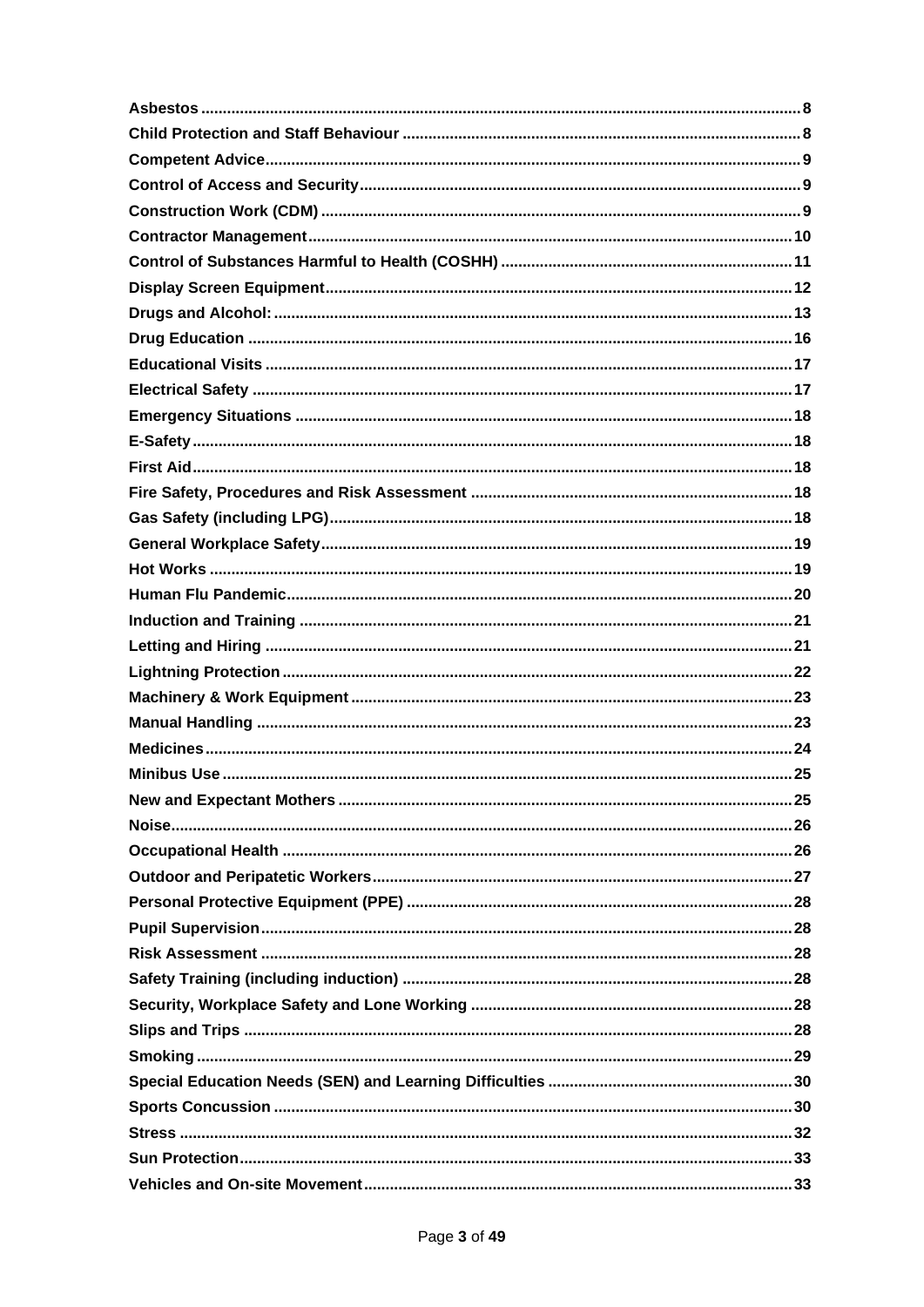This policy should be read in conjunction with: Behaviour Management Policy Confidentiality Policy Curriculum Policy Emergency Plan EYFS Procedures E-Safety Policy First Aid Policy Health and Safety Policy Fire Risk Assessment Fire Risk (Prevention) Policy Out of School Visits Procedure PSHE Policy Risk Assessment Policy Accessibility Plan Safeguarding and Child Protection Policy Security and Supervision Policy Whole School Food

## <span id="page-3-0"></span>**PART I**

## <span id="page-3-1"></span>**1. Introduction**

This is a Statement of Organisation and Arrangements (Code of Practice) for Highfield Priory School. This is for the benefit of teaching and non-teaching staff and pupils.

The aim of the statement is to ensure that all reasonable practical steps are taken to secure the health, safety and welfare of all persons using the premises.

This statement deals with those aspects over which the Head has control and covers safety associated with the building structure, plant, fixed equipment and services; it describes how the Head is discharging his responsibilities in respect of pupils, visitors and other employees who are present on school premises in the internal organisation, management and discipline of the school.

## <span id="page-3-2"></span>**2. Responsibilities and duties in matters concerned with safety**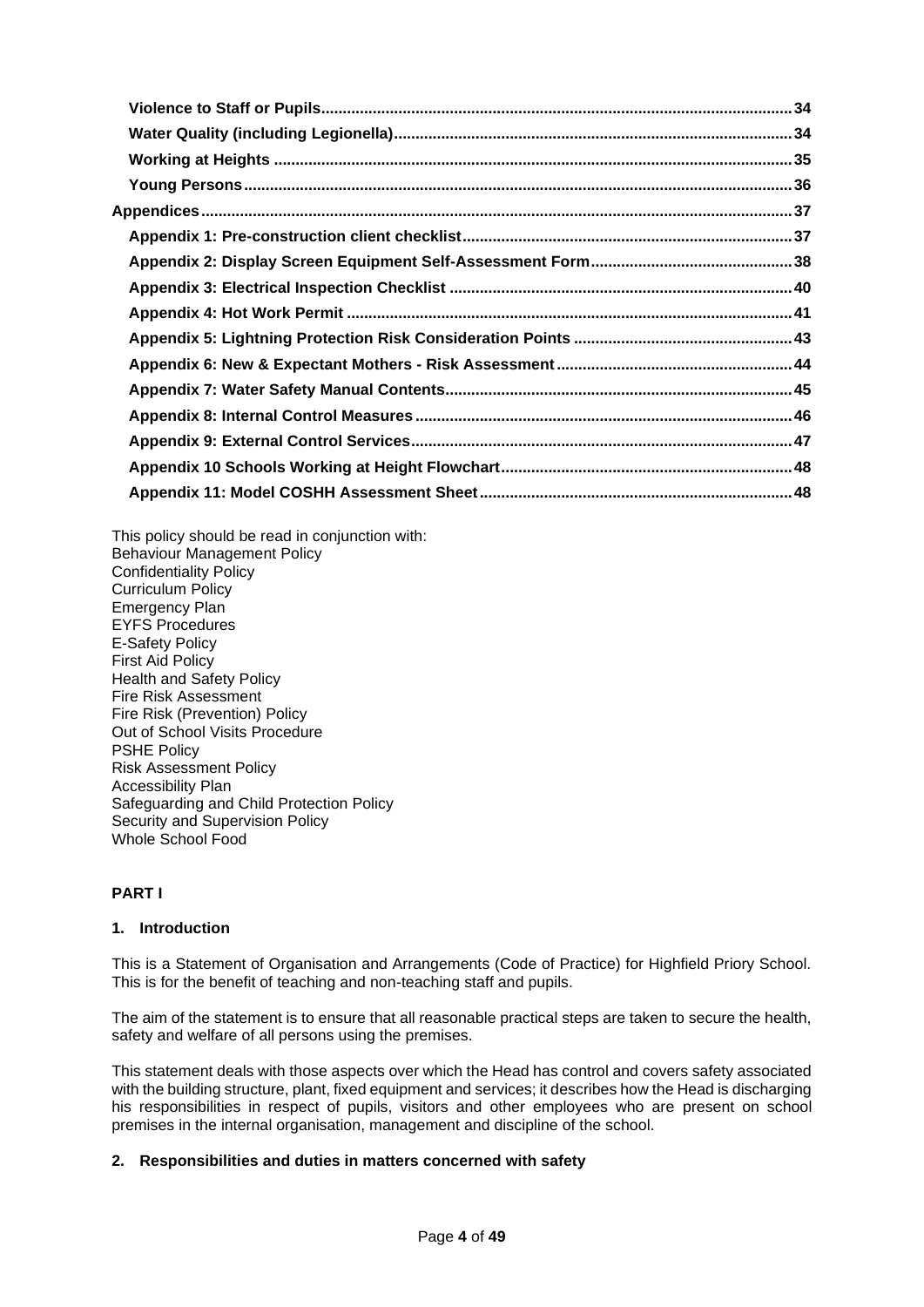The Headteacher

The ultimate responsibility for all school safety organisation and activity rests with the Headteacher, who shall:

- a) be the focal point for day to day references on safety and give advice or indicate sources of advice.
- b) co-ordinate the implementation of the approved safety procedures in the school.
- c) maintain contact with outside agencies able to offer expert advice.
- d) report all known hazards immediately to the Governors and stop any practices or the use of any plant, tools, equipment, machinery, etc. he considers to be unsafe, until satisfied as to their safety.
- e) make recommendations to the Governors for additions or improvements to plant, tools, equipment, machinery etc. which are dangerous or potentially dangerous.
- f) make or arrange for an investigation of premises, places of work and working practices on a regular basis and ensure that he is kept informed of accidents and hazardous situations.
- g) review from time to time:
	- i. the provision of first aid in the school, and the emergency regulations, including the regular fire drill.
	- ii. and make recommendations for improving the procedures laid down.

h) regularly review the dissemination of safety information concerning the school. recommend necessary changes and improvements in welfare facilities.

i) inform the Governors from time to time of the safety procedures of the school

## <span id="page-4-0"></span>**2.1. Obligations of all Employees**

The Health and Safety at Work Act 1974 states:

"It shall be the duty of every employee while at work:

- (a) to take reasonable care for the health and safety of himself and of any other person who may be affected by his acts or omissions at work, and
- (b) as regards any duty or requirement imposed on his employer or any other person by or under any of the relevant statutory provisions, to co-operate with him so far as it is necessary to enable that duty or requirement to be performed or complied with.

The Act also states:

"No person shall intentionally or recklessly interfere with or misuse anything provided in the interests of health, safety or welfare in pursuance of any of the relevant statutory provisions." In order that the laws, be observed and responsibilities to pupils and other visitors to the school are carried out all employees are expected:

to know the special safety measures and arrangements to be adopted in their own working areas and to ensure they are applied.

- i. to observe standards of dress consistent with safety and hygiene.
- ii. to exercise good standards of housekeeping and cleanliness.
- iii. to know and apply the emergency procedures in respect of fire and first aid.
- iv. to use and not wilfully misuse, neglect or interfere with things provided for his (her) own safety and / the safety of others.
- v. to co-operate with other employees in promoting and improving safety measures in the school.
- vi. to co-operate with the appointed safety representatives (The Headteacher and the School Secretary).

## <span id="page-4-1"></span>**2.2. Teaching and Non-teaching Staff with special responsibility relating to safety**

These staff:

- (a) have a general responsibility for the application of the School's safety policy to their own department or area of work and are directly responsible to the Headteacher for the application of existing safety measures and procedures within that department or area of work. Advice or instructions given by the Governors and the Headteacher, including the relevant parts of this statement shall be observed.
- (b) shall, where necessary, maintain safe working procedures including arrangements for ensuring, as far as is reasonably practicable. safety and absence of risks to health in connection with use, handling, storage and transport of articles and substances (e.g. chemicals, boiling water, duplicating fluid, guillotines).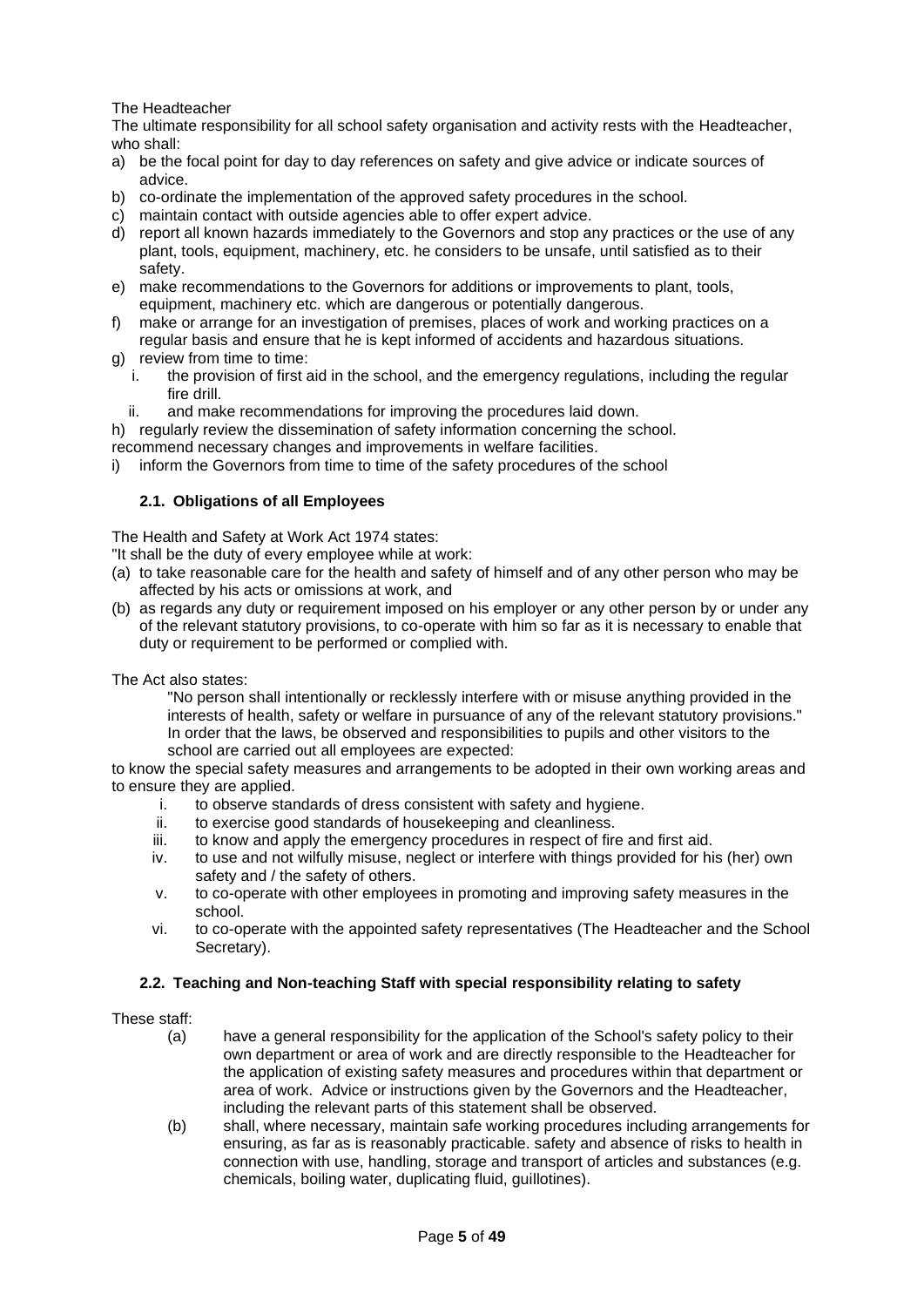- (c) shall resolve any health and safety problem any member of the staff may refer to them and refer to the Headteacher any of these problems for which they cannot achieve a satisfactory solution within the resources available to them.
- (d) shall carry out a regular safety inspection of the activities for which they are responsible and, where necessary, submit a report to the Headteacher.
- (e) shall ensure, as far as is reasonably practicable, the provision of sufficient information, instruction, training and supervision to enable other employees and pupils to avoid hazards and contribute positively to their own safety and health at work.
- f) shall, where appropriate, seek advice and guidance.
- (g) shall suggest to the Headteacher requirements for safety equipment and additions or improvements to plant, tools, equipment or machinery which are dangerous or potentially so.

## <span id="page-5-0"></span>**2.3. Special Obligations of Class Teachers**

The safety of pupils in classrooms, laboratories and workshops is the responsibility of class teachers. If for any reason, e.g. the condition or location of equipment, the physical state of the room or the splitting of a class for practical work, a teacher considers he cannot accept this responsibility, he (she) should discuss the matter with the Headteacher before allowing practical work to take place. Class teachers are expected: -

- (a) to exercise effective supervision of the pupils and to know the emergency procedures in respect of fire, bomb alerts and first aid, and to carry them out.
- (b) to know the special safety measures to be adopted in their own special teaching areas and to ensure that they are applied.
- (c) to give clear instructions and warning as often as necessary.
- (d) to follow safe working procedures personally.
- (e) to call for protective clothing, guards, special safe working procedures, etc. where necessary.
- (f) to make recommendations to their Subject Co-ordinator or Line Manager e.g. on safety equipment and on additions or improvements to plant, tools, equipment which are dangerous or potentially so.

## <span id="page-5-1"></span>**2.4. The Pupil**

The pupils are expected:

- (a) to exercise personal responsibility for the safety of self and class-mates.
- (b) to observe standards of dress consistent with safety and/or hygiene (this would preclude unsuitable footwear, knives and other items considered dangerous).
- (c) to observe all the safety rules of the school and in particular the instructions of teaching staff given in an emergency.
- (d) to use and not wilfully misuse, neglect or interfere with things provided for his/her safety.

### <span id="page-5-2"></span>**3. Visitors**

Regular visitors and other users of the premises, (e.g. delivery men from specific companies), should be required to observe the safety rules of the school. In particular parents helping out in school should be made aware of the health and safety arrangements applicable to them through the teacher to whom they are assigned.

#### <span id="page-5-3"></span>**PART II: Safety Arrangements**

#### <span id="page-5-4"></span>**Accessibility**

Refer to the Accessibility Plan

## **Accident Reporting and Investigation (including under RIDDOR)**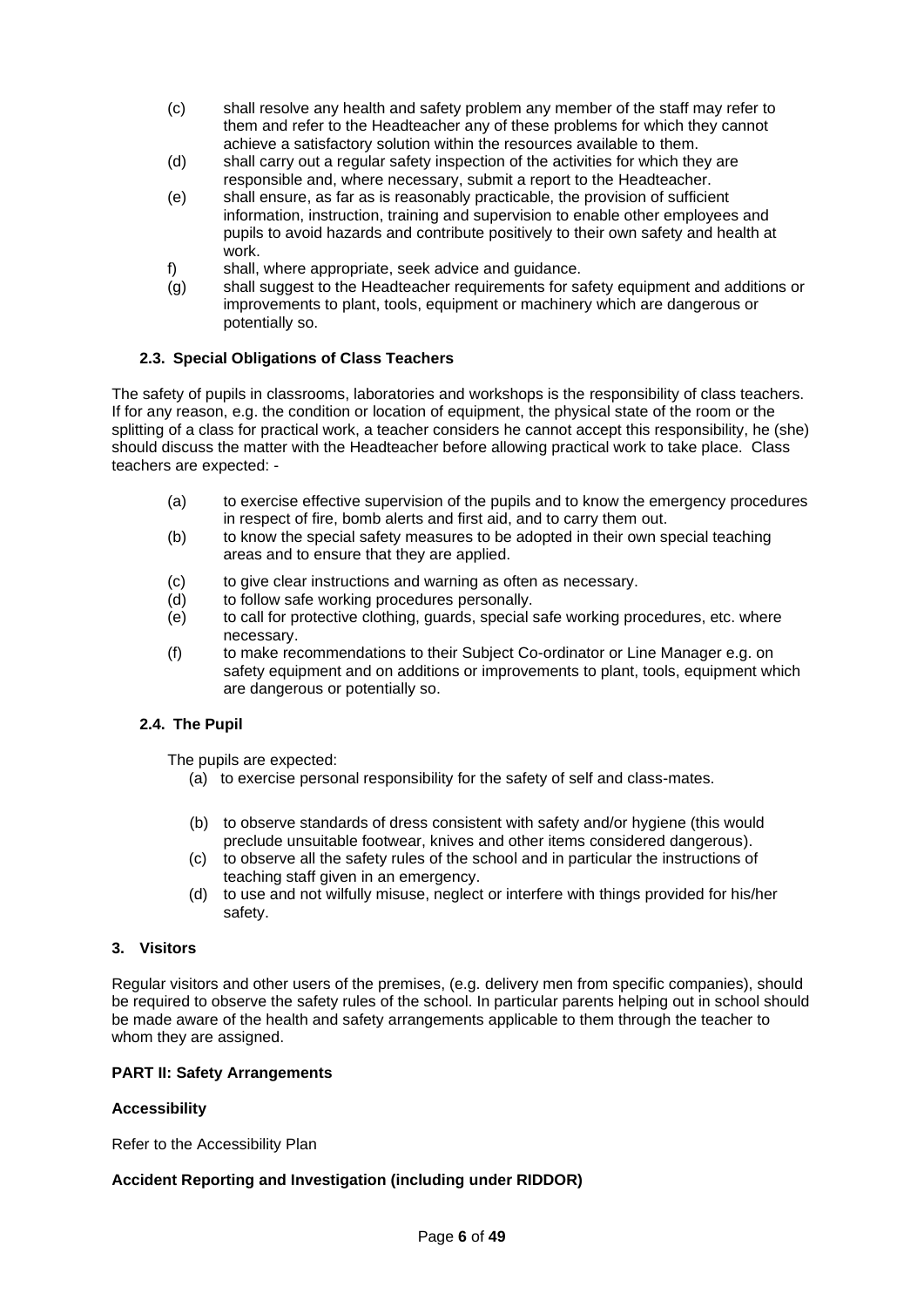This guidance is to enable the school to comply with the requirements of the Reporting of Injuries, Diseases and Dangerous Occurrences Regulations 2013 ("RIDDOR") and that appropriate records are kept of accidents involving School activities.

Most incidents that happen in schools or on school trips do not need to be reported to the HSE. If a pupil is injured in an incident and remains at school, is taken home or is simply absent from school for a number of days, the incident is not reportable.

Injuries to pupils and visitors who are involved in an accident at school or an activity organised by the school are only reportable under RIDDOR when

- the death of the person arose out of or in connection with a work activity; or
- an injury that arose out of or in connection with a work activity and the person is taken directly from the scene of the accident to hospital for treatment (examinations and diagnostic tests are not treatment)
- the HSE Information Sheet EDIS 1 (rev3) gives guidance and examples of whether an injury arises out of or in connection with work.
- if in doubt guidance should be sought from the HSE, for example when a pupil from another school is injured (specified injury) during a sports match (not reportable) as opposed to a pupil of the school who is injured similarly during a timetabled games lesson (reportable).

Injuries and ill health to people at work are reportable by the responsible person under RIDDOR when

- accidents which result in death or a specified injury (which must be reported without delay). Also a reportable occupational disease when confirmed by a doctor in writing. The HSE Information Sheet EDIS 1 (rev3) gives details of specified injuries and reportable diseases.
- accidents prevent the injured person from continuing their normal work for more than seven days (not counting the day of the accident but including weekends and other rest days). These must be reported within 15 days of the accident.
- the responsible person is normally the employer of the injured person. The exception will be those that are self employed, where the controller of the premises should report.

Dangerous Occurrences (specified near miss events) are reportable under RIDDOR. The HSE Information Sheet EDIS 1 (rev3) contains the typical examples applicable to schools.

#### **Objectives**

To ensure that accidents are recorded and reported in line with statutory requirements and insurance conditions.

To ensure that accidents can be appropriately investigated.

To identify the root causes of accidents and implement the lessons learnt to prevent recurrence. Schools may choose to report near misses internally as well as accidents.

#### Guidance

The School Business Manager and / or School Nurse will assess the nature of the accident and the reporting requirements. Reference should be made to the HSE Information Sheet EDIS 1 (rev3) [\(www.hse.gov.uk/pubns/edis1.pdf\)](http://www.hse.gov.uk/pubns/edis1.pdf)

If required under the Reporting of Injuries, Diseases and Dangerous Occurrences Regulations a form F2508 will be completed and sent to the HSE. Reports can be made on-line via the HSE website, only fatal and specified injuries can be reported by telephone.

The Head's PA is responsible for maintaining an accurate record of all accidents that happen to pupils, staff, visitors and contractors at the school, or on school-led activities outside school. This will be by completing the accident book for any occurrence requiring first aid.

Completed accident forms are forwarded to the School Business Manager, the Pastoral Deputy Head and the pupil's House Master / Mistress. The forms are to be kept for a minimum of 3 years and categorised (pupils, staff, visitors). The records should be kept in a locked filing cabinet in the School Archive to ensure compliance with the Data Protection Act.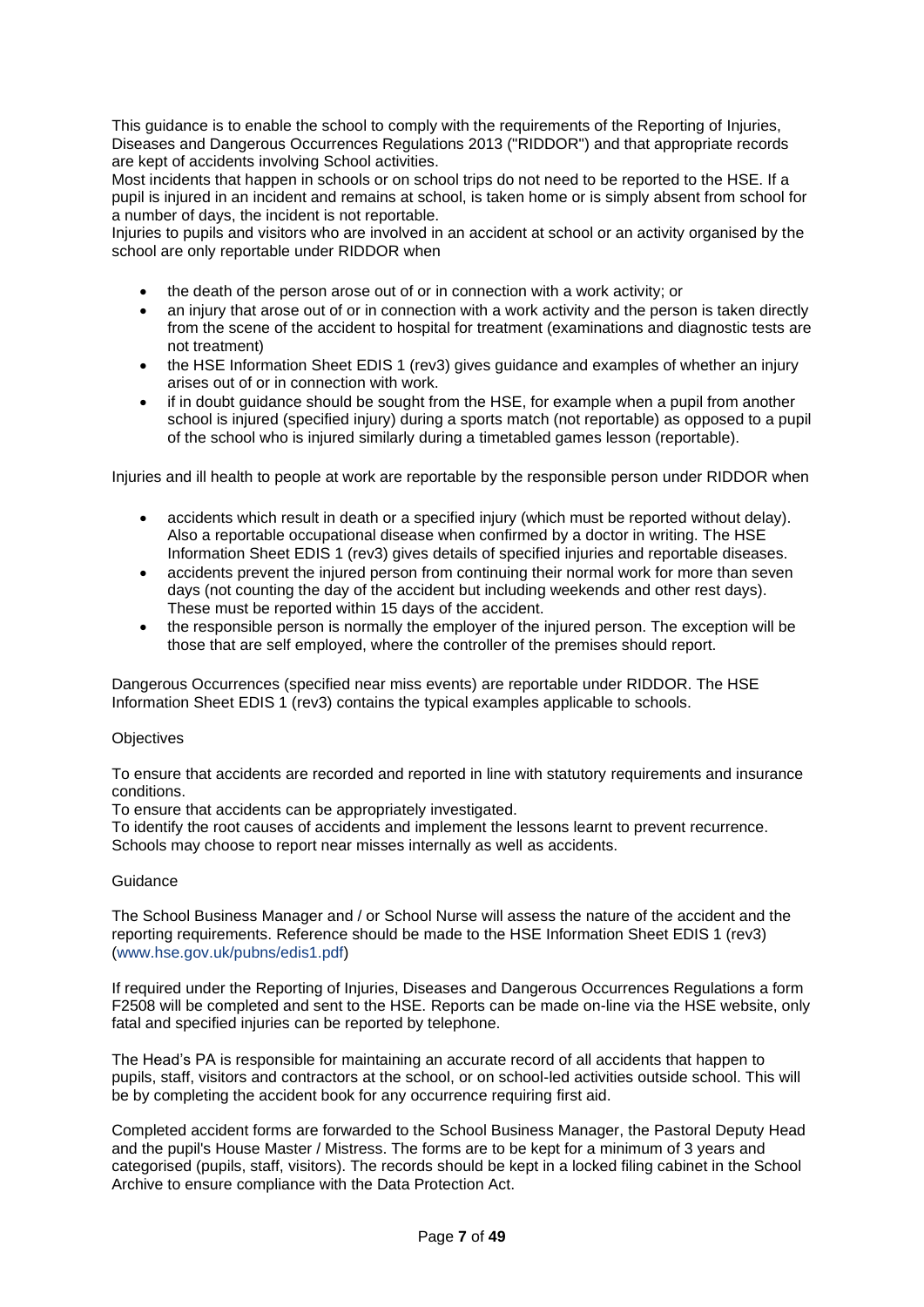Accident reports will be considered at every meeting of the School Health and Safety Committee.

All accidents reportable by the school under RIDDOR will be investigated. This will normally be undertaken by the School Business Manager and may include the taking of witness statements, photographs and the production of a written report. All such reports will be reviewed by the School Senior Management team and the Health and Safety Committee.

For serious incidents the School Business Manager should consider obtaining legal advice at the outset of any investigation. Such support can be obtained by contacting ISBA.

The School Business Manager will contact the school insurer where any incident is felt likely to result in a claim.

Responsible adult escort pupil to hospital and for ensuring that appropriate Staff are informed. They will ensure that the parents of the pupil are informed as soon as possible for anything other than a trivial injury.

### <span id="page-7-0"></span>**Anti-bullying**

See Behaviour Management Policy

### <span id="page-7-1"></span>**Asbestos**

The School will be the duty holder as specified in the Control of Asbestos at Work Regulations 2012 ("CAW").

It is the School Policy that no employee or other person for whom the School is responsible should, so far as is reasonably practicable, be exposed to asbestos (except in the case of an approved asbestos surveyor or licensed removal contractor).

Where asbestos exists or is suspected in any of the School buildings, an asbestos risk assessment will be conducted by specialist surveyors to identify asbestos containing materials. The SBM will arrange for this to take place.

An asbestos register will be maintained for each property where the School is the duty holder showing the location, type and condition of the asbestos. The SBM will be responsible for the upkeep of the register.

Details of the asbestos register will be made available to all occupants of the building and visiting contractors (as required).

Where asbestos exists, and risk assessments indicate a high asbestos hazard, warning signs will be displayed. An asbestos management plan will be formulated [by an external competent person], in conjunction with the SBM to either: -

- encapsulate any asbestos present and monitor its condition: or
- have the asbestos removed by a licensed contractor.
- the plan will specify:
	- $\circ$  (i) who is responsible for managing the asbestos
	- (ii) responsibility for the asbestos register
	- (iii) the schedule for monitoring the condition of the materials
	- o (iv) the associated channels of communication
	- $(v)$  the SBM will have responsibility for the management of the plan

Where any work is likely to involve contact with asbestos containing materials, the SBM will appoint an HSE licensed contractor to undertake the works.

Where any School employees may undertake activities where asbestos could be disturbed, they will be provided with awareness training so that they understand the dangers and steps to take if they accidentally exposed.

Where an employee / contractor / pupil believe they have discovered asbestos they should contact the SBM immediately so that appropriate action can be taken.

#### <span id="page-7-2"></span>**Child Protection and Staff Behaviour**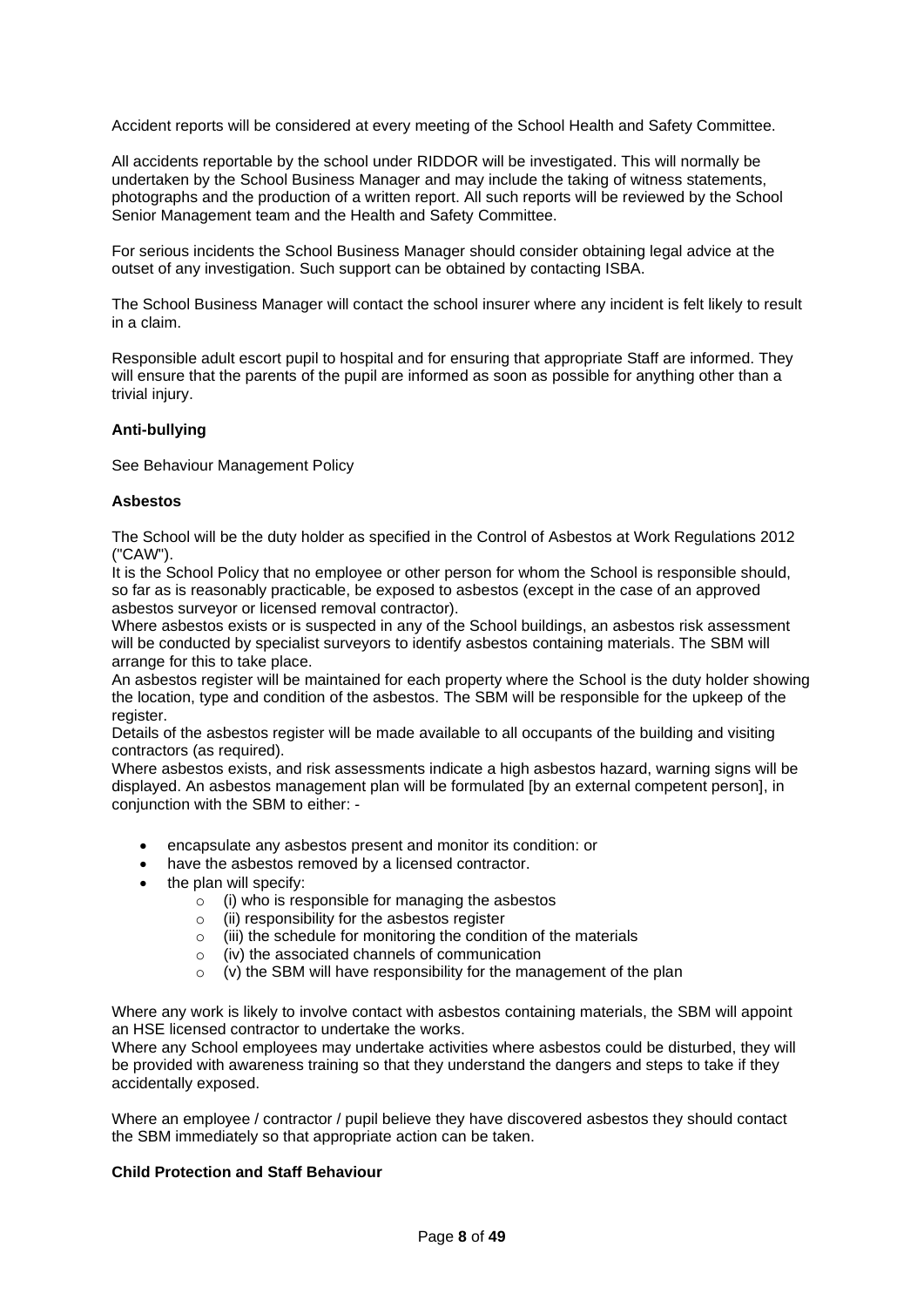See Safeguarding and Child Protection Policy

### <span id="page-8-0"></span>**Competent Advice**

1 The SBM is the School Safety Co-ordinator and will be responsible for the co-ordination of the competent advice provision

2 External consultants may be used as follows:

- surveyors to give advice on the fabric of the school
- engineers to advise, monitor and service plant and equipment (including boilers, lifts and pressure systems)
- food hygiene professional to monitor, audit and take samples of catering facilities and activities
- qualified electricians for all electrical systems work
- Gas Safe registered engineers for work on gas boilers and appliances
- engineers for lightning protection checks
- asbestos consultants for sampling, updating registers and management action plans
- consultant / contractor for risk assessment and sampling of water systems
- consultants and contractors to undertake fire risk assessment and servicing of fire protection equipment
- doctor providing medical advice

3 Internal expertise will be used as appropriate and may include:

- Teaching area risk assessments (by teaching staff responsible for those areas)
- Caretaking and Grounds activities (SBM / Caretaker)
- First Aid (SBM / School Secretary)

## <span id="page-8-1"></span>**Control of Access and Security**

See Security and Supervision Policy

#### <span id="page-8-2"></span>**Construction Work (CDM)**

The HSE document "Want construction work done safely? A quick guide for clients on the Construction (Design and Management) Regulations 2015 gives details of the process to follow (www.hse.gov.uk/pubns/indg411.pdf)

The School / Board of Governors will be the Client under CDM and on all construction projects will, so far as is reasonably practicable, make suitable arrangements for managing a project including (checklist as Appendix 1):

- Appoint competent persons to the project team
- Allow adequate time for the design, planning and construction work to be undertaken
- Provide key information to the project team, including that regarding the site and existing structures
- Put in place arrangements for communication, co-operation and general management of the project
- Ensure that contractors have provided adequate welfare facilities for the duration of the project
- Liaise with designers so that workplaces are correctly designed

Where there is, or likely to be, more than one contractor working on a construction project, the School will appoint in writing a Principal Designer (who will plan, manage, monitor and co-ordinate health and safety in the pre-construction phase of a project) and a Principal Contractor (who will plan, manage,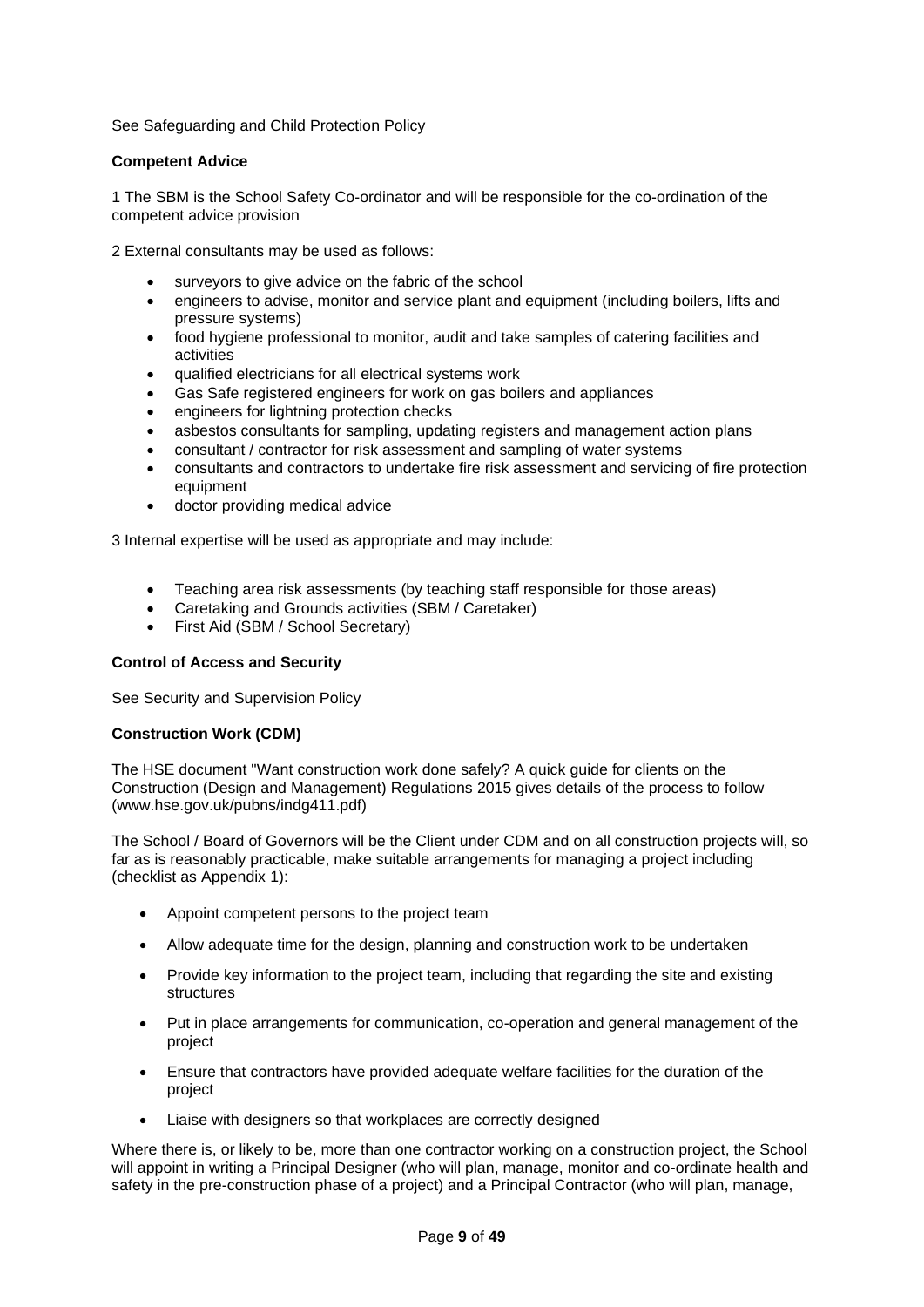monitor and co-ordinate health and safety in the constriction phase). The Client will need to ensure that the Principal Designer and Principal Contractor are complying with their duties by receiving project updates / holding project review meetings.

In addition, where projects last longer than 30 working days and have more than 20 workers working simultaneously at any point in the project or involve more than 500 person days of work the School will notify the project to the Health & Safety Executive.

School will keep up to date and make available to anyone who needs it a health & safety file.

The SBM will have the responsibility for implementing this policy with support from the Caretaker as appropriate

## <span id="page-9-0"></span>**Contractor Management**

1. The SBM will be responsible for the implementation of this policy.

The SBM will check the health & safety competence of any contractor before appointment. The exact details may vary from case to case but will typically include:

- how the contractor manages health & safety, e.g. policy, conducting risk assessments, access to competent advice
- the person with overall responsibility for health & safety
- what training staff have had
- check that the contractor ever been prosecuted, served notices or investigated by an enforcing authority
- provision of example risk assessments for the type of work you will be undertaking
- details of any serious accidents in the last 3 years
- references for the type of work from previous clients
- 2. The Contractor's representative ("contractor rep") will report to the person instructing the work ("school rep") and provide details of:
	- general description and scope of work
	- timescale for the work
	- areas affected
	- work methods, safe systems of work / risk assessment as applicable
	- any foreseeable hazardous operations
	- any hazardous materials or dangerous work practices
- 3. The School Rep will advise the Contractor Rep on:
	- premises emergency procedures including evacuation / assembly points
	- facilities available to the contractor
	- relevant operational rules and procedures, e.g. no-go areas, times of working
	- access arrangements
	- school activities which may affect the contractors work
	- documentation required by the school
- 4. Outside normal school hours work may be allowed by prior agreement with the School Rep.
- 5. The Contractor Rep will provide a list of all persons to be present on site (including subcontractors)
- 6. The contractor will be required to:
	- ensure that work areas are safe
	- ensure that work areas are tidy
	- remove rubbish and redundant materials
- 7. Any hazardous works and use of machinery must comply with legislative requirements and be highlighted to the School Rep, this includes:
	- hot work
	- **excavations**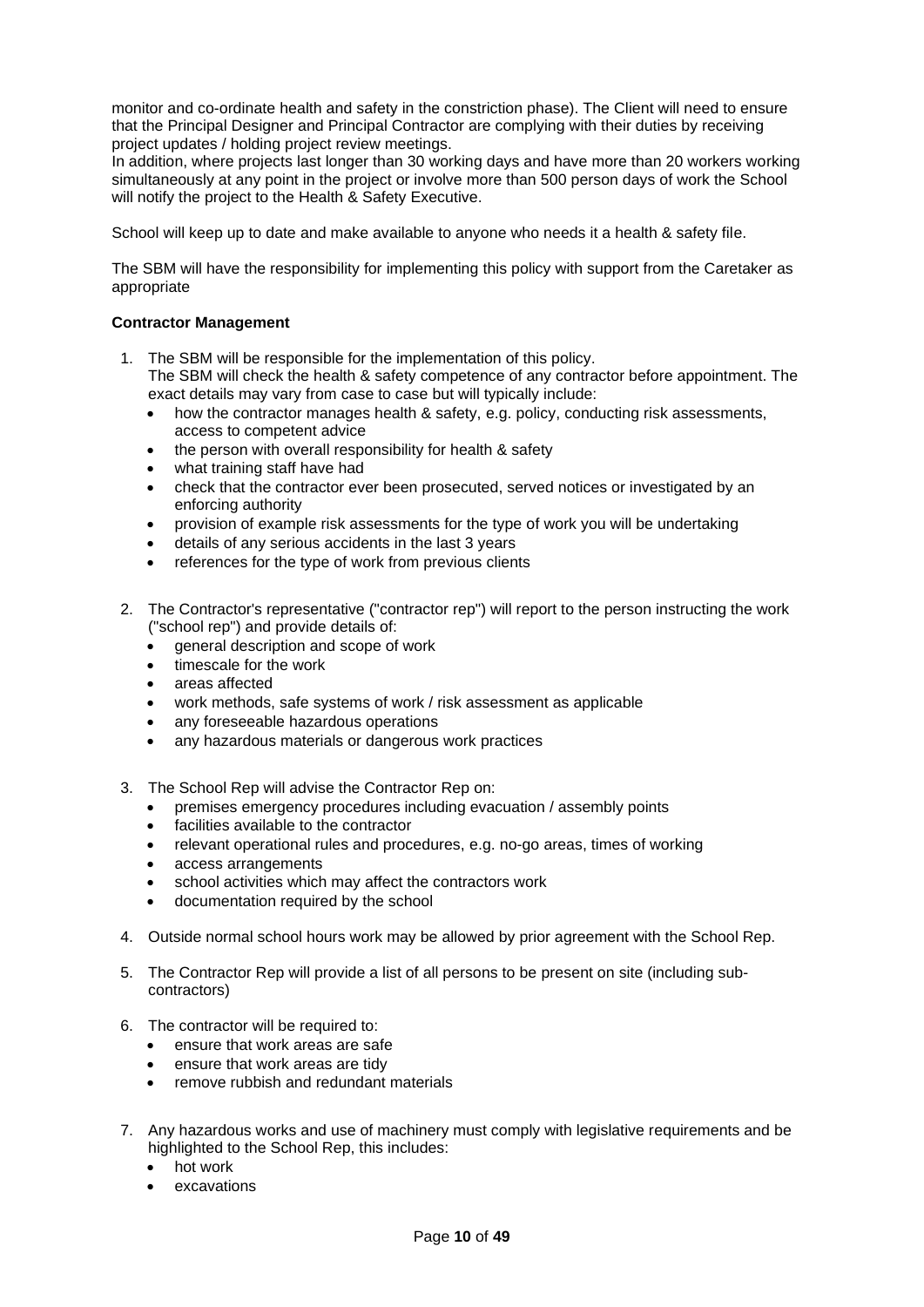- scaffolding
- overhead work
- use of flammable liquids
- work involving electricity
- work at height and involving lifting equipment
- any construction works
- 8. Any possible interference with alarm systems and emergency escape routes must be informed to the School Rep and suitable remedial arrangements agreed.
- 9. The Contractor Rep will report any accidents to the School Rep.
- 10. The Contractor is responsible for the provision of their own first aid arrangements.
- 11. Any discovery of suspected asbestos material must be reported to the School Rep immediately and work stopped.

## <span id="page-10-0"></span>**Control of Substances Harmful to Health (COSHH)**

The Caretaker will be responsible for the management of hazardous substances within school.

Hazardous substances include:

- Those classified as very toxic, toxic, harmful, irritant and corrosive
- Biological agents connected with work with micro-organisms
- Substantial quantities of any dust
- Substances with a maximum workplace exposure limit assigned by the Health & Safety Executive
- Radioactive substances
- Any other comparable substance, eg pesticides

Typical areas which will need to be considered are:

- Chemical usage in the science room and in cleaning, maintenance and grounds maintenance
- Biological agents, such as bacteria and micro-organisms
- Adhesives, paints, cleaning agents etc used in Art, D&T, drama, maintenance, cleaning and catering activities
- Fumes from soldering and welding in D&T, workshops & maintenance
- Wood dust from D&T, workshop and maintenance
- Pesticides in grounds maintenance, pest control

The Caretaker will ensure that:

- Where hazardous substances are used or stored on the school premises, a risk assessment will be undertaken, and any required control measures will be implemented. An example template is given at appendix 11
- Quantities of substances stored will be kept to a minimum and an inventory of substances is maintained
- Material safety data sheets (MSDS) for each hazardous substance in use will be available at the point of use and the instructions for transportation, storage, handling and disposal will be followed.
- Those using hazardous substances are competent to do so and in particular where there are designated standards, e.g. use of pesticides
- Appropriate personal protective equipment will be available
- Hazard signs will be displayed at locations where substances are stored
- That pupils using hazardous substances are supervised at all times
- Any health surveillance requirements are identified, and appropriate surveillance implemented
- Appropriate information, instruction and training, together with the keeping of records takes place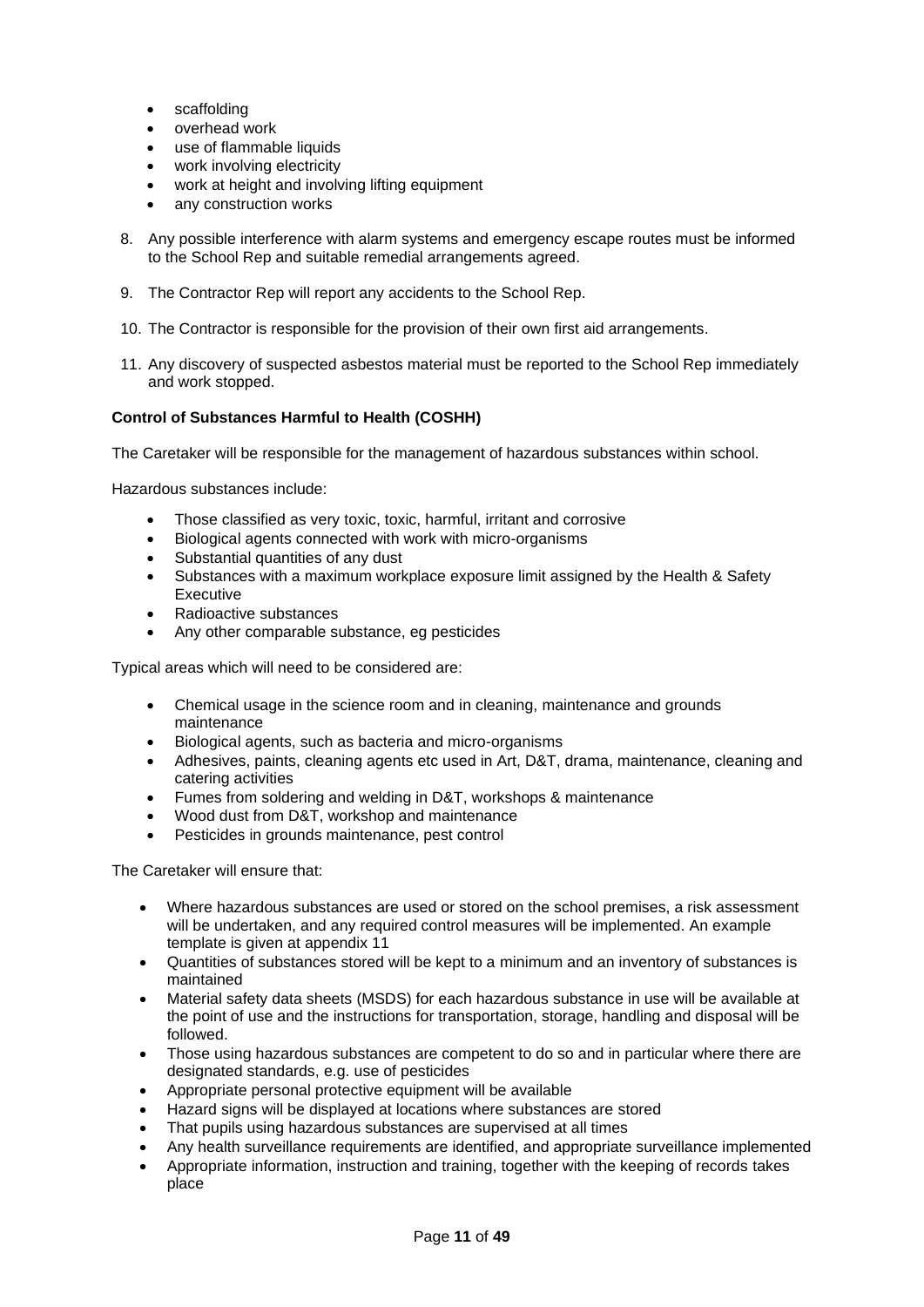• Where any contractors are used, that suitable and sufficient risk assessments incorporate the use / generation of hazardous substances has been undertaken

#### <span id="page-11-0"></span>**Display Screen Equipment**

Standard 3(4) is a general health and safety provision requiring schools to "have regards to the DCSF Guidance "Health and Safety: Responsibilities and Powers" and to have sample risk assessments available. Paragraph 81 of the ISI Handbook (see references) specifically mentions the hazards from trailing wires, which is frequently an attendant feature of modern technology. In addition, Health and Safety law requires an assessment to be of the work stations of all regular users.

The SBM is responsible for ensuring that DSE assessments are completed, remedial action implemented, and the assessments reviewed as appropriate. Members of staff who regularly use DSE should have their workstation assessed. The SBM will ensure that a self-assessment has been completed for each member of staff and that any remedial action identified is implemented. Completed assessments will be kept by the SBM. The self-assessments should be reviewed on an annual basis or when there has been a significant change in their work environment.

Where the assessment indicates a need for ancillary equipment this will be provided by the School. Equipment includes, but is not limited to:

- specialist seating
- footrests
- anti-glare screens
- wrist support
- window blinds
- specialist desk

Employees who may be suffering from ill health effects, which may be caused by or made worse by the use of DSE, should report these effects to the SBM. Occupational health assessments may be required to be undertaken by users.

Where eye tests are requested by DSE users, these will be provided free of charge via an NHS Optometrist. Where a user provides evidence from an optician showing that they require spectacles for DSE work, then the cost of spectacles suitable for that purpose will be reimbursed by the School (up to a reasonable figure). Individuals may put this sum towards a pair of spectacles which may also be suitable for other purposes as long as these spectacles are made available for use at work. Eye tests should be undertaken every 2 years.

Guidance will be provided at induction on posture, simple exercises to help circulation and to combat fatigue and on the need to take regular, short breaks from the screen. It is recommended that HSE guidance INDG36 is issued to all users as part of their information, instruction and training. Caretaker will be responsible for ensuring appropriate cable management where DSE is in use

#### **Working with VDUs**

Members of staff who work regularly for most of the working day with VDUs are entitled to have their work station assessed. The school will arrange for them to be provided with:

- Suitable chairs
- Foot rests
- Anti-glare screens
- Wrist rests
- Window blinds

Guidance is provided on posture, simple exercises to help circulation and to combat fatigue and on the need to take regular, short breaks from the screen.

In cases where a member of staff feels that long-term use of a computer is having, or has had a detrimental effect on his/her vision, the school will meet the cost of an eye test at an NHS registered Optometrist up to £15, together with the cost of a basic pair of spectacles to the value of £25 required for specific computer use.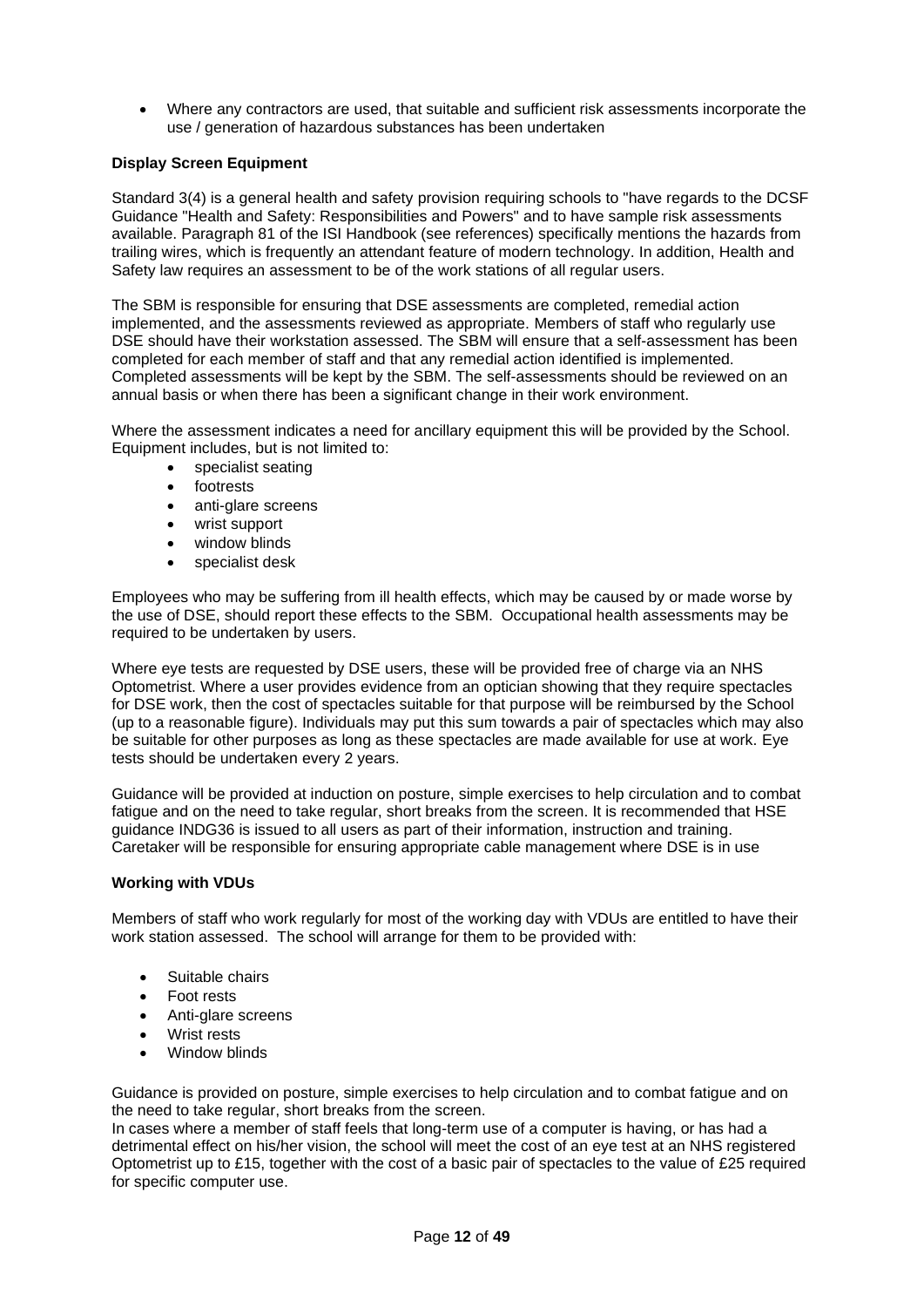Staff may contribute if they wish to pay more for their chosen spectacles.

## **Trailing Cables**

Trailing cables are an obvious trip hazard. The IT Technicians are trained to install work stations, interactive screens and projectors safely, and to ensure that rubber cable covers are used where there is no alternative.

## **Portable Appliance Testing**

The arrangements for the regular testing of portable appliances in the school are described in the policy on Electrical Testing.

### **Guidance for Pupils**

- 1. Although schools are not required to undertake DSE assessments for pupils, it is recognised that they will use such equipment during the school day, leisure time and private study.
- 2. Pupils will be given guidance on the need for breaks, posture etc in line with that given to staff.
- 3. Designated workstations for pupils will be of a similar standard to those provided for staff.

Although pupils do not spend most of the school day working with VDUs, they spend increasing amounts of their private study and leisure time with screens. They too, are provided with guidance on posture, simple exercises to help circulation and to combat fatigue and on the need to take regular, short breaks from the screen as part of PSHE.

Blinds are fitted to all classrooms, and the school provides pupils with chairs that provide proper support for the lower back.

### <span id="page-12-0"></span>**Drugs and Alcohol:**

This policy was developed and agreed in consultation with governors, teaching staff, non-teaching staff, parents, pupils and other relevant agent.

The policy was agreed to ensure that all teaching is appropriate, progressive and spirals throughout the pupils' school career and that the school rules and protocols agreed for managing an incident are consistent.

The policy reflects national guidance and priorities as outlined in DfES Drugs: Guidance for Schools (2004), the Updated Drug Strategy (2002), National Healthy School Standard, Q.C.A. Curriculum Guidance (2002) and OFSTED Report on Drugs Education 2002-2004. This policy relates to the school's P.S.H.E.E. and Citizenship policies, Confidentiality Policy, Rewards and Sanctions Policy and Health and Safety Policy.

A copy of this policy and guidance is made available for each member of staff and governing body. Reference copies are available from the head teacher for parents/carers and all other persons who come into contact with the pupils.

The policy will be reviewed every three years by the head teacher, Governors, and staff. This will include evaluation of teaching and learning activities, resources, staff training requirement and the use of visitors. The policy will also be revisited and reviewed at any time the school has to address a drug related incident.

We are committed to providing a safe and healthy working environment and we recognise that this can be put at risk by those who misuse alcohol or drugs to such an extent that it may affect their health, performance, conduct and relationship with colleagues at work. This policy, which applies to all employees, aims to:

- Promote the health and well-being of our employees and to minimise problems at work arising from the effects of alcohol or drugs.
- Identify employees with possible problems relating to the effects of alcohol or drugs at an early stage.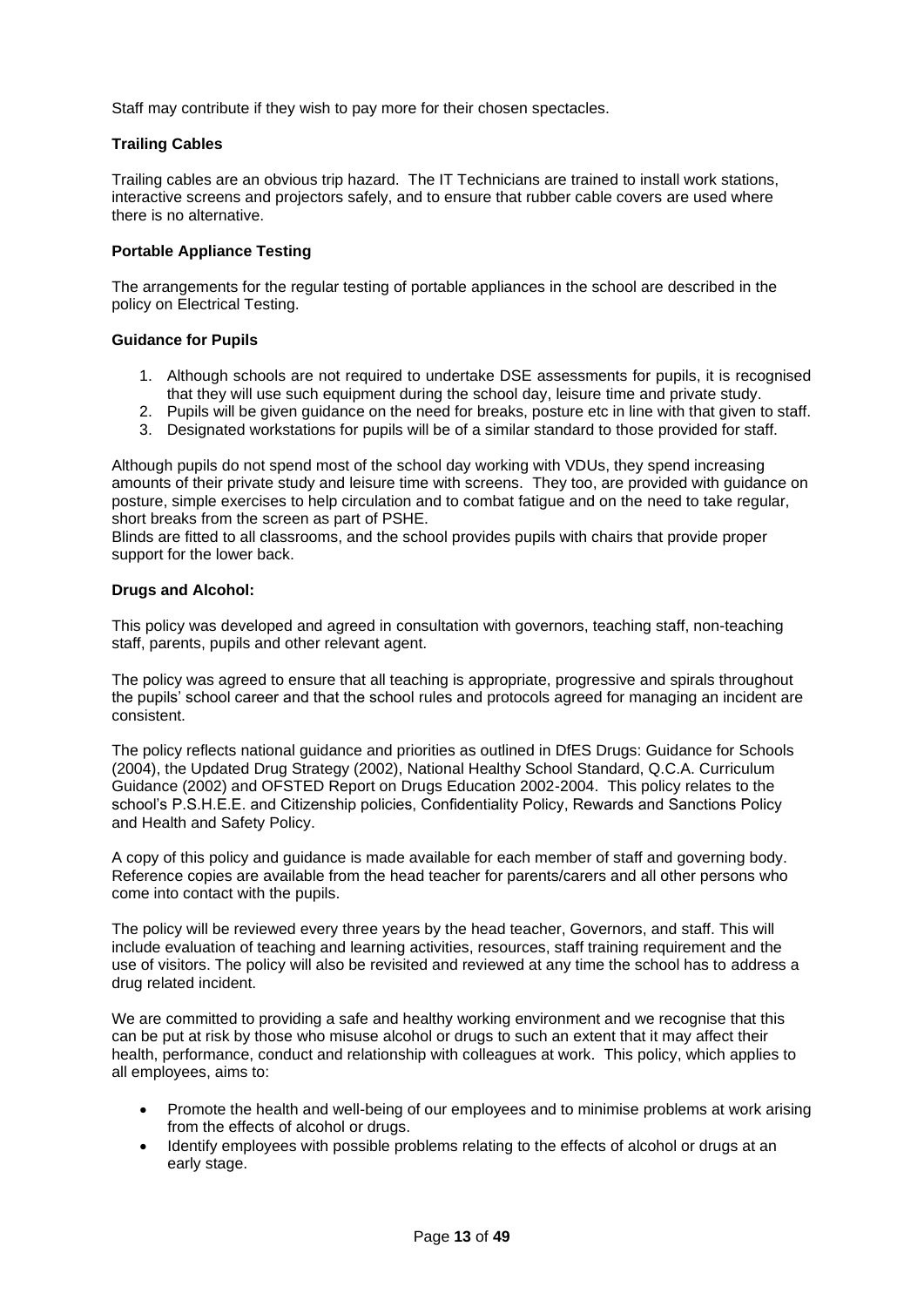- Offer employees known to have alcohol or drug related problems affecting their work, referral to an appropriate source for diagnosis and treatment if necessary.
- The consumption of alcohol is prohibited for all staff, visitors, contractors and others within the site boundary, except where permitted by management.

### **Definition – What is a drug?**

A drug is a substance that, when taken into the body, changes the way we feel, the way we see things and the way our body works. This policy covers a range of drugs including medicines, tobacco, alcohol, solvents and illegal drugs.

The school believe that the possession and or use of such drugs in school, during the day or while travelling to/from school is inappropriate. The drugs/ substances covered by this policy are not to be bought sold or otherwise exchanged or brought on to the school premises during the school day or while pupils are on school visits. Individual exceptions may be made for pupils who require prescription medicines where appropriate.

#### **The Purpose of the Policy**

The aim of this policy is to acknowledge and clarify the schools' role in drug prevention and education and ensure it is appropriate to pupils' needs. The policy provides information and guidance about drug education, as well, as procedures to respond to any drug-related incident, for pupils, teachers, support-staff and outside agencies or individuals.

The policy aims to ensure that the approach taken on the issue of drugs is a whole school one and is part of our commitment to and concern for the health and well-being of the whole school community. Teachers will need to be confident and skilled to teach drug education and pupils need to receive up to date, relevant and accurate information as well as support.

This policy aims to make clear procedures for responding to and managing drug-related incidents. Sanctions for incidents will be consistent with the school's Behaviour Management Policy and Disciplinary Procedures Policy. This policy applies at all times to the school premises, school transport as well as school visits/trips/fieldwork/ residentials etc.

This policy aims to encourage and enable pupils/students to appreciate the benefits of a healthy lifestyle now, and in the future. To enable pupils/students to make reasoned, informed choices. To support and engage parents/carers and pupils/students in their own personal learning and responsibilities.

#### **Rationale**

The school is committed to the health and safety of all pupils and will work together with parents and the local community to enable pupils to make healthy informed choices and discourage the misuse of drugs.

The school recognises the need to provide a balanced drug education programme, containing accurate and up to date information alongside the development of life skills.

#### **To whom does this policy apply?**

This policy applies to school pupils, all staff, parents and other visitors.

#### **Where does this policy apply?**

This policy applies at all times when staff are acting in loco parentis – this includes educational visits in line with the *Highfield Priory Out Of School Visits Procedure.* The policy applies to pupils travelling to and from school and during break and lunchtimes. It also affects the use of school premises after normal school hours.

#### **Statutory duty of the school**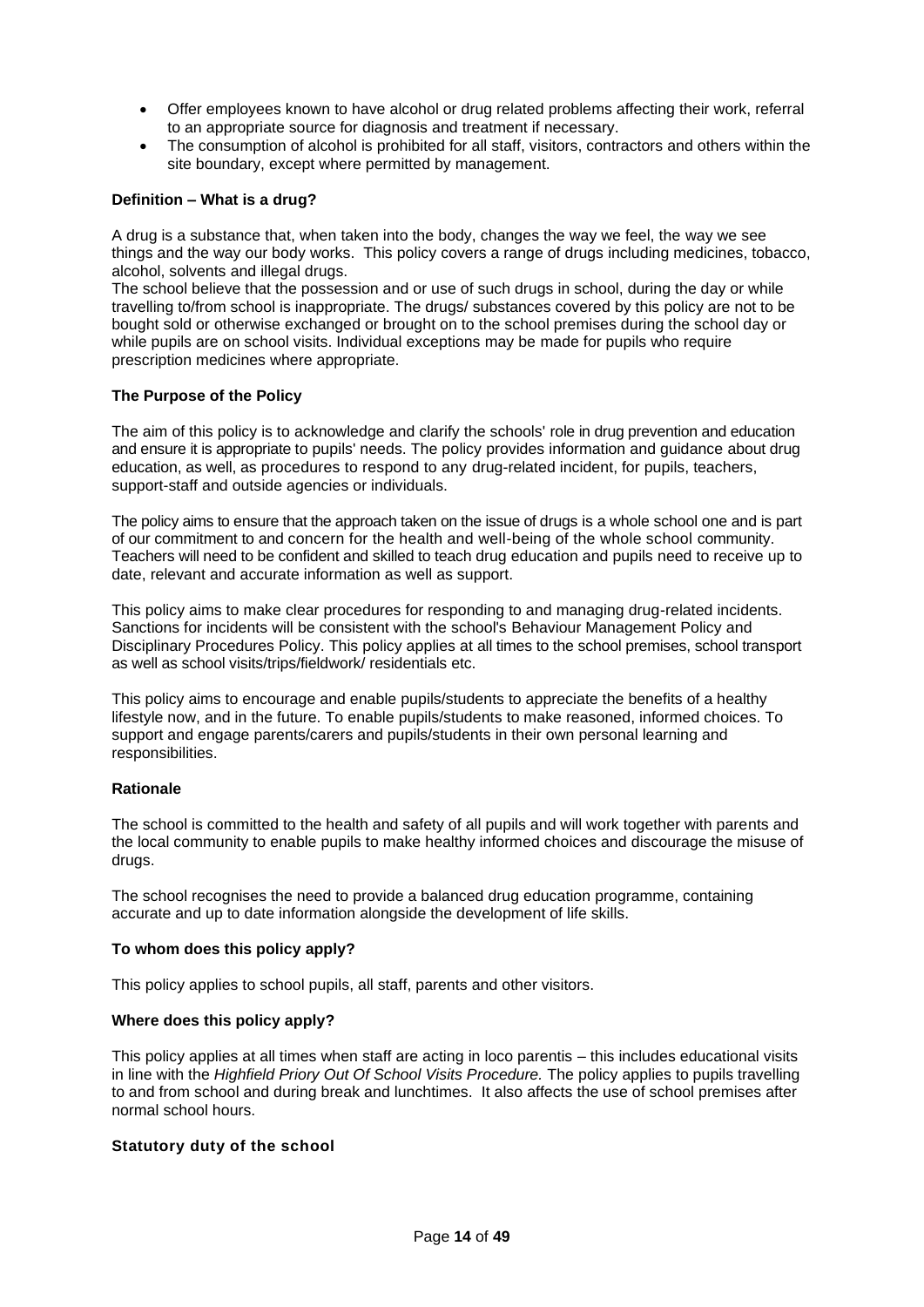The head teacher takes overall responsibility for the policy and its implementation, for liaison with the governing body, parents and appropriate outside agencies and alongside the Designated Senior Lead. The head teacher will ensure that all staff dealing with substance issues are adequately supported and trained.

#### **Roles and responsibilities**

#### Head Teacher

The head takes overall responsibility for providing a safe place of work for all staff and pupils and as such takes responsibility for this policy. Pupils who are suspected of being at risk from drugs will be supported and monitored with assistance from outside agencies.

#### Governors

As part of their general responsibilities for the management of the school, the governors play a role in the implementation of the school's policy for drug education and prevention (as in Drugs: Guidance for Schools 2004). They will continue their involvement through regular evaluation of the policy. The named governor with responsibility for this policy is Mrs M Conlon

#### All Staff

Drug prevention is a whole school issue. All staff, both teaching and non-teaching, should be aware of the policy and how it relates to them. This includes lunchtime supervisors, caretaker and cleaning staff.

#### Caretaker

The caretaker regularly checks the school premises – any drugs or drug paraphernalia found will be recorded and reported to the head teacher and dealt with in accordance with this policy.

#### **Managing a drug-related incident**

The member of staff responsible for co-ordinating the response to drug incidents is the Headteacher.

In incidents involving substance misuse or supply on the premises/during the school day, and following discussion with the pupil and staff, action will proceed as follows.

- Any medical emergencies will be dealt with as per Appendix A.
- In cases of substance use/misuse or supply on the premises, during the school day or during school visits etc, the case will be discussed with the young person and a written record taken parents/carers will be informed by the head teacher a soon as possible. The support of outside agencies will be sought if appropriate.
- If a young person admits to using or supplying substances off the premises, the appropriate action will be to inform the substance coordinator who will inform the head teacher, who will inform the parents/carers.
- While there is no legal obligation to inform the police, they may also be involved at the discretion of the headteacher in consultation with governors and staff who know the young person well.
- The school will consider each incident individually and will employ a range of responses to deal with each incident
- The governing body will be involved in drug-related incidents as they are concerning other matters relating to the school.
- The head teacher will take responsibility for liaison with the media, where required. Additional support and advice can be sought from the ISA.

#### **Suggested rules**

The school rules for the drugs named in this policy are: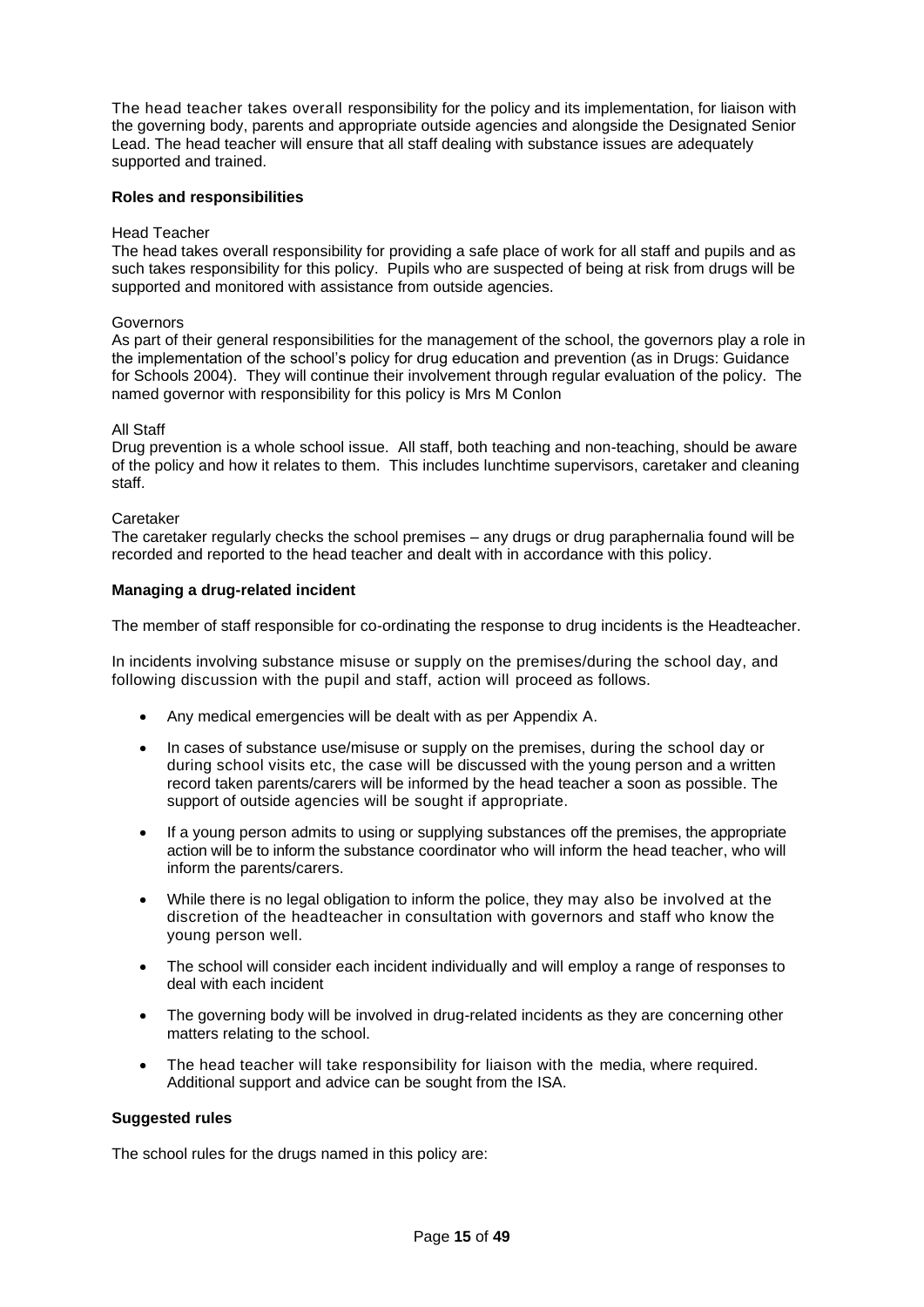| Medicine:              | see school policy in the Health and Safety Policy                                                                              |
|------------------------|--------------------------------------------------------------------------------------------------------------------------------|
| Tobacco:               | the school site is a no-smoking area                                                                                           |
| Alcohol:               | the possession or consumption of alcohol by pupils is banned.                                                                  |
| Solvents:              | the school will ensure that potentially harmful substances, including aerosols, are<br>stored safely and supervised carefully. |
| Illegal<br>Substances: | no illegal or illicit substances should be brought to school or used on the<br>premises.                                       |

Staff should only be in possession of medical drugs for their own use. The use of medical drugs should only be for medical purposes while performing their duties. The supply of medical drugs to others is not acceptable.

## **Emergency/First aid**

Staff should be comfortable with providing emergency aid and should be aware of the appropriate actions if a young person is ill through drug use. First Aid should only be provided by trained First Aiders. If there is any doubt about the health and wellbeing of any child, specialist medical help must be sought. If drugs have been misused all relevant information and evidence must be given to the medical professionals dealing with the incident. For further information see First Aid Policy.

#### **Pastoral support**

The school acknowledges the importance of its pastoral role and will support all concerned in ensuring the well-being of all pupils. To reinforce this, any actions taken will be in line with the school's behaviour policy. In all cases the pupil and their family will be offered help and support from the school or from appropriate outside agencies.

#### **Limits of confidentiality**

Refer to confidentiality policy

#### **Dealing with the media**

As the issue of drug use is an emotive one and is likely to generate interest from the media, the school will take appropriate advice from ISA to ensure any reporting of incidents remains in the best interests of the young person, their families and the school.

## <span id="page-15-0"></span>**Drug Education**

#### **Objectives for drug education**

- To provide opportunities for pupils/students to acquire knowledge and identify the distinction between authorised and unauthorised drugs.
- To develop and equip pupils/students with the knowledge, attitudes and skills necessary to build their resilience and avoid peer group pressure or unwanted drug offers from others.
- To build pupils/students' decision-making skills and increased self-esteem.
- To engage parents/carers in the school community and learning process.
- To enable pupils/students and staff to access support if they have concerns about their own or others' drug use.

#### **Knowledge and understanding**

Pupils/students are taught within the guidance of the National Curriculum (science programme of study, and the guidance for PSHEE and Citizenship).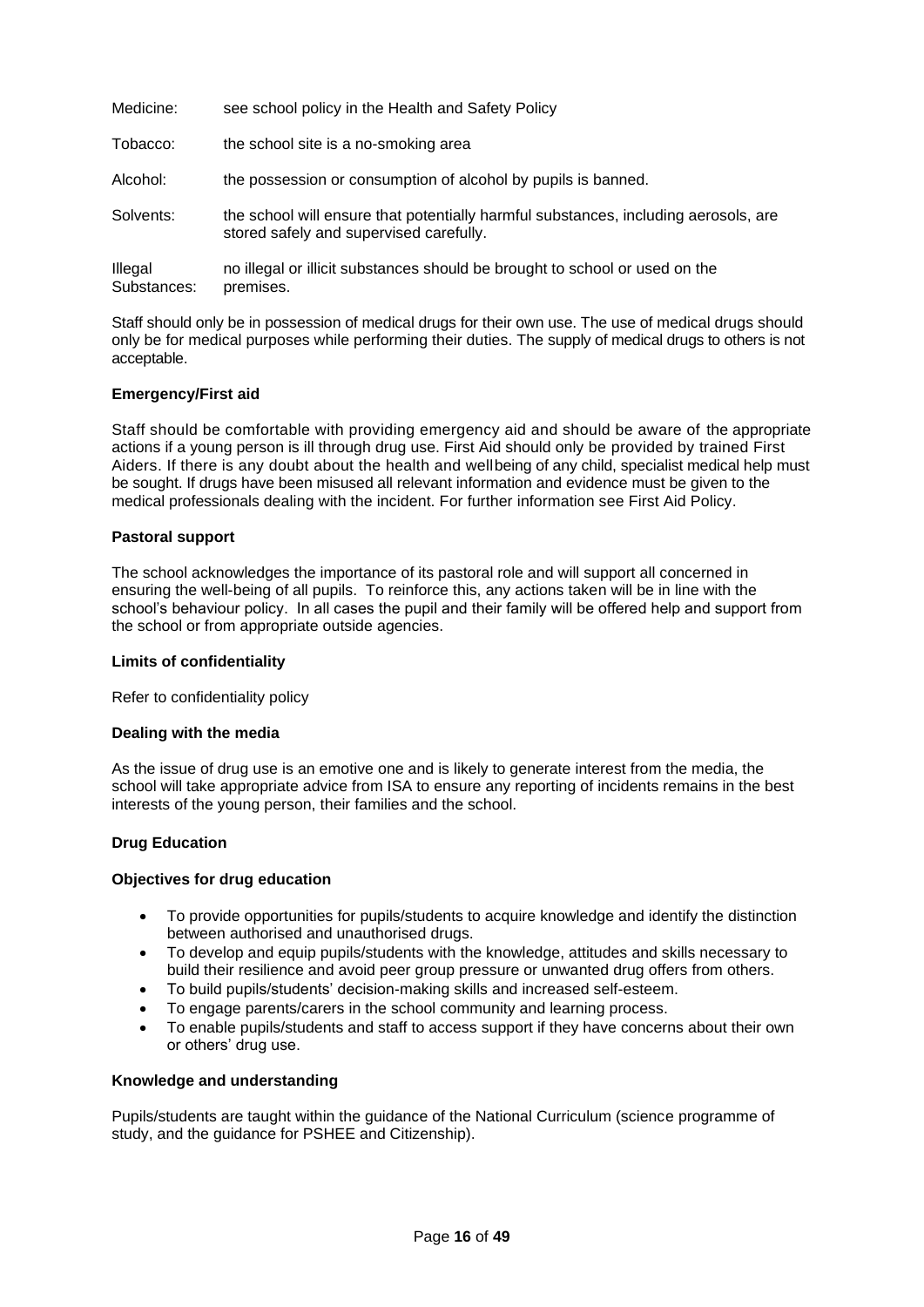Highfield uses the Dimensions 3D PSHE scheme (along with assemblies, class/circle time and crosscurricular links) to deliver its PSHE curriculum.

Within the scheme the children are taught via 3 underlying core themes (Health and Wellbeing, Relationships, Living in the Wider world). Within these there is often broad overlap and flexibility. The issues surrounding drugs are met on several occasions within the scheme (especially in the Physical Wellbeing aspect of the Health and wellbeing theme).

For more details on this see the Dimensions 3D PSHE folders held by the PSHE co-ordinator.

## **Attitudes, values and skills**

Pupils/students are taught:

- To value and trust in their own learning through positive reflections and development of assertiveness and coping skills.
- Confidence building and communication skills.
- About themselves and their achievements, seeing their mistakes, making positive changes and setting personal goals.
- To recognise risky behaviour and risk taking within different situations and be able to respond appropriately.
- That pressure to behave inappropriately or to take risks can come from a variety of sources, including people they know, TV and the media.
- How to seek/ask for help and use basic techniques for resisting peer or unwanted pressure in order to minimise harm to themselves or others.
- That their actions affect themselves and others, to respect and care about other people's feelings, trying to see things from their point of view.
- That communication and problem solving skills are central to bringing about a positive change in attitudes and actions.

In teaching drug education, teachers use a range of teaching strategies, including role-play, discussion group work, draw and write, debate and circle time. The use of circle time is a key strategy for developing life skills.

#### **Resources**

- Teaching resources are up to date, differentiated and culturally and age appropriate.
- The school allocates adequate funding to Drug Education provision.
- Adequate staff resources, development and training are provided to address identified needs.

#### **Cross-curricular links**

Drug education has many cross-curricular links, with science making a particular contribution. However, the development of life skills is a theme throughout the curriculum, within the programme for Personal, Social, Health and Economic Education (PSHEE), and enshrined in the values, which are embodied in the schools' ethos. There are links to other subjects, such as geography and physical education, and aspects of school life, notably the spiritual, moral, social and cultural aspects of the curriculum.

#### <span id="page-16-0"></span>**Educational Visits**

See Out of School Visits Procedure

#### <span id="page-16-1"></span>**Electrical Safety**

1 The School will appoint a person [Caretaker] to act as the responsible person for ensuring systems comply with the scope of the Electricity at Work Regulations. The SBM will keep records of all electrical installations and equipment, electrical checks and the electrical testing equipment operated by the School.

2 The School requires that electrical repairs are only to be undertaken by competent people appointed on the authority of the responsible person. Competent persons will be qualified electricians or in the case of visual inspections, have received basic electrical safety training.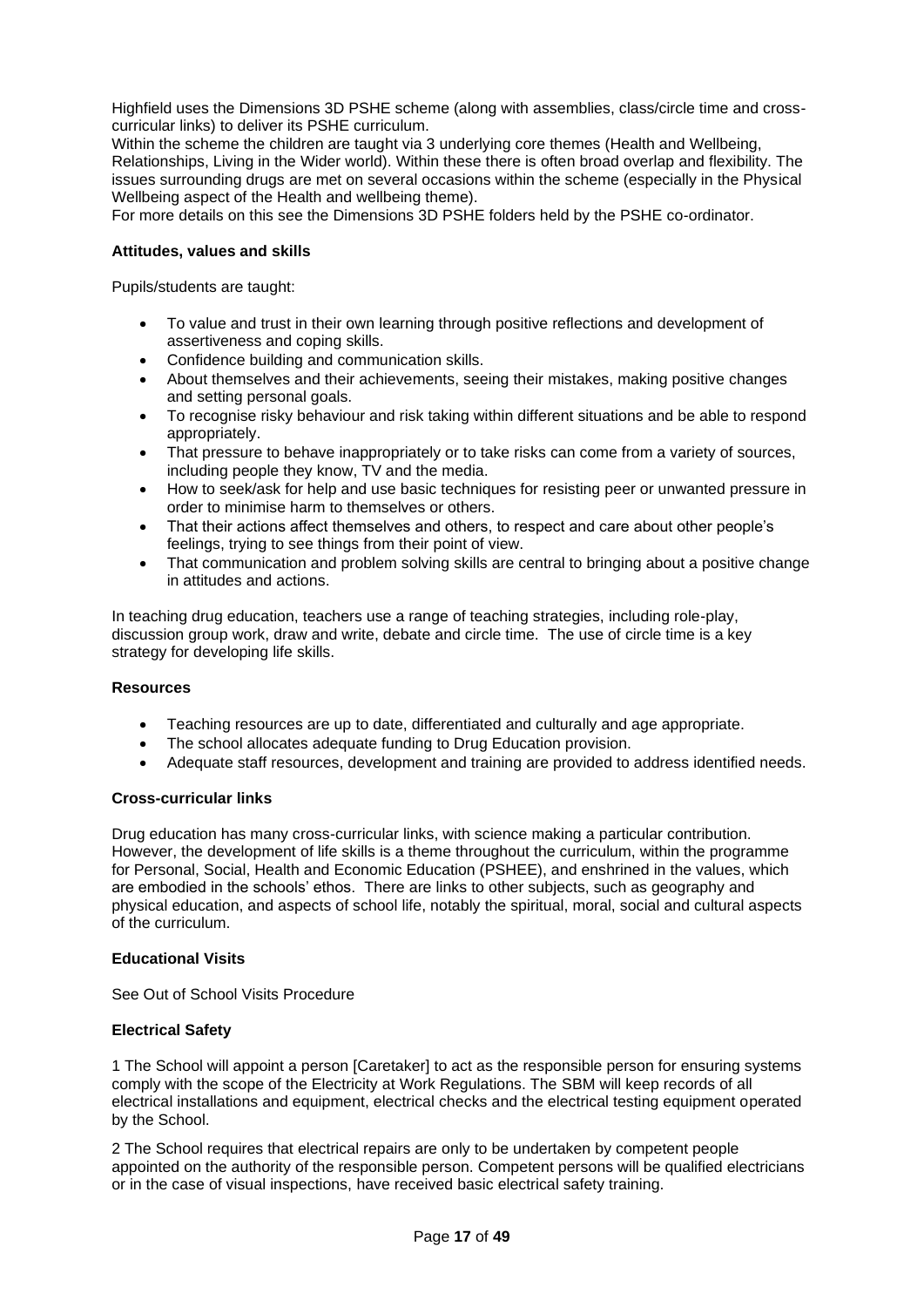3 An electrical inspection checklist is at Appendix 3 to this guidance

4 All electrical control panels and switch rooms will be kept secure and display electrical hazard signs.

5 Where simple maintenance tasks, such as lamp changing, are to be carried out by school staff, that those employees have received adequate training in that task.

6 The fixed wiring at the School will be examined on a 5-yearly basis in line with the IEE Regulations by a competent person (note that the works can be completed over a 5-year period on a 20% basis).

7 All portable electrical appliances issued for use by the School will be regularly [annually] inspected and where required, PAT tested, as advised in IND (G) 236. PAT testing will be undertaken by Hawksworth Appliance Testing.

8 The current test date will be displayed on each portable appliance.

9 Records of any fixed system and portable appliance work will be kept by the SBM. This will include repairs, servicing, maintenance or withdrawal from use.

10 Users of electrical equipment should visually check for defects before use.

11 Privately owned electrical appliances will not be permitted to be used on school premises unless confirmed as electrically safe. Parents should be requested to co-operate with the school in the inspection and testing of electrical equipment which pupils bring to the school

12 Contract cleaners are to provide written evidence that their portable appliances are PAT tested.

### <span id="page-17-0"></span>**Emergency Situations**

See Emergency Plan

### <span id="page-17-1"></span>**E-Safety**

See E-Safety Policy

#### <span id="page-17-2"></span>**First Aid**

See First Aid Policy

#### <span id="page-17-3"></span>**Fire Safety, Procedures and Risk Assessment**

See Fire Risk (Prevention) Policy AND Fire Risk Assessment document

## <span id="page-17-4"></span>**Gas Safety (including LPG)**

1 The minimum number of mains and bottled gas appliances are used and stored on the School premises.

2 All gases are stored in locked container and only competent, authorised personnel are allowed to enter.

3 Flammable gases and oxygen are not stored together.

4 Only Gas Safe registered individuals are to work on installations on the Schools premises.

5 All gas installers or gas maintenance engineers will be registered on the Gas Safe Register.

6 Annual servicing and maintenance will be undertaken to ensure installation pipe work, appliances and flues are maintained in a safe condition. This will be on an annual basis.

7 Records of all work undertaken on gas systems / appliances will be kept by the SBM

8 In the event of a leak or suspected leak: -

- turn off the gas supply.
	- if the supply cannot be turned off, or a leak is suspected then evacuate the area.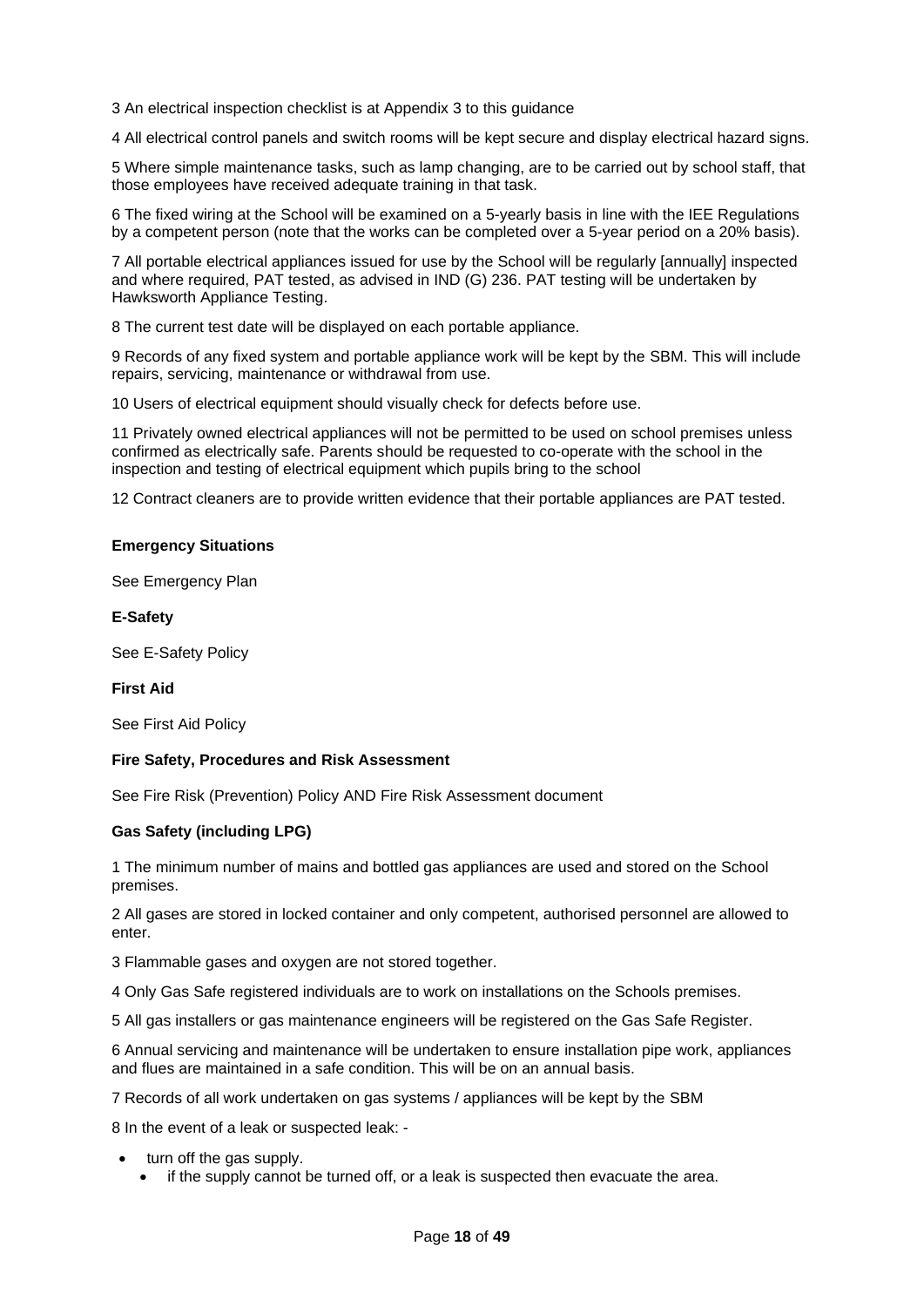- notify the gas supplier.
- do not operate electrical equipment in the area.
- cease all activities that may expose a spark or naked flame.
- do not re-enter the area until the gas supply engineer has confirmed it is safe to do so.

## <span id="page-18-0"></span>**General Workplace Safety**

1 The SBM/Caretaker will be responsible for the implementation of this policy.

#### 2 Welfare

Suitable and sufficient welfare facilities will be available on school premises, including:

- toilet facilities, including those for the disabled
- washing facilities
- facilities for rest and to eat meals; and
- drinking water

## 3 Workplace Safety

- Each area of the School premises classified as a workplace will:
	- o have adequate ventilation
	- o provide a suitable working temperature
	- o be adequately illuminated
	- $\circ$  be kept in a clean condition
	- o have adequate access and workspace for the activity
	- o have suitable furniture and workstation
	- o be regularly inspected and assessed
- Safe access and egress will be maintained in each workplace, including for the disabled
- Provisions will be made to prevent slips, trips and falls and falling objects
- Any storage racking will be inspected regularly and be fit for purpose
- Accidental falls from height will be guarded against with particular attention paid to working at height and work on roofs, balconies and gantries.
- Signs will be displayed where appropriate to warn of risk, these being:
	- o prohibition signs, e.g. no access
	- o warning signs, e.g. danger electricity
	- o mandatory signs, e.g. eye protection must be worn
	- o emergency or first aid
- The school noticeboard will also display:
	- o health & safety policy statement
	- o HSE Health & Safety Law poster
	- o emergency procedures
	- o details of first aiders and fire marshals

#### 4 Public Safety

It is the aim of the school to ensure so far as is reasonably practicable, the health and safety of members of the public who may be affected by our work activities. Where any risk assessments identify risks to the public, appropriate control measures will be implemented.

## <span id="page-18-1"></span>**Hot Works**

- 1. The School will appoint a person [Caretaker] to act as the responsible person for ensuring that no hot work is undertaken without prior agreement.
	- 2. Before work starts the area must be cleared of combustible material which is not part of the work process. Any combustible material that cannot be removed should be protected by noncombustible material.
	- 3. Suitable fire extinguishers must be provided and a watch kept for fire break out whilst work is in progress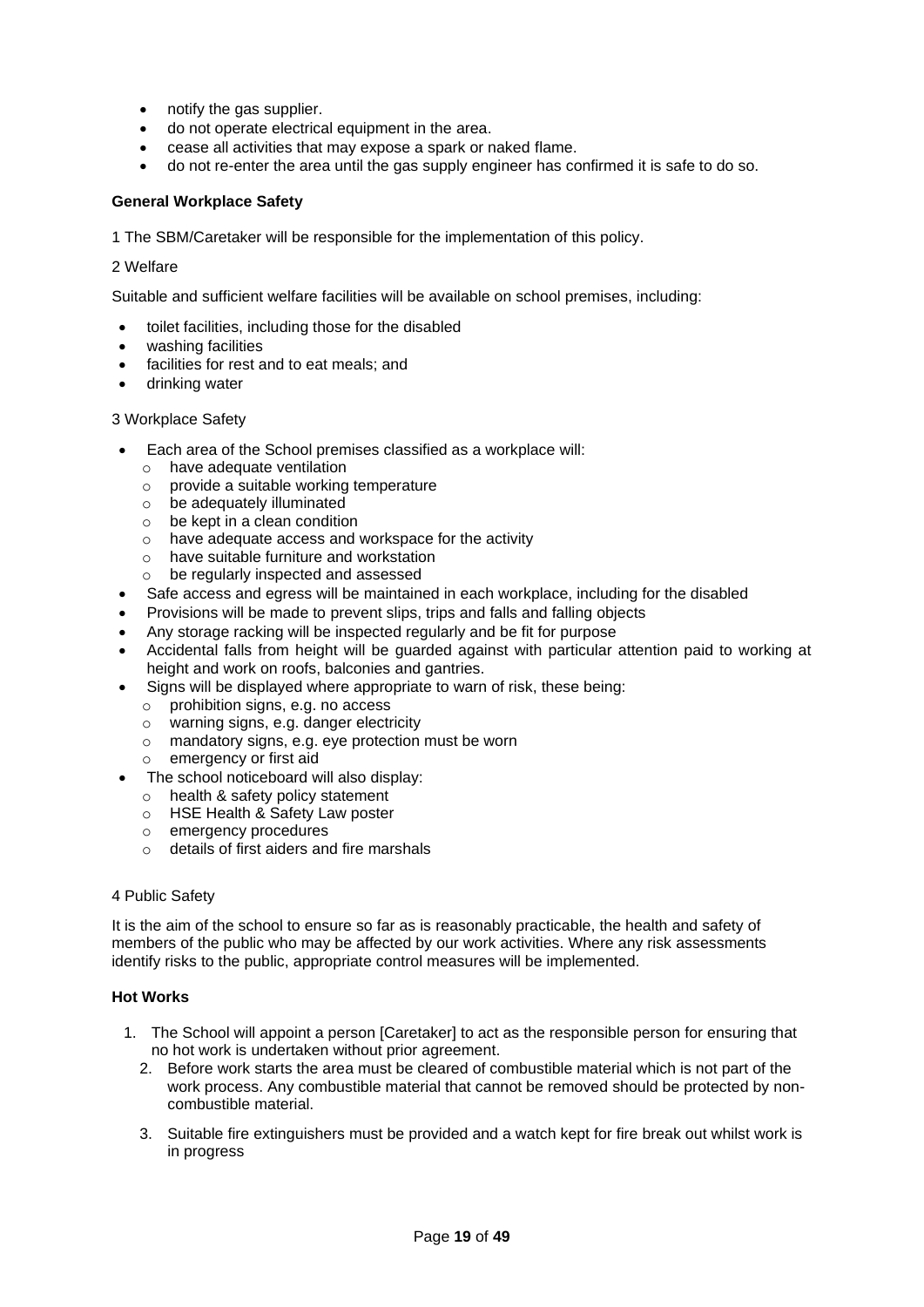- 4. When welding, cutting, grinding or similar activities are taking place the work area must be suitably screened with non-combustible material. Care must be taken where sparks/hot particles are generated.
- 5. Gas cylinders should be secured in a vertical position and fitted with a regulator and flashback arrestor.
- 6. If bitumen boilers or similar equipment are used on a roof, a non-combustible, heat insulating base must be used, a competent operative be in attendance and suitable firefighting and emergency spillage equipment provided.
- 7. Where hot materials are taken to roof level extreme care must be taken during the transporting of them.
- 8. The responsible person will liaise with contractors regarding the details of any hot works and permission to proceed.
- 9. A permit will be completed for all hot works; an example is given at Appendix 4.

## <span id="page-19-0"></span>**Human Flu Pandemic**

The SBM and Head Teacher will be responsible for the implementation of this policy.

The symptoms of pandemic flu are similar to those of seasonal flu, but are likely to be more severe, these being:

- fever, cough / shortness of breath
- aching muscles, sore throat, headache, loss of appetite, malaise, chills sneezing

The incubation period is 1-4 days, the infectious period up to 7 days

The school recognises that children are efficient "spreaders" of respiratory infections and that plans are required for both school closure and the school remaining open.

The Head Teacher will decide on whether to close a school after taking advice from the PHE. The Government may decide to close schools through the Civil Contingencies Committee and would communicate with the school where necessary

6 Children with symptoms of severe flu will be isolated from other children (making use of the office) until a parent arrives to take them home (unless otherwise advised). Where children or members of staff exhibit symptoms of severe flu at home they should not come into school. Staff and children should not return to school until they are clear of all symptoms.

7 If a pandemic is declared by the PHE, where applicable, the school will normally expect parents to collect their children as normal at the end of the school day. Where possible parents would be contacted during the course of the day, otherwise they will be given information when they collect their children at the end of the day or children will be given letters to take home.

8 Where a school stays open during a pandemic, the school will:

- follow good hygiene practice and isolate staff / children experiencing flu like symptoms
- provide an emergency supplies box and parental contact list solely for use during the pandemic

9 To reduce the risk of spread, hygiene measures will include:

- staff training in this guidance and in infection control
- regular hand washing during a pandemic special hand cleanser will be available in every classroom and at the main school entrance, with staff ensuring regular use.
- additional tissues will be provided within all school areas and children encouraged to use and dispose of them carefully.
- the cleaning staff / teaching staff and teaching support will be asked to provide additional cleaning of hard surfaces
- the sharing of pencils, crayons and pens will be discouraged. Communal soft toys will be removed.
- musical instruments will be carefully cleaned, with no sharing of wind / brass instruments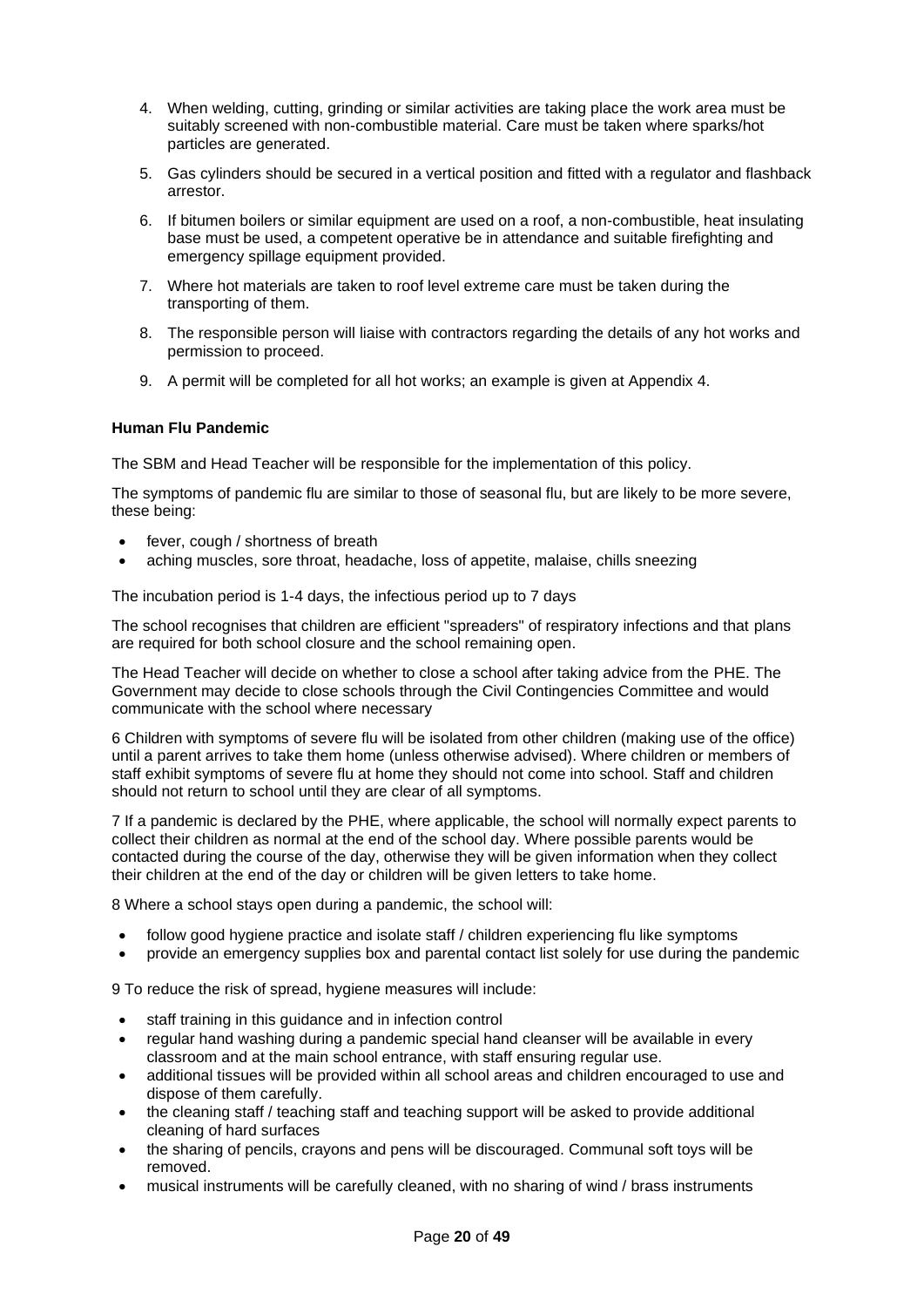- avoiding bringing children together in large crowds in enclosed spaces
- pupils will eat lunches in classrooms
- curriculum and assembly time will include education to children regarding personal hygiene
- posters on hand washing, etc will be displayed prominently within the school
- after school clubs, lettings to external organisations, school trips and pre-school facility usage will be cancelled.
- the office will be used as an isolation room

10 Reopening the school:

- following a closure of the school, update information will be shared with parents, e.g. school website, noticeboard, local radio etc
- prior to reopening the school will take advice from the PHE regarding the level of cleaning required throughout the school
- once reopen, staff will keep a close check on pupils and report any concerns to the Head Teacher who will liaise with the PHE.

11 Information to be communicated will include:

Staff / Governors

- infection control guidance
- use of personal protective equipment when supervising an ill child
- familiarisation with any school Flu Planning document and recommendations
- display of Department of Health posters on hand washing and coughs & sneezes

Pupils

- guidance on personal hygiene
- guidance on display of Department of Health posters

Parents

- global email message
- telephone call co-ordinated by Year Group
- school website
- local radio stations
- template letters regarding closure and reopening

#### <span id="page-20-0"></span>**Induction and Training**

Reference to the induction of new employees on Health and Safety issues is given in the policy document.

The school will provide staff with appropriate training as and when the need arises. This training will include:

- First Aid at the Workplace
- Use of Minibus
- Manual Handling
- Lone Working
- Use of Ladders
- Operating fire equipment
- Fire evacuation procedures

This list is not exhaustive and the school will make training available in areas subsequently recognised as being a requirement.

## <span id="page-20-1"></span>**Letting and Hiring**

This policy is applicable to the letting / hiring of school buildings and premises to third parties.

**Objectives** 

To ensure that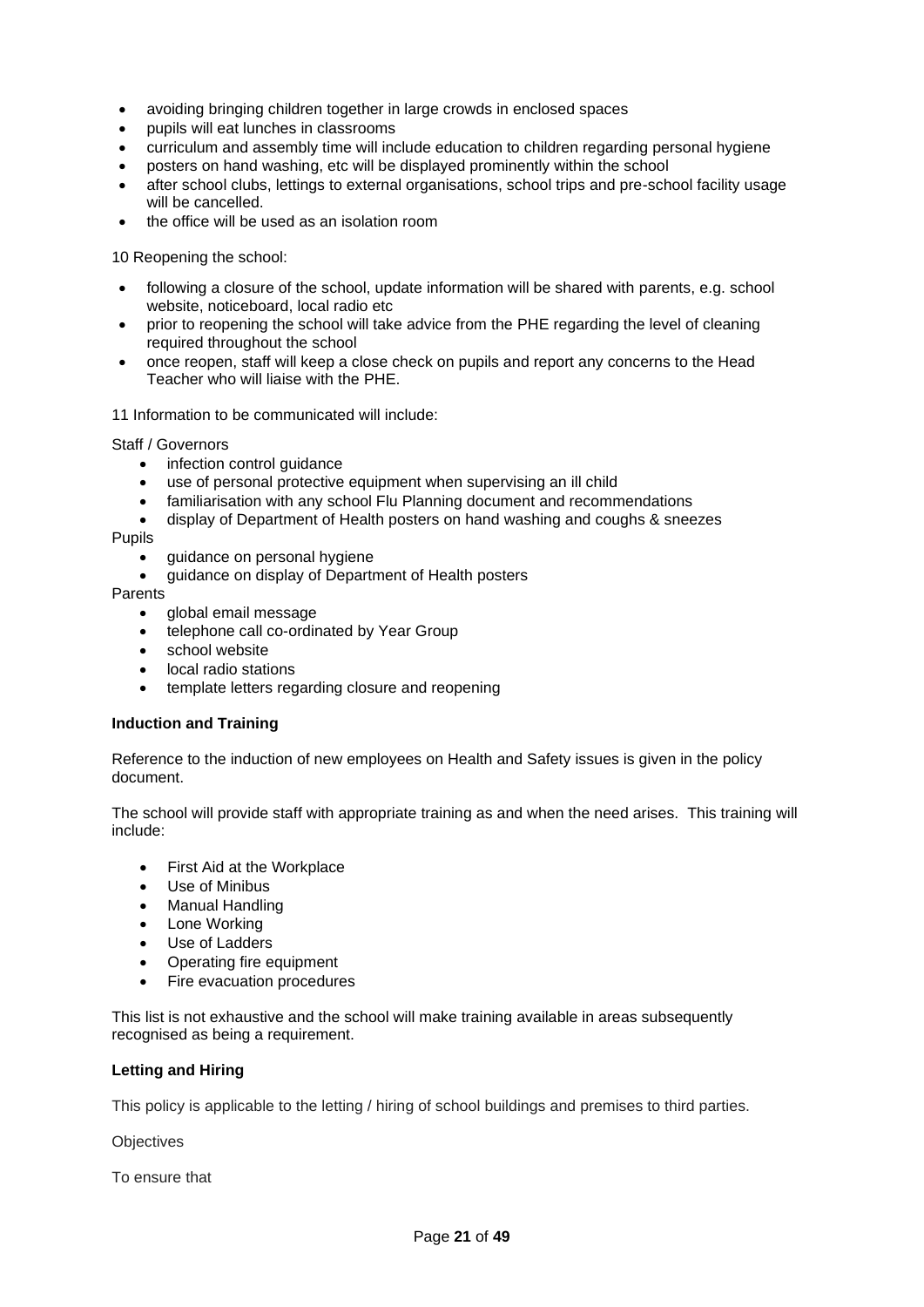Appropriate liaison is in place between the school and the hirer

Any licensing regulatory requirements have been identified and associated responsibilities agreed Emergency and security issues have been adequately considered

All letting / hiring should be arranged through the School Business Manager (SBM) or the Assistant School Business Manager (ASBM).

The SBM or ASBM will establish what the needs of the hirer are and any specific licensing / regulatory requirements, which may include:

## **Public Entertainment Licence**

- this is required for the staging of a dance, disco, concert or similar type of entertainment if the event is open to the public.
- a licence is not required if the event is only by members of the organisation arranging it, (e.g. PTA or school) and their guests
- the SBM or ASBM should contact the local authority to establish whether a licence is required.
- The hirer is responsible for obtaining the licence if one is required.

## **Theatre Licence**

- this is required for the production of dramatic performances (play, ballet or similar) where the public can attend (for the purposes of a Theatre Licence parents are deemed to be members of the public).
- The hirer is responsible for obtaining the licence if one is required.

The hirer should be briefed on the security policy of the school, specific areas to clarify are:

- the prevention of unauthorised access, including out of normal hours use
- the maintenance of escape routes / emergency access
- specific restrictions on use / rules of the school

The hirer must be briefed on the emergency procedures, including

- knowledge of the evacuation route
- location of escape routes
- access to telephones
- access to first aid provision

The SBM or ASBM should ensure, in conjunction with the Head Caretaker that:

- relevant escape routes are unlocked and available for use
- the hirer is familiar with the layout, fire arrangements and location of designated assembly points
- the hirer is familiar with fire alarm call points, telephone locations and emergency contact numbers

For any activities that involve overnight stays the SBM or ASBM should liaise with the local Fire Authority as appropriate.

The SBM or ASBM should request details of insurance arrangements from the hirer and whether the school policy is appropriate.

## <span id="page-21-0"></span>**Lightning Protection**

1 The SBM will be responsible for the implementation of this policy.

2 Lightning protection is required (in accordance with BS6651) where:

- large numbers of people congregate
- essential public services are concerned
- the area is one where lightning is prevalent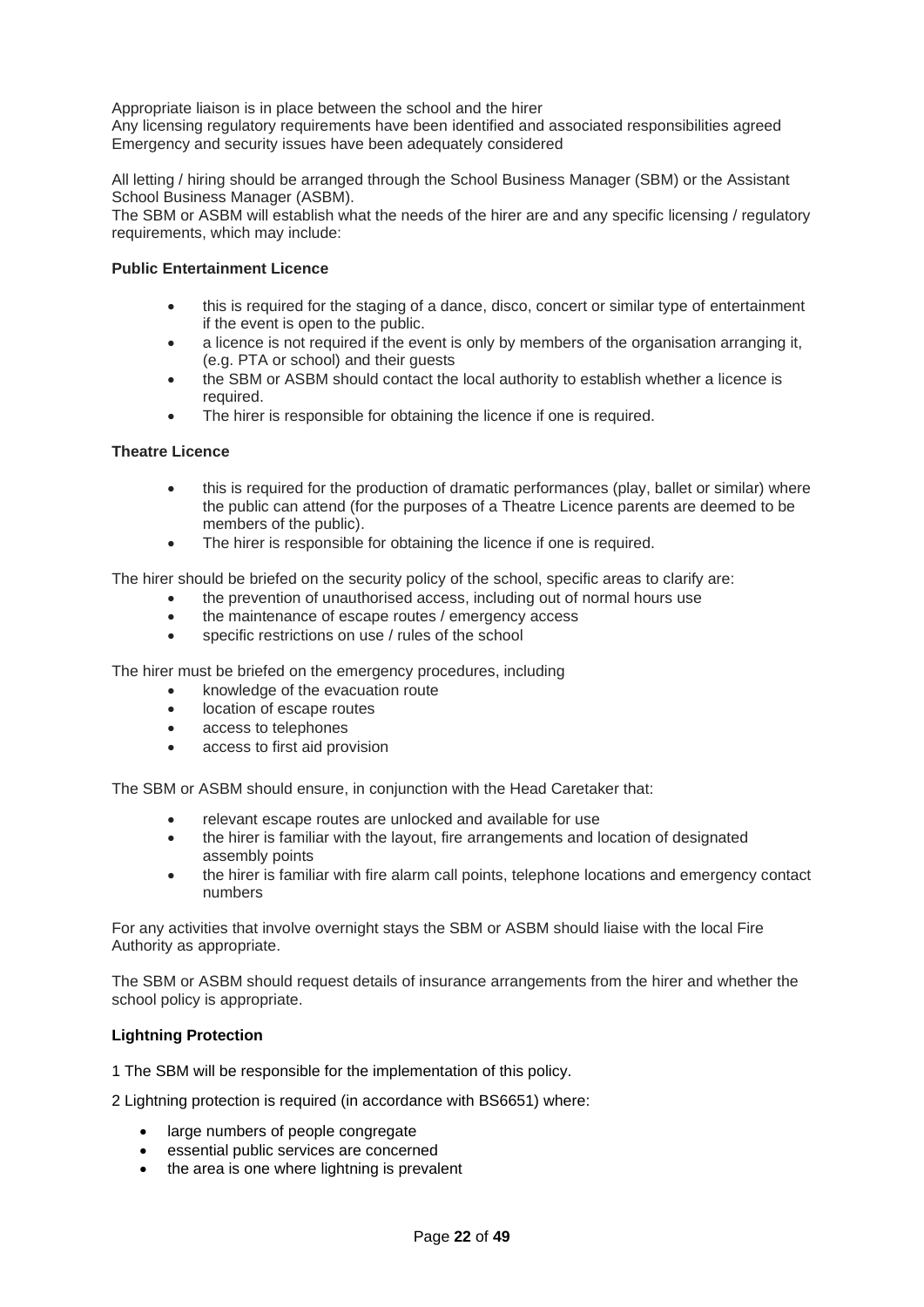- there are very tall or isolated structures
- there are structures of historic or cultural importance
- there are structures with explosive or flammable content

3 The SBM will arrange for a specialist contractor to undertake a risk assessment. A checklist for risk assessment is shown in appendix 5. A summary of the factors to be taken into consideration is:

- the number of flashes to ground per square kilometre per year (lightning flash density)
- the effective collection area (the area of the roof added to the side walls plus the area of quadrants having the radius of the height of the building; a quadrant occurs at each corner of the building.
- use of the structure
- type of construction
- contents and consequential effects
- degree of isolation
- type of country

4 Where the risk assessment indicates that lightning protection is required:

- appropriate protection should be installed
- a regime for maintenance of the protection should be implemented

5 Any new buildings which are constructed should have the need for lightning protection assessed.

### <span id="page-22-0"></span>**Machinery & Work Equipment**

We will take all reasonable steps to ensure the health and safety of our employees who work on or near machinery.

In particular we will ensure that:

- Any new machinery is specified, designed and supplied to us in accordance with appropriate standards.
- Before any new machinery is commissioned appropriate training will be given to all operators
- New and existing machinery will be maintained to reduce the risks to our employees and others.

#### <span id="page-22-1"></span>**Manual Handling**

Statistics show that poor manual handling is one of the most common causes of injury at the workplace; these injuries often have long term effects. This policy is written with reference to the Manual Handling Operations Regulations 1992.

Manual handling is defined as "any transporting or supporting of a load, including the lifting, putting down, pushing, pulling, carrying or moving thereof) by hand or bodily force". In a school environment this may include:

- Moving furniture around classrooms
- Moving equipment stored at height
- Moving items when taking delivery of goods
- Pushing and pulling trolleys and PE equipment
- Setting up temporary stages
- Moving gas cylinders, chemicals etc
- General movement of workplace equipment

In order to reduce the risk of manual handling injuries as far as is reasonably practicable we will provide appropriate training to our employees.

In particular we will:

- Carry out a Risk Assessment of manual handling and lifting tasks.
- Ensure that operations involving manual handling are eliminated, so far as is reasonably practicable. Where this is not practicable, appropriate lifting aids will be provided.
- Give thought to the design and layout of the workplace and make changes where appropriate.
- All staff will be given the opportunity to carry out manual handling training.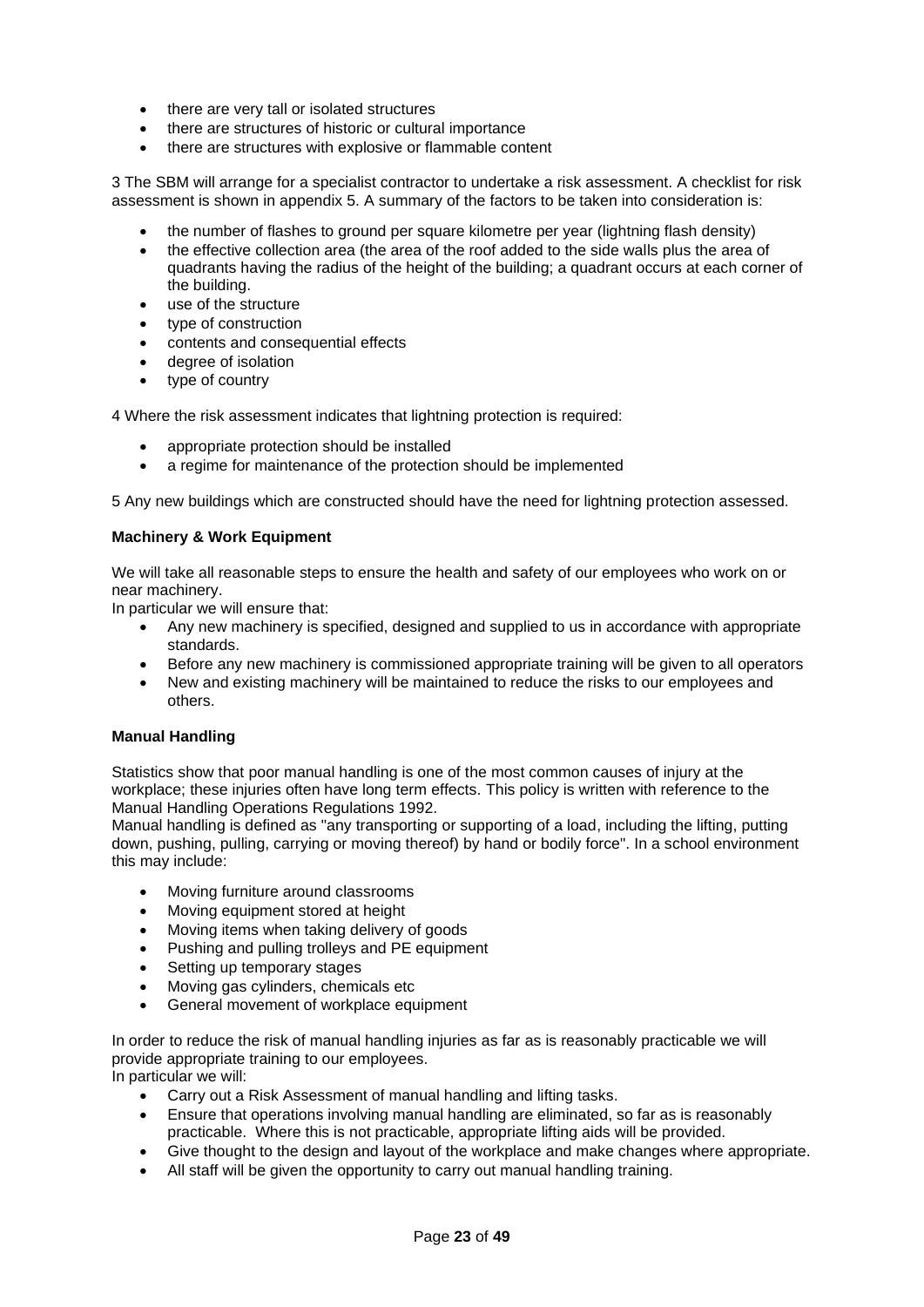Prior to any manual handling the member of staff must consider:

- Consider whether the object needs to be moved at all
- Where it does need to be moved can this be by automation, eg using a lift truck
- Where manual handling is necessary ensure that a risk assessment is undertaken and any required control measures are implemented.
- Ensure that those undertaking such tasks have received appropriate training

When assessing the risk, the following should be taken into consideration:

- The task
- The load
- The individual
- The environment

All those who undertake manual handling activities must have received appropriate training, covering good lifting techniques, which include:

- Planning the lift
- Keeping the load close to the waist
- Adopting a stable position
- Getting a good hold
- Not flexing the back any further when lifting
- Avoiding twisting the back or leaning sideways
- Keeping their head up
- Moving smoothly
- Putting the load down then adjusting as necessary

#### <span id="page-23-0"></span>**Medicines**

#### Prescription Medicines

Except for those medical conditions indicated above, should a pupil need to bring any prescribed medication into school the following should be noted:

The original bottle/packet should be sent into school or nursery labelled with the pupil's name and form. This should be handed in to either the School Office or Nursery Manager upon arrival. Parents must complete a 'request to administer medication' form.

Medication including aspirin will not be administered without written permission from parents and will only be administered if it has been prescribed for that child by a doctor, dentist, nurse or pharmacist. We have the right to refuse to administer any medication which is not accompanied by a letter or clearly labelled as stated above.

The office staff will give medication or, in certain cases such as administering to child in the Nursery, a designated member of staff who has received appropriate training.

Medicines are stored strictly in accordance with product instructions and in the original container in which dispensed. They should include prescriber's instructions for administration. All medications, except for those used for emergency treatment e.g. Epipens, diabetes treatment and inhalers, are kept in the school office.

Medicines which have passed their expiry date or have been discontinued will be sent home.

On out of school trips and visits prescription medicine will only be administered by a member of staff if parental permission is given on the consent form.

#### Non-Prescription Medication

e.g. pain and fever relief will only be administered with the prior written consent of the parent on the Medical Consent Form and only when there are health reasons to do so. No child will be given medicine containing aspirin.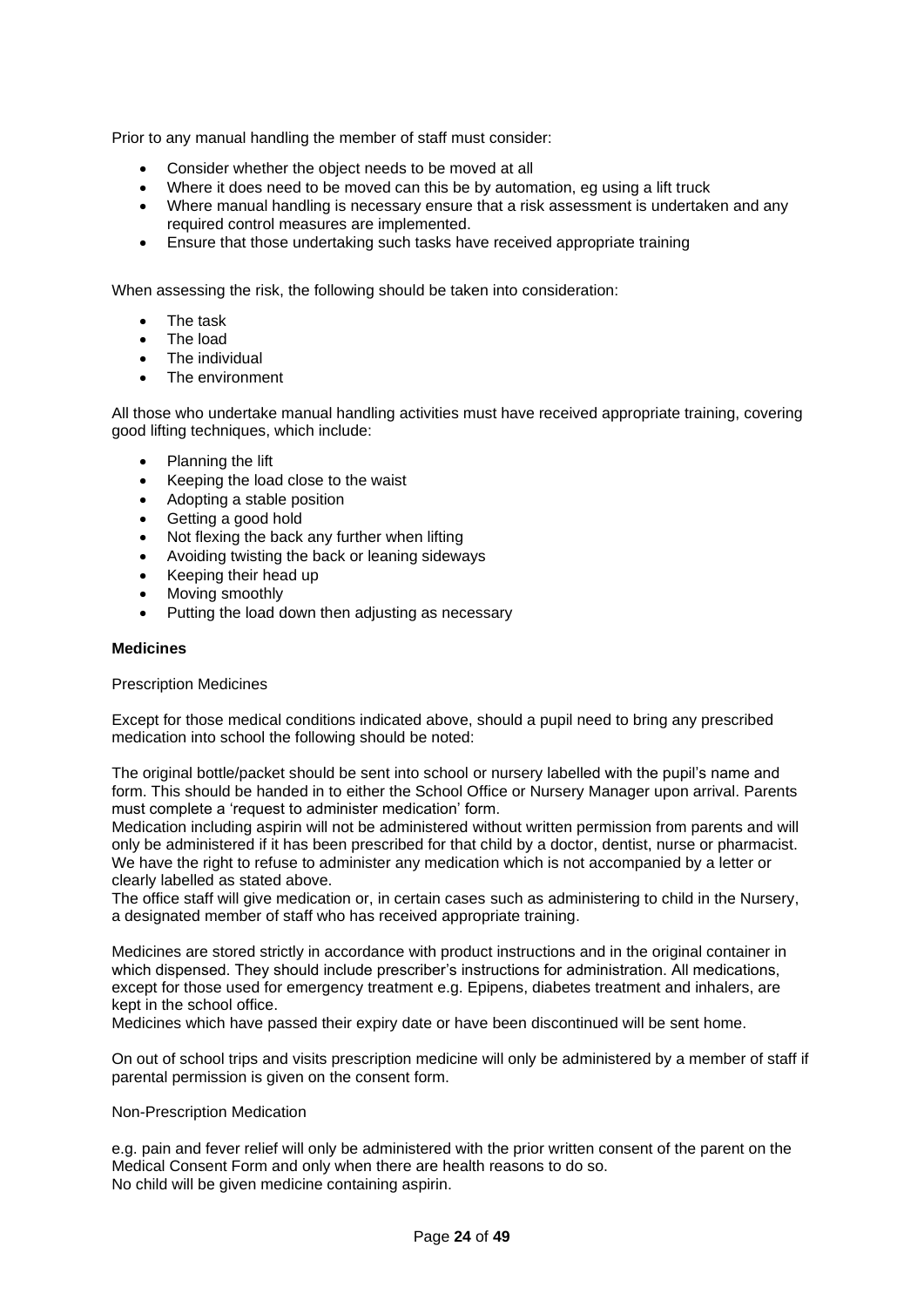Appropriate training, specific to individual children, is provided to administer prescription medicines requiring technical/medical knowledge if required.

### <span id="page-24-0"></span>**Minibus Use**

The SBM is the Premises Officer and will be responsible for the co-ordination of the use of the minibus. They will maintain a list of those eligible to drive the minibus. The driver of the minibus must have an appropriate and valid driving licence. Points to consider:

- an individual with a pre-1997 driving license is automatically deemed to be entitled to drive a minibus with up to 16 passengers (until the age of 70)
- an individual with a post 1997 license must hold a D1 license
- for any non-staff "voluntary" drivers (eg governors), parents checks should be made with the insurance company for specific requirements

Suitable insurance must be in place. The vehicle must be in a satisfactory condition. Consideration should be given to planning the journey, including:

- route (and availability of map)
- length of journey and travelling time
- driving time and driver rest breaks
- weather conditions
- more than one driver required.

Supervision needs must be assessed and the rules for any passengers, e.g. wearing of seatbelts, driver not to be distracted. An emergency plan should be in place to include:

- means of communication
- dealing with road accidents
- dealing with illness of a passenger / driver
- arrangements for dealing with mechanical incidents, e.g. breakdowns & punctures

The driver of the vehicle must complete the logbook and report any defects on completion of the journey.

See Minibus Teacher Driving Risk Assessment.

#### <span id="page-24-1"></span>**New and Expectant Mothers**

1 The Deputy Head will undertake/arrange for a specific Risk Assessment for the employee.

2 The Risk Assessment will be carried out using the standard forms. It must be carried out with the specific employee and take account of any medical advice that has been provided by her doctor.

3 Once the Risk Assessment has been completed a copy must be retained and treated as confidential.

4 The individual assessed will be informed of any significant risks to them/their child. Any required actions or recommendations with will discussed with the Headteacher as appropriate.

5 The Risk Assessment should be reviewed on a regular basis as the employee's condition changes. Any changes to the Risk Assessment must be fully documented and communicated both to the employee and Headteacher.

6 The individual assessed should:

- inform their doctor of the nature of their work
- follow any arrangements implemented for their protection at work
- not act in a manner that could adversely affect their own health and safety, or that of their child
- keep the Deputy Head informed of any concerns or difficulties they may have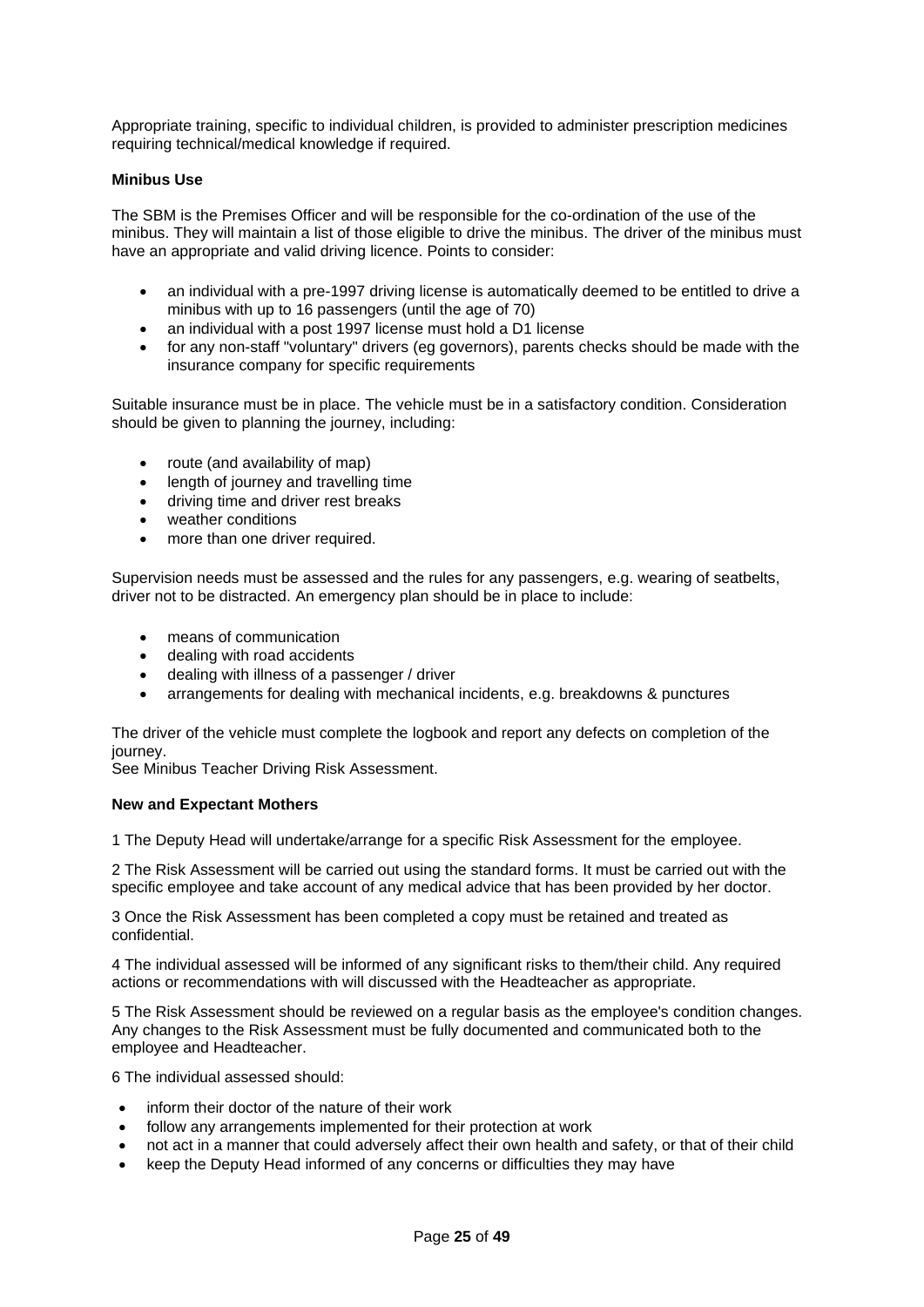7 The individual will be given a copy of the HSE leaflet "A guide for new and expectant mothers who work" [\(www.hse.gov.uk/pubns/indg373.pdf\)](http://www.hse.gov.uk/pubns/indg373.pdf)

## <span id="page-25-0"></span>**Noise**

1 It is the School Policy to undertake an assessment of noise levels within its Premises where staff are considered to be at risk of hearing damage. Noise surveys will be arranged by the SBM.

2 Any noise survey that is undertaken will: -

- identify which areas are affected.
- those affected.
- the frequency of the noise.
- the engineering controls that could be implemented to reduce the noise levels.
- establish ear protection zones (EPZ).

3 Areas which will be considered for noise surveys will include:

- Physical education
- Design & Technology workshops
- Computer rooms
- Construction activities
- Music rooms
- Maintenance work
- Refurbishment activities
- Special events (eg school discos, karaoke, firework displays)
- General guidance
	- $\circ$  do your employees need to raise their voices to carry out a normal conversation when about 2m apart for at least part of the day?
	- $\circ$  is noise intrusive like a busy street, a vacuum cleaner or a crowded restaurant for most of the working day?
	- $\circ$  do your employees use noisy powered tools or machinery for more than half an hour each day?
	- o are there noises due to impacts (hammering, drop forging, pneumatic impact?)

4 Where reasonably practicable, engineering controls to eliminate, or reduce the effect of noise will be implemented by the Maintenance Engineer / Heads of Department in conjunction with the SBM.

5 Where noise levels cannot be reduced below the 2nd action level, EPZ's will be defined and marked by Maintenance Managers in conjunction with Head of Department.

6 All personnel entering an EPZ will be required to wear suitable ear protection.

7 Details of assessments will be held by the SBM. Details will also be supplied to employees and their representatives as appropriate.

8 As part of our procurement process, the school will request information on noise emissions from suppliers of plant and machinery.

9 If staff are suspected of suffering from hearing impairment due to work activities then the SBM will arrange for an occupational health evaluation

#### <span id="page-25-1"></span>**Occupational Health**

1 The SBM will be responsible for the implementation of this policy. SMT and line managers will be responsible for assisting with the identification of requirements within their areas of control.

2 The school will undertake health surveillance on employees where it is specified by law. Health surveillance will also be undertaken on employees where:

- There is a known risk to the health of employees
- Where the health risk can be identified at an early stage; and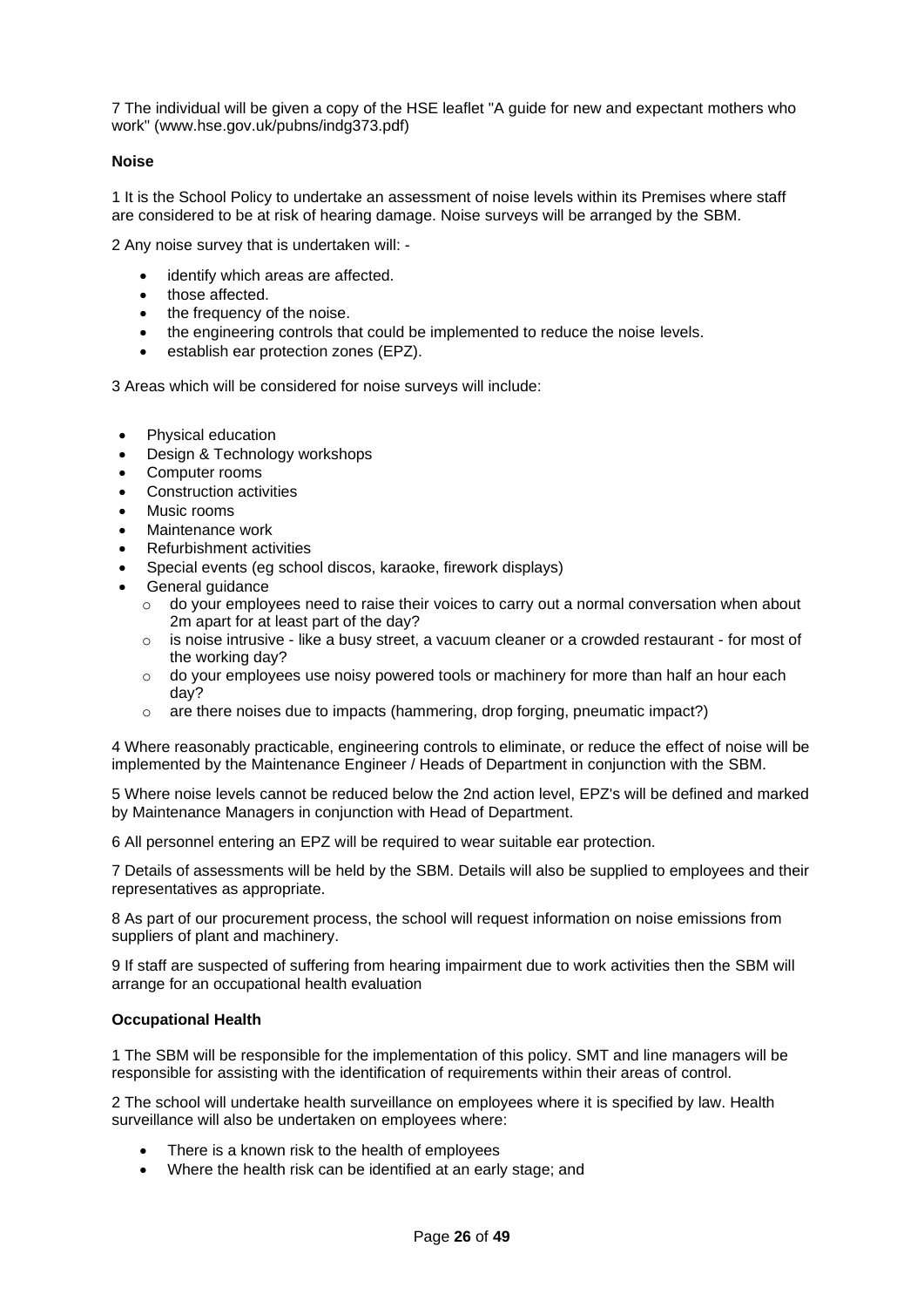- Where the identification of the condition will allow successful treatment
- 3 Areas where consideration of health surveillance is required will include exposure to:
	- Noise or vibration
	- Solvents, dusts, fumes, biological agents and other substances hazardous to health
	- Asbestos, lead or work with compressed air
	- Ionising radiation

4 Health surveillance may take the form of:

- Periodic health questionnaires
	- $\circ$  Where pre-employment question is asked, employers can only ask them to help:
		- **Establish whether any reasonable adjustments need to be made for applicants during the** selection process
		- Decide whether an applicant can carry out a function essential to the job
		- Monitor diversity among job applicants
		- Take positive action to assist disabled people

Pre-employment and return to work (after long-term illness / injury) medical examinations; and / or

Prescribed health surveillance required under specific legislation, which may include

- Skin inspections
- **Audiometry**
- Lung function tests

5 All reasonably practicable corrective action to ensure the health and safety of employees identified as suffering from work related illness will be taken. Reference should also be made to sections of the Staff Handbook relating to alcohol, drugs and substance abuse, display screen equipment and stress management

6 The SBM will be responsible for maintaining records of any health surveillance, which should be kept for at least 40 years (this is a legal requirement.eg under the Control of Substances Hazardous to Health Regulations). Information kept should include:

- Surname
- Forename
- Gender
- Date of birth
- Permanent address including post code
- National insurance number
- The date the check was carried out and by whom
- The outcome of the test / check
- Factual details of any decision taken by the occupational health professional in relation to the individuals work

7 The results of any health surveillance will remain confidential. Any medical records associated with health surveillance will be subject to the provisions of the Data Protection Act.

#### <span id="page-26-0"></span>**Outdoor and Peripatetic Workers**

Where employees are required to work outdoors or at locations away from their usual place of work, we will ensure that, so far as is reasonably practicable, steps are taken to protect their safety and health.

In particular we will ensure that they:

- Are reminded of the need to look after their own health & safety and that of others who may be affected by their activities
- Are provided with general purpose PPE (safety footwear, hard hat, high visibility jacket) and instructed to use it as circumstances dictate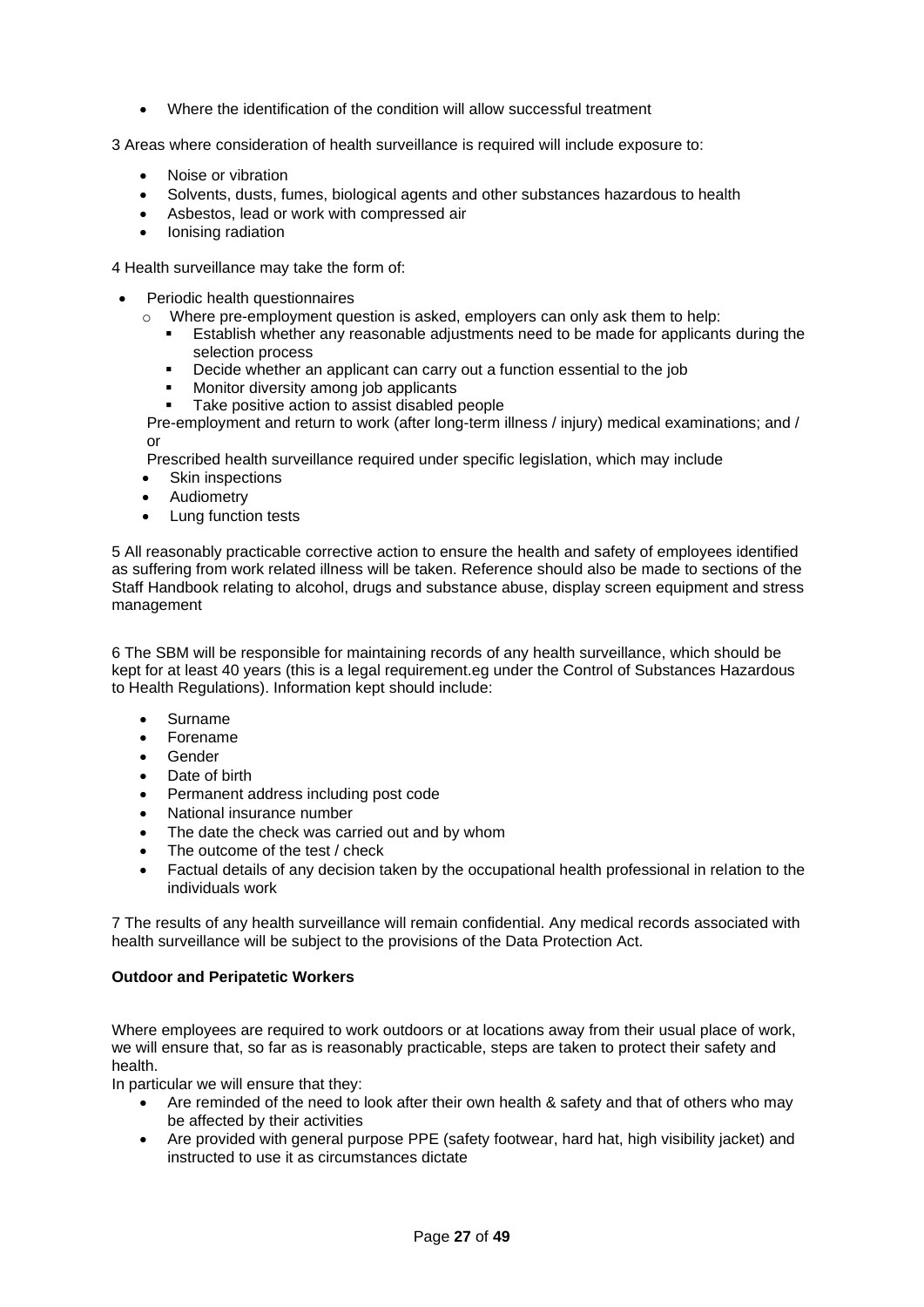• Are instructed to make themselves aware and comply with the safety procedures laid down at the locations visited. In the absence of any such instructions they should act as appropriate in the circumstances.

## <span id="page-27-0"></span>**Personal Protective Equipment (PPE)**

We will provide personal protective equipment when the risk represented by a work activity cannot be adequately controlled by other means. In doing so we acknowledge that health & safety hazards have been identified. It is our policy to ensure, through the proper use of PPE, that the hazards are reduced to the lowest practical level.

In particular we will ensure that:

- Any PPE supplied provides the necessary protection for the particular hazard.
- Employers are given information and instruction to enable them to understand the importance of using PPE where required.
- Where appropriate, training is given to our employees to enable them to use and maintain items of PPE correctly.
- Suitable provision shall be provided for the safe storage and maintenance of PPE.
- Employees shall report any defects to their immediate superior.

### <span id="page-27-1"></span>**Pupil Supervision**

See Security and Supervision Policy

#### <span id="page-27-2"></span>**Risk Assessment**

See Risk Assessment Policy

## <span id="page-27-3"></span>**Safety Training (including induction)**

1 All new employees will be given a safety induction training by the SBM include:

- fire precautions and safety procedures.
- first aid and accident reporting arrangements.
- general information on health and safety.
- known hazards in the workplace and the control measures in place.
- the school's policy and procedures.
- specific topics relating to that person's role and their place of work, including departmental policies and risk assessments
- 2 Specialist job related training will be conducted/organised as follows:
	- Minibus SBM
	- Science related Head of Science
	- Design and Technology related Head of D&T
	- Catering and Cleaning Catering Manager
	- First Aid School Secretary/SBM
	- Any individual requirements for subject /activity specifics Line Manager

3 Refresher training will be given as appropriate to changes within the workplace and the role of the individual.

4 Records of training will be kept by the SBM

#### <span id="page-27-4"></span>**Security, Workplace Safety and Lone Working**

See Security and Supervision Policy

<span id="page-27-5"></span>**Slips and Trips**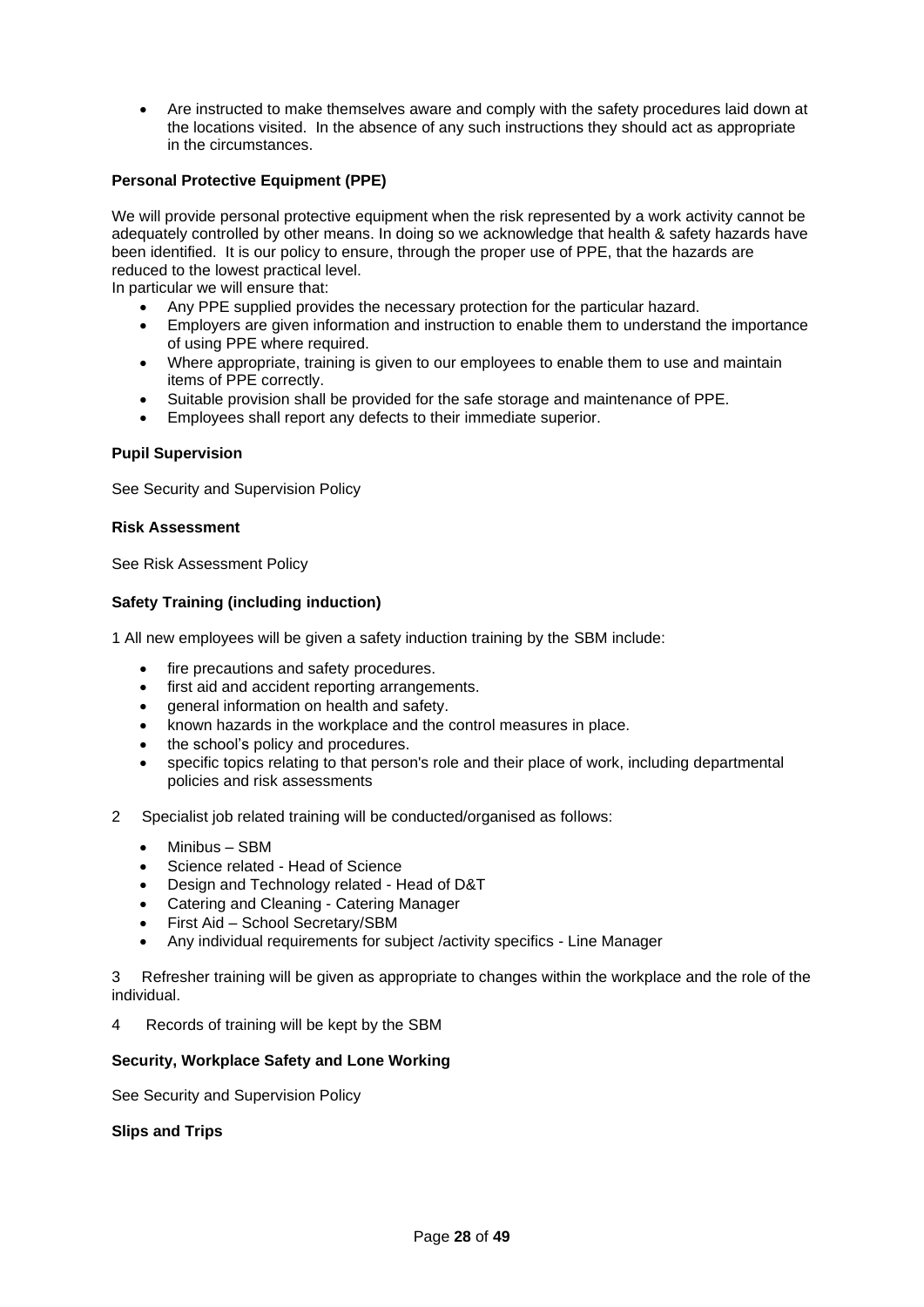Slips and trips are the most common cause of injury at work – and the most reported injury to members of the public. They can lead to both minor and major injuries – and sometimes fatal accidents from head injuries following a fall from height, where the underlying cause was a slip or trip.

As an education premises, we provide a wide variety of facilities including educational and leisure, open to employees, pupils/students and members of public at varying times of the day. We are a busy school with large numbers of people moving around at the same time – often rushing. We are aware of our responsibility to take practical steps to reduce the risk and frequency of slips and trips on our site, in line with The Health and Safety at Work etc Act 1974 (HSW Act), The Management of Health and Safety at Work Regulations 1999 and The Workplace (Health, Safety and Welfare) Regulations 1992 .

## **Practical steps to prevent slips and trips accidents**

### **Stop floors becoming contaminated by:**

Using entrance matting. Fixing leaks from machinery or buildings. Design tasks to minimise spillages. Plan pedestrian and vehicle routes to avoid contaminated areas.

### **Use the right cleaning methods by:**

Making sure that it is effective for the type of floor we have. Not introducing more slip or trip risks while cleaning is being done. Leaving smooth floors dry after cleaning or exclude pedestrians until the floor is dry. Removing spillages promptly. Having effective arrangements for both routine cleaning and dealing with spills. Using the appropriate detergent mixed at the correct concentration.

#### **Consider the flooring and work environment by:**

Checking for loose, damaged and worn flooring and replace as needed. Where possible, floors likely to get wet or having spillages on them are of a type that does not become unduly slippery.

Making sure lighting is sufficient and that slopes or steps are clearly visible. Keeping walkways and work areas clear of obstructions.

#### **Think about people and organisational factors by:**

Considering how work is organised and managed, e.g. to avoid rushing, overcrowding, trailing cables.

#### **All staff are requested to:**

If you have an accident or a near miss, make sure you report it promptly in order to help prevent future accidents.

If you see a spillage, clean it up or make arrangements for it to be cleaned.

Report any damaged floors or mats.

Play your part and keep the workplace tidy.

If you see items on the floor where someone could trip over them, remove them or arrange for them to be removed or for the situation to be made safe.

Report any work situation that you think is dangerous, or if you notice that something has gone wrong with our health and safety arrangements.

If you have had a spillage or cleaned an area which is subsequently wet, place a wet surface sign in the appropriate area.

#### <span id="page-28-0"></span>**Smoking**

1 The Head Teacher will be responsible for the implementation of this policy.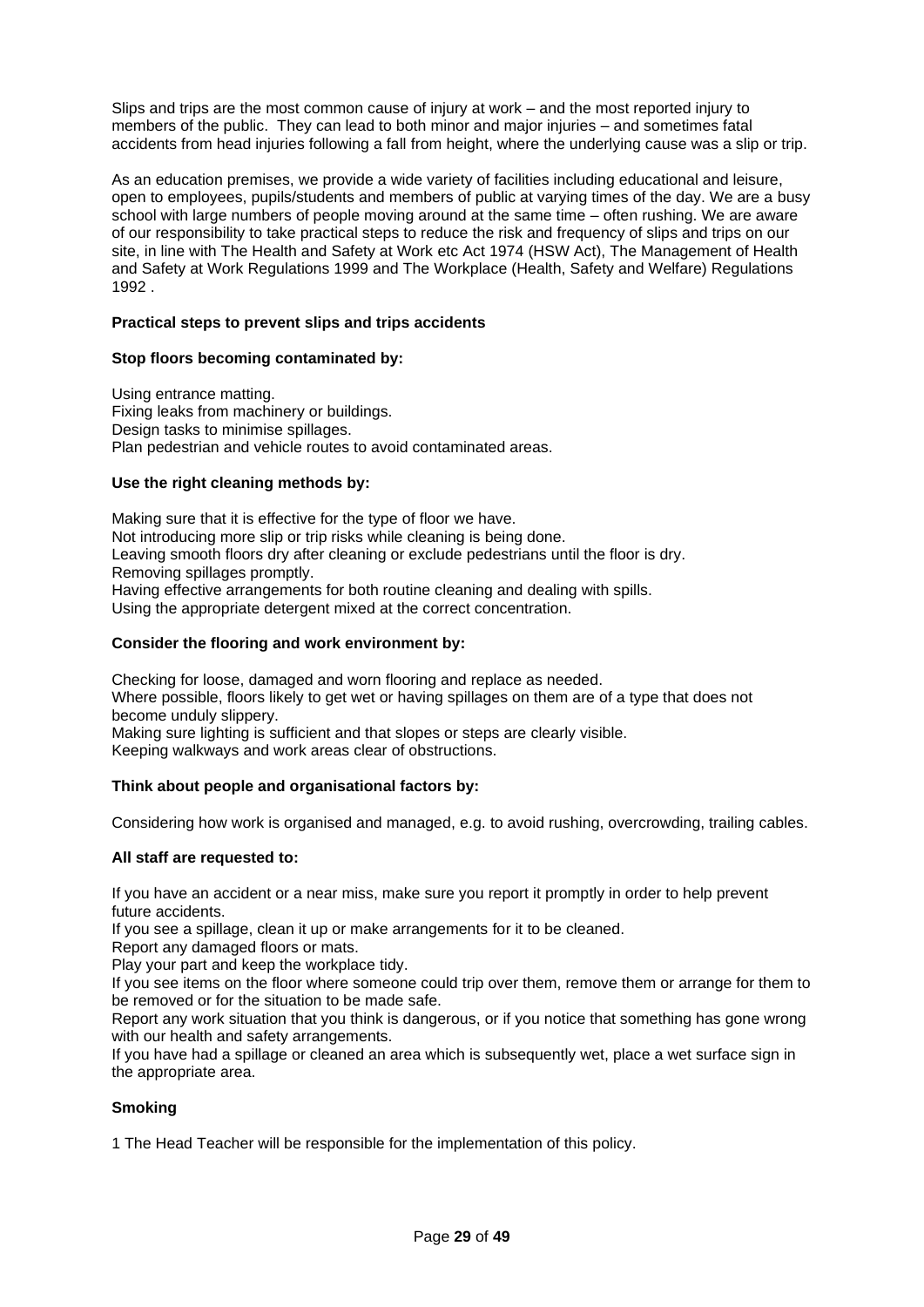2 Smoking is prohibited on school premises as specified in the Smoke-free (Premises and Enforcement) Regulations.

3 The School shall be a smoke free site.

4 The prohibition of smoking will apply during school related activities which are undertaken outside school premises.

5 The School will provide information and support for smokers to quit.

## <span id="page-29-0"></span>**Special Education Needs (SEN) and Learning Difficulties**

See Curriculum Policy

#### <span id="page-29-1"></span>**Sports Concussion**

This concussion policy is to be followed whenever they is a head injury in any sports matches that Highfield Priory take part in. This policy is to be followed by all teachers are directly run the team.

This policy has been taken from Irish Rugby Union and has been adapted to suit Highfield Priory School. The main message in this policy is to recognise and remove from the pitch. The parents are informed as soon as possible of the injury.

#### **Concussion MUST be taken extremely seriously.**

- **Any player with a suspected concussion MUST be removed immediately from training/play and not return.**
- **They should be medically assessed.**
- **They MUST not be left alone.**

#### **Why MUST concussion be taken extremely seriously?**

- Ignoring the signs and symptoms of concussion may result in death, a more serious brain injury or a prolonged recovery period.
- The potential for serious and prolonged injury emphasises the need for comprehensive medical assessment and follow-up until the concussion has fully resolved.
- Returning to play before complete resolution of the concussion exposes the player to recurrent concussions that might take place with ever decreasing forces.
- Repeat concussions could shorten a player's career and may have some potential to result in permanent neurological (brain) impairment.
- There is no such thing as a minor concussion or 'knock to the head'.

#### **What is concussion?**

- **Concussion is a traumatic brain injury.** It is a complex process in which forces are transmitted to the brain and result in temporary impairment of brain function.
- Concussion can have a significant impact on the short and long term health of player if not managed correctly.

#### **What causes concussion?**

Concussion can be caused by a direct blow to the head or body and from whiplash type movements of the head and neck that can occur when a player is tackled or collides with another player or the ground. Immediately following a suspected concussion, the brain is susceptible to further significant damage in the event of another impact.

**Therefore the player MUST be immediately removed from activity and MUST NOT return until they have completed the graduated return to play (GRTP) protocol.**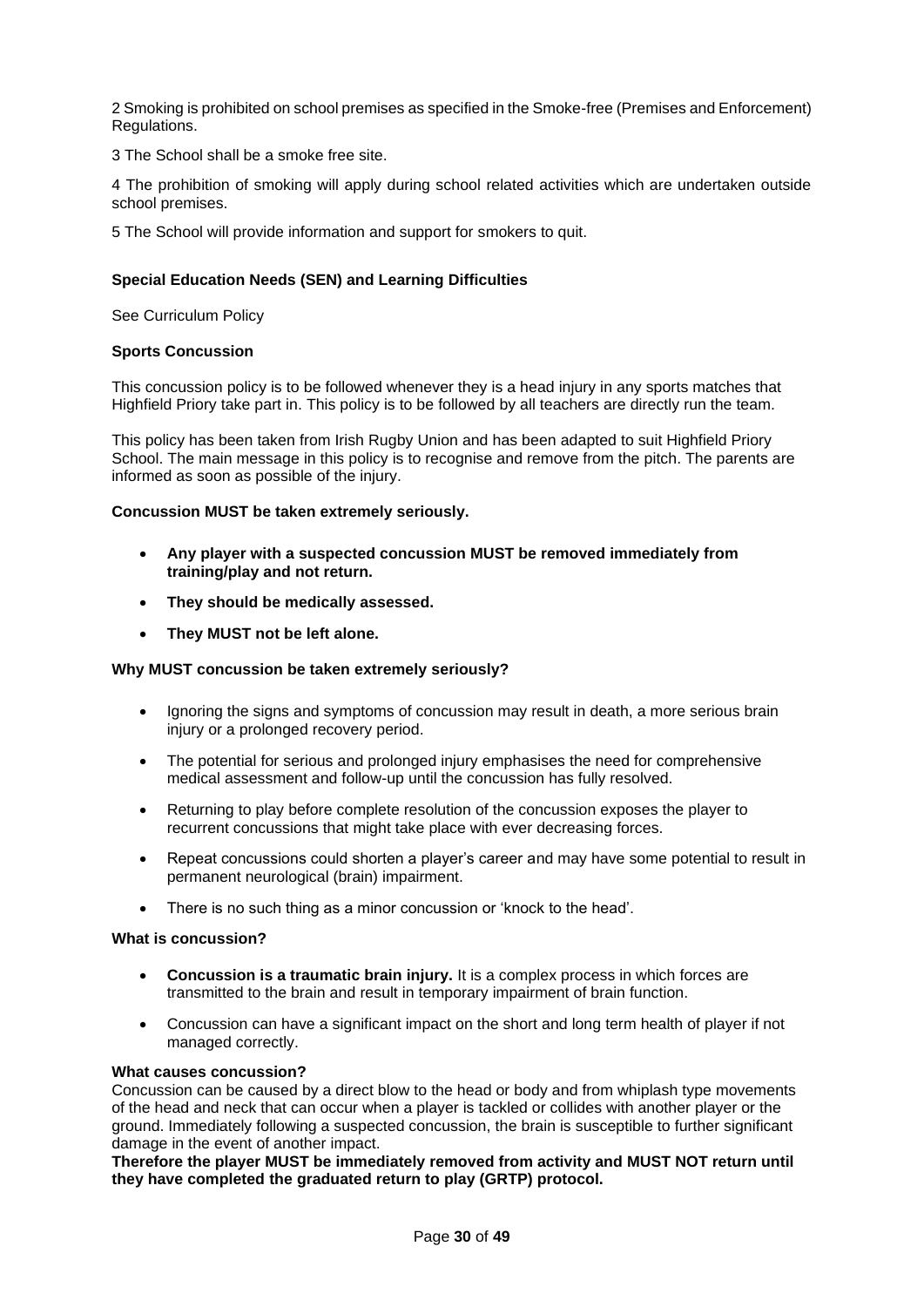## **What are the visible clues of a suspected concussion?**

Players, coaches, healthcare professionals and referees should be familiar with the visible clues of a suspected concussion. **If a player has ANY ONE of the visible clues they MUST be immediately removed from activity and MUST NOT return until they have completed the graduated return to play (GRTP) protocol.** 

- Lying motionless on ground
- Slow to get up
- Unsteady on feet
- Balance problems or falling over
- Grabbing/Clutching head
- Dazed, blank or vacant look
- Confused/Not aware of plays or events
- Suspected or confirmed loss of consciousness
- Loss of responsiveness

#### **Recognise and Remove**

#### **What are the signs and symptoms of a concussion?**

The signs and symptoms of concussion usually start at the time of the injury but the onset of these may be **delayed for up to 24–48 hours.** Parents/guardians, teachers family members and friends should be aware of the signs and symptoms of a concussed player. **If a player has ANY ONE of the signs and symptoms they MUST be immediately removed from activity and MUST NOT return until they have completed the graduated return to play (GRTP) protocol. What happens if a player has a suspected concussion at training or when playing?** 

- The player **MUST** be immediately removed from activity and **MUST NOT** return.
- The player **MUST NOT** be left alone.
- The player **MUST** always be in the care of a responsible adult, who is informed of the player's suspected concussion.
- The player should be medically assessed as soon as possible.
- A suspected concussion MUST be taken extremely seriously. The Pocket Concussion Recognition Tool (PCRT) can be used to assist in the recognition of a suspected concussion

#### **Fellow players/coaches/teachers/parents: YOUR responsibility:**

- You MUST do your best to ensure that the player is removed from play in a safe manner, if you observe them displaying any of the visible clues or signs or symptoms of a suspected concussion.
- You MUST NOT allow a player to play rugby until they have completed the graduated return to play (GRTP) protocol if they are displaying signs or symptoms of a suspected concussion sustained while playing rugby or another sport.
- You MUST ensure that the player is in the care of a responsible adult and inform them of the player's suspected concussion.

#### **Player: YOUR responsibility:**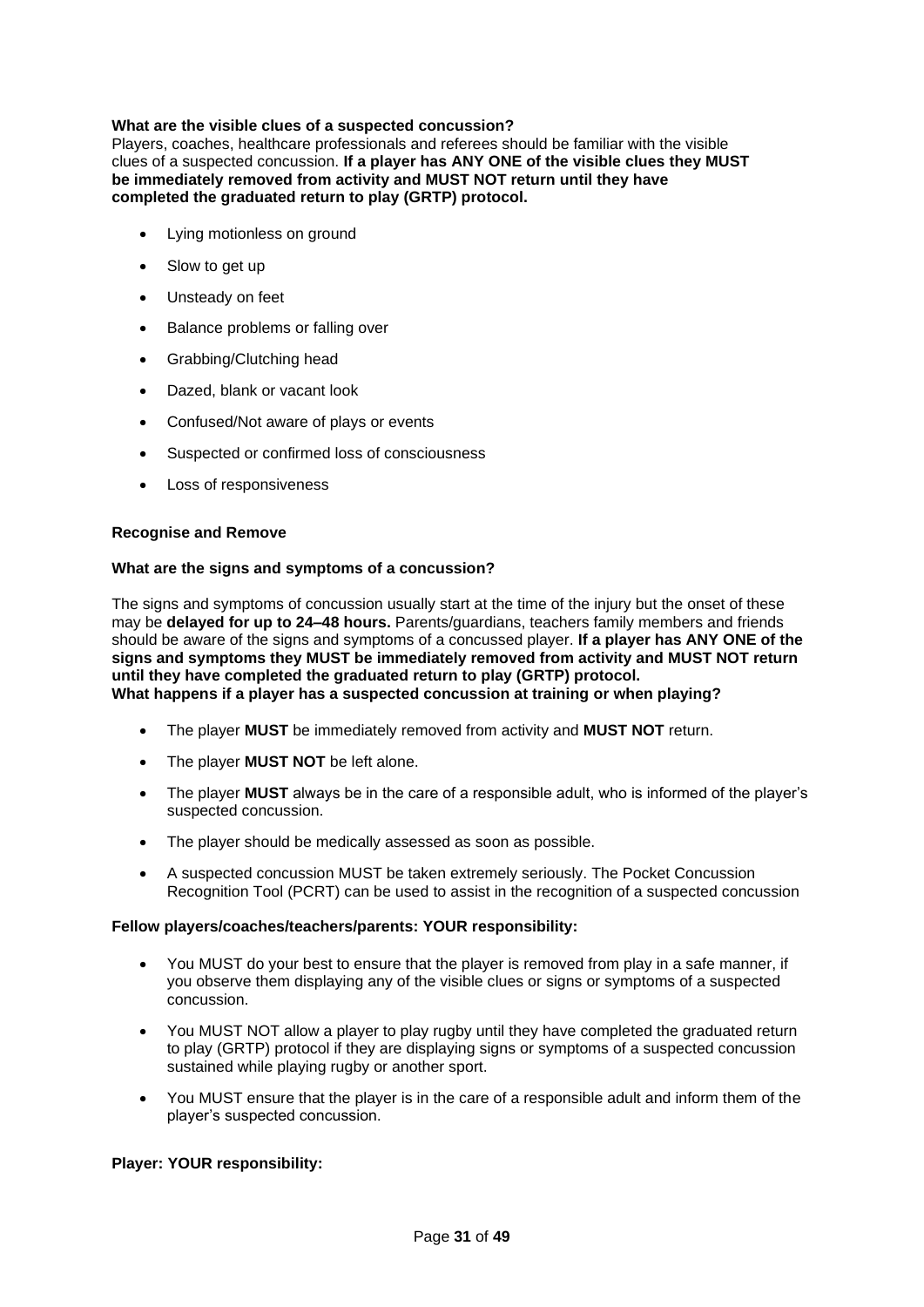- If you have symptoms of a suspected concussion you must STOP playing and INFORM medical and/or coaching staff immediately.
- Be honest with yourself and those looking after you.
- If you have symptoms of a suspected concussion sustained while playing rugby or another sport, you MUST NOT play rugby until you have completed the graduated return to play (GRTP) protocol.

### **Following suspected concussion or a concussion, how does the player return to play?**

The player should avoid activities that require concentration or attention until symptoms have been absent for a minimum of 24 hours. Symptoms may be masked by medications such as headache tablets, anti-depressants and/or sleeping medication and caffeine. The graduated return to play (GRTP) of a player following a concussion should be undertaken on an individual basis with the full cooperation of the player.

\* under age (U6's - U20's) players playing adult rugby must follow age group guidelines

### **Players may not return to play until:**

- 1. all their symptoms have subsided.
- 2. they have followed the GRTP protocol.
- 3. they have been medically cleared to return.

Clubs and schools should have the contact details and directions for a local doctor or emergency services listed on their noticeboard and provided to all coaches and parents.

## **Age Group Minimum Rest Period Post Concussion GRTP Minimum Time Out**

U6's - U20's\* 14 Days 8 Days 23 Days (3 Weekends Missed)

#### **Issue Response**

INJURY Player assessed on pitch (visible clues and signs/symptoms) SUSPECTED CONCUSSION Player MUST be immediately removed from activity and MUST NOT return

#### **Recognise and Remove**

MANAGEMENT Player referred to doctor or Emergency Department for diagnosis and further assessment

RETURN TO PLAY Player rests as per concussion guidelines on previous page and undertakes graduated return to play (GRTP) protocol as per below table

Other players, parents, coaches and administrators should insist that the above guidelines are always followed.

#### <span id="page-31-0"></span>**Stress**

1 The SBM or Head Teacher will be responsible for the implementation of this policy as appropriate.

2 The Head Teacher and SMT will consider the HSE management standards when looking at workplace management, these are:

- Demands, including workload, work patterns and the work environment
- Control, regarding how much say the individual has in the way they do their work
- Support, including encouragement and resources provided by the organisation
- Relationships, and the promotion of positive working together with dealing with unacceptable behaviour
- Role, so that people understand their place and purpose within the school
- Change, and the way in which communication is undertaken

3 In practical terms, the Head Teacher and SMT will: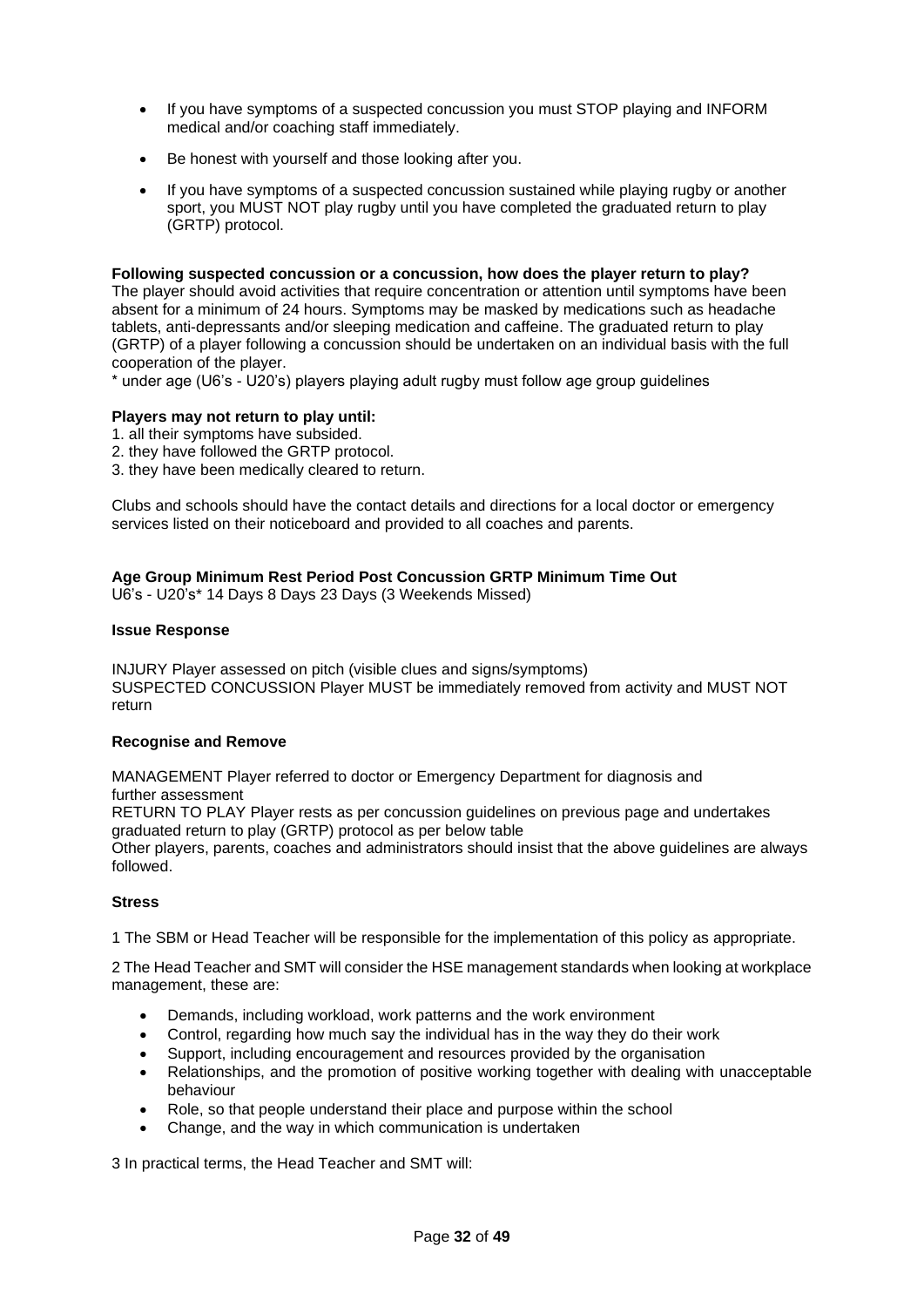- Give constructive feedback to people
- Consult with staff during periods of change
- Ensure staff have trained to enable them to do their job
- Monitor workloads and working hours

4 Where issues of stress are identified, the school will:

- Raise awareness of support mechanisms available
- Put an action plan in place to address any issues identified
- For return to work instances, monitor any phased return and allow the individual to provide feedback
- Records relating to any identified stress issues will be retained by the SBM and treated as confidential.

5 Employees should report any issues of concern to their Line Manager in the first instance and should co-operate with any remedial issues that are put into place.

### <span id="page-32-0"></span>**Sun Protection**

1 Cancer Research UK runs the SunSmart campaign, the key messages to be adopted by Schools are:

- stay in the shade during the hottest part of the day where and when possible
- make sure you never burn
- always cover up e.g. wear a t-shirt and hat
- remember children burn more easily
- use factor 15+ sunscreen

2 Sunscreen is the last line of defence, but it is useful for covering areas of exposed skin when shade and protective clothing are not practical, e.g. outdoor swimming, PE lessons, and school excursions. As part of your policy the school should consider:

- sending letters home to ask for parental permission for teachers to supervise application of sunscreen
- only factor 15+ sunscreen is used in school
- sunscreen is reapplied regularly, particularly at midday
- each pupil has their own labelled bottle of sunscreen
- there is a school stock of sunscreen for pupils who forget / cannot afford their own
- the school provides sunscreen free of charge for all pupils

#### <span id="page-32-1"></span>**Vehicles and On-site Movement**

#### **Objectives**

To ensure that the site is organised so that pedestrians and vehicles can circulate in a safe manner. That vehicles and traffic routes are separated wherever possible. That traffic routes are suitably signed and controlled.

This guidance applies to all traffic movements undertaken on school premises The School Business Manager (SBM) will have responsibility for the implementation of this guidance with support from the Caretaker as appropriate.

The following areas will be addressed:

- Parking and deliveries
- Access control and security
- School uses
- School travel plan
- minibus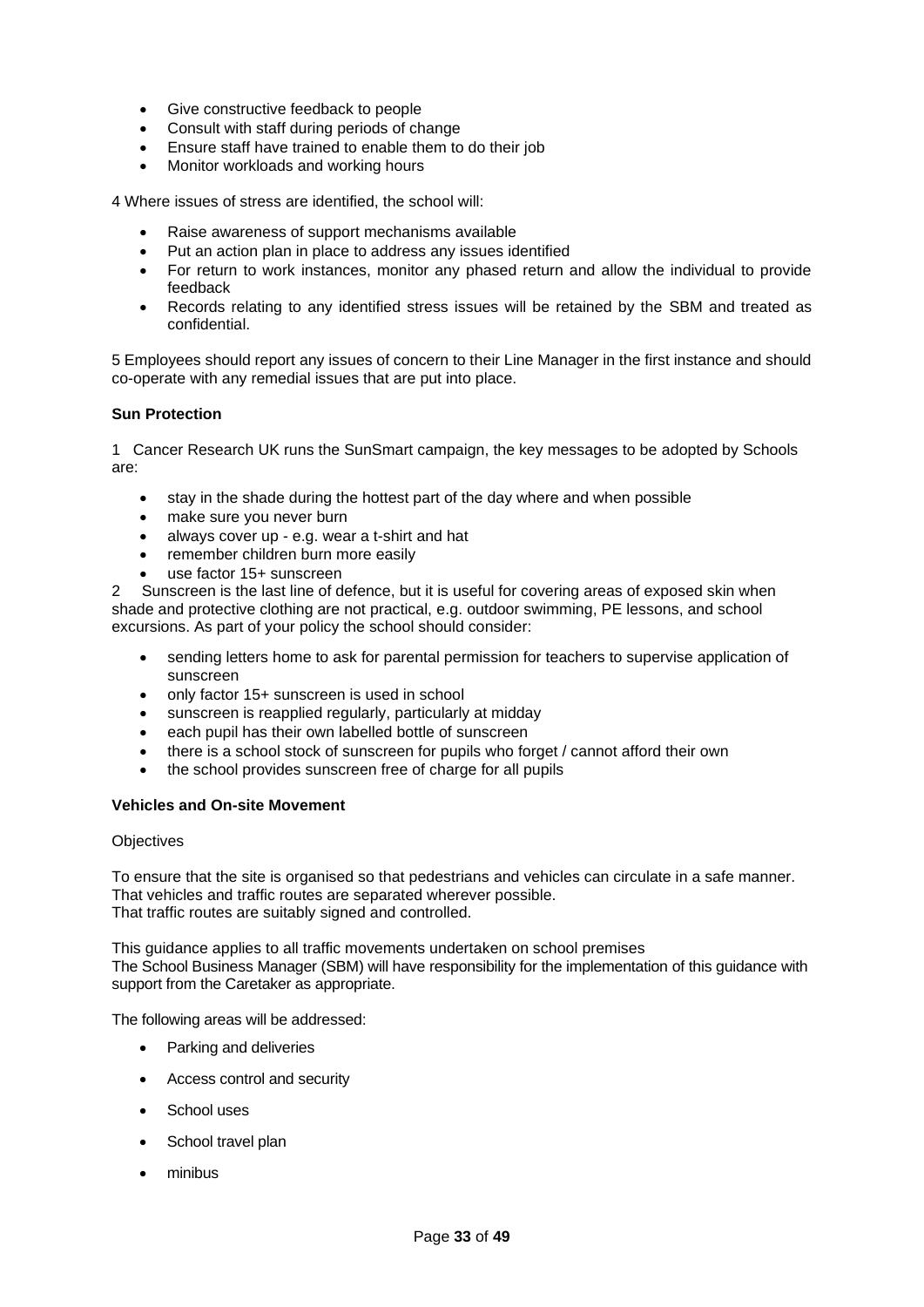Signage is in place to designate speed limits, access areas, prohibited areas and parking facilities. The SBM will be responsible for liaison with the police, highways authority, insurers / security advisers etc with regard to the School Travel Plan. Parking arrangements will be specified for:

- staff
- visitors
- parents
- major events
- contractors

Deliveries will only be permitted during the hours specified and vehicles are only allowed to park in designated bays. Deliveries should be arranged in advance wherever possible with the responsible school manager. All use of the school minibus must be arranged via the SBM. This will include the departure and return times of the vehicle so that suitable arrangements can be made with regard to the overlapping with any other vehicle movements. Pedestrian routes have been identified and separated wherever possible from vehicles by physical measures such as bollards. Lighting is provided as appropriate. Cyclists should dismount once they arrive on site and use pedestrian walkways.

The Traffic Checklist covers design and layout, reversing, risk control and specific issues.

Legal Requirements & Education Standards

References:

A: Handbook for the Inspection of Schools - The Regulatory Requirements, Part 3 [\(www.isi.net\)](http://www.isi.net/)

- B: Health and Safety Executive, homepage workplace transport [\(www.hse.gov.uk\)](http://www.hse.gov.uk/)
- C: [Health and Safety at Work" Section H of the ISBA Model Staff Handbook,](https://members.theisba.org.uk/member-tools/reference-library-repository/human-resources/staff-management/staff-handbook-section-i.aspx)
- D: " [Health and Safety and Welfare at Work" Chapter N of the ISBA Bursar's Guide](https://members.theisba.org.uk/member-tools/reference-library-repository/health-safety/management/bursars-guide-chapter-n-health-and-safety-and-welfare-at-work.aspx)
- E: ["Insurance" Chapter K of the Bursar's Guide by HSBC Insurance Brokers Ltd](https://members.theisba.org.uk/42996)
- F: [Guidelines for Environmental Design in Schools"](http://www.cleapss.org.uk/attachments/article/0/BB87%202nd%20Ed%20Ver%201.pdf?Free%20Publications/Building%20Bulletins/) DCSF Guidance

## <span id="page-33-0"></span>**Violence to Staff or Pupils**

All staff members and pupils have a right to expect that their school is a safe place, in which to work and that prompt and appropriate action will take place on their behalf if they feel they are subject to violence, threatening behaviour and abuse by parents and other adults on school premises.

Wherever violence, threatening behaviour and abuse occur towards school staff or pupils, all reasonable and appropriate action will be taken in support of those staff or pupils.

The school will not tolerate unacceptably abusive language and any interchanges involving abusive language towards school staff or pupils.

Action may need to be taken against adults who repeatedly use abusive language; this might include a formal letter or barring the person from the school site.

Anyone whom the school feels is causing a nuisance or disturbance on the school site can be removed under Section 547 of the Education Act 1996.

The school's site security and the safety of the staff and pupils is constantly under review and is discussed during SMT and staff meetings when appropriate.

#### <span id="page-33-1"></span>**Water Quality (including Legionella)**

1 Day to day responsibility for monitoring and ensuring that the systems are being correctly operated, lies with the Caretaker. Appropriate records of testing and certification are maintained.

2 The school has appointed a competent consultant / contractor to conduct a risk assessment and draft a manual which specifies control regimes. An example of the areas to be contained within a manual is included at Appendix 7.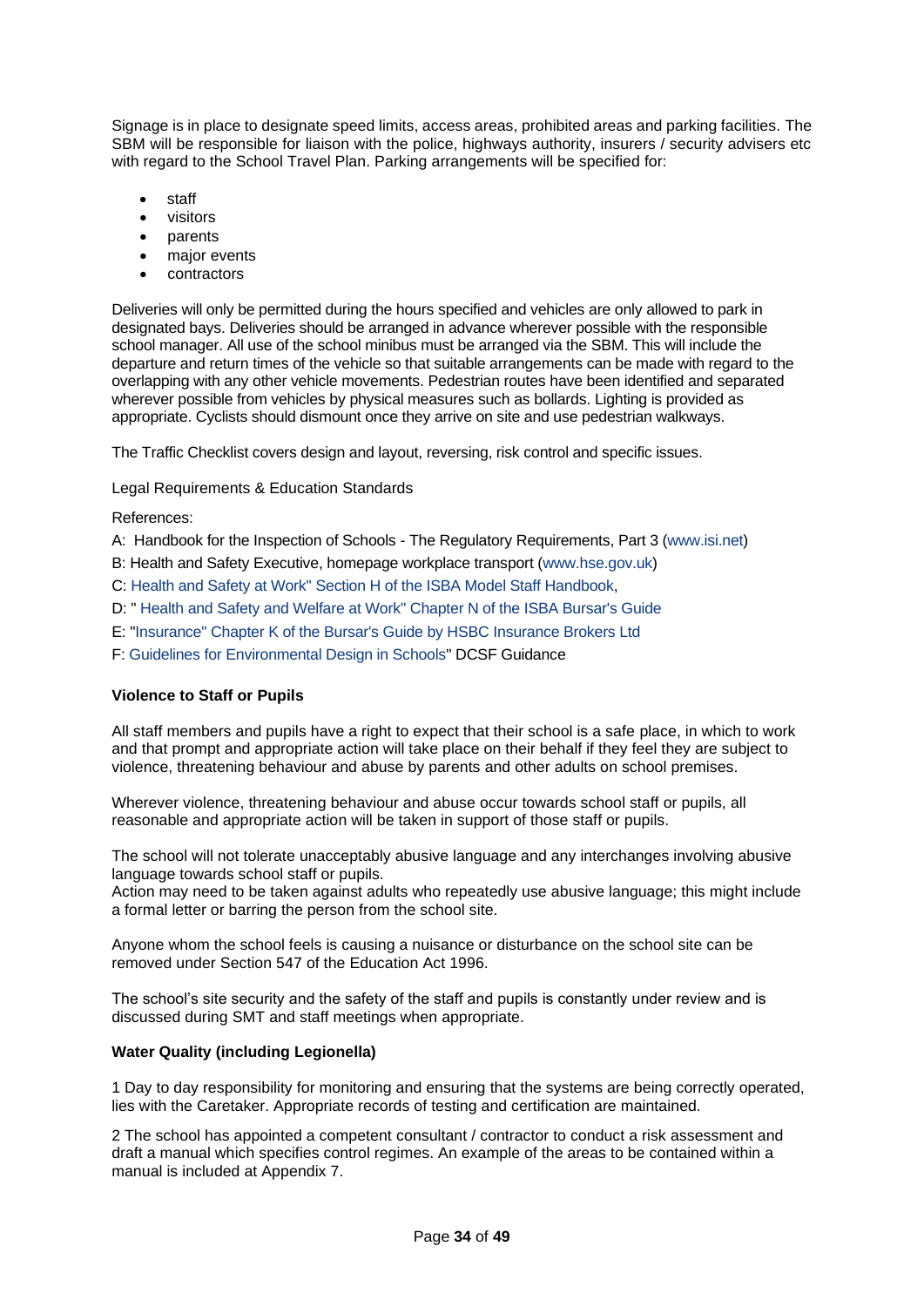3 In Premises where the School is deemed to be responsible, it will: -

(i) undertake a water quality risk assessment on all relevant water systems.

(ii) the assessment will be updated as appropriate, for example if new equipment is added and as a matter of course reviewed every two years.

(b) the details of any risks will be made available to those persons who may be affected.

(c) copies of the risk assessment will be available for inspection by persons entitled to do so.

(d) if the risk assessment shows that there is a reasonably foreseeable risk, the SBM/Caretaker will ensure the implementation of safety precautions and control measures. In most cases, this will require a written Water Quality Scheme by a competent person and will involve contractors carrying out maintenance regimes on water systems.

4 A Water Quality Logbook will be maintained for each relevant system, available for inspection and will contain: -

(a) the risk assessment findings.

(b) the written scheme detailing control measures.

(c) the results of monitoring, inspections, tests or checks completed and the dates.

(d) details of the water system not in use and control measures taken.

5 Where school employees (e.g. maintenance staff) have responsibility for implementing practical control measures, an example list of duties is included at Appendix 8 to this guidance

6 Where a contractor is employed by the School to implement specialist control measures, an example list of duties is included at Appendix 9 to this guidance.

7 The records will be kept for the period for which they remain current and at least 5 years following that period.

8 In the event of a positive water sample, the Water Contractor/Consultant will notify the SBM immediately. The notification will cover:

- Details of the sample
- The organism
- **Location**
- Advice on appropriate remedial measures, such as isolating the building and disinfecting the system.

The Headteacher will be informed at once, even if no one is ill, and remedial action will be taken at once. The Chair of Governors must be notified at once if anyone becomes ill with legionella, as any outbreak of the disease must be reported to the HSE and the PHE.

#### <span id="page-34-0"></span>**Working at Heights**

1 The Caretaker will apply the following hierarchy for managing and selecting equipment for work at height, namely:

- Avoid work at height where possible.
- Use work equipment or other measures to prevent falls where it cannot avoid work at height
- Where it cannot eliminate the risk of a fall, use work equipment or other measures to minimise the distance and consequences of a fall should one occur
- A flowchart is included at Appendix 10 for controlling work at height.

2 The school requires that work at height, including organisation, planning, supervision and supply and maintenance of equipment is only to be undertaken by competent people.

- 3 When equipment is selected for work at height it will be:
	- The most suitable equipment for the task
	- Give collective protection measures priority over personal protection measures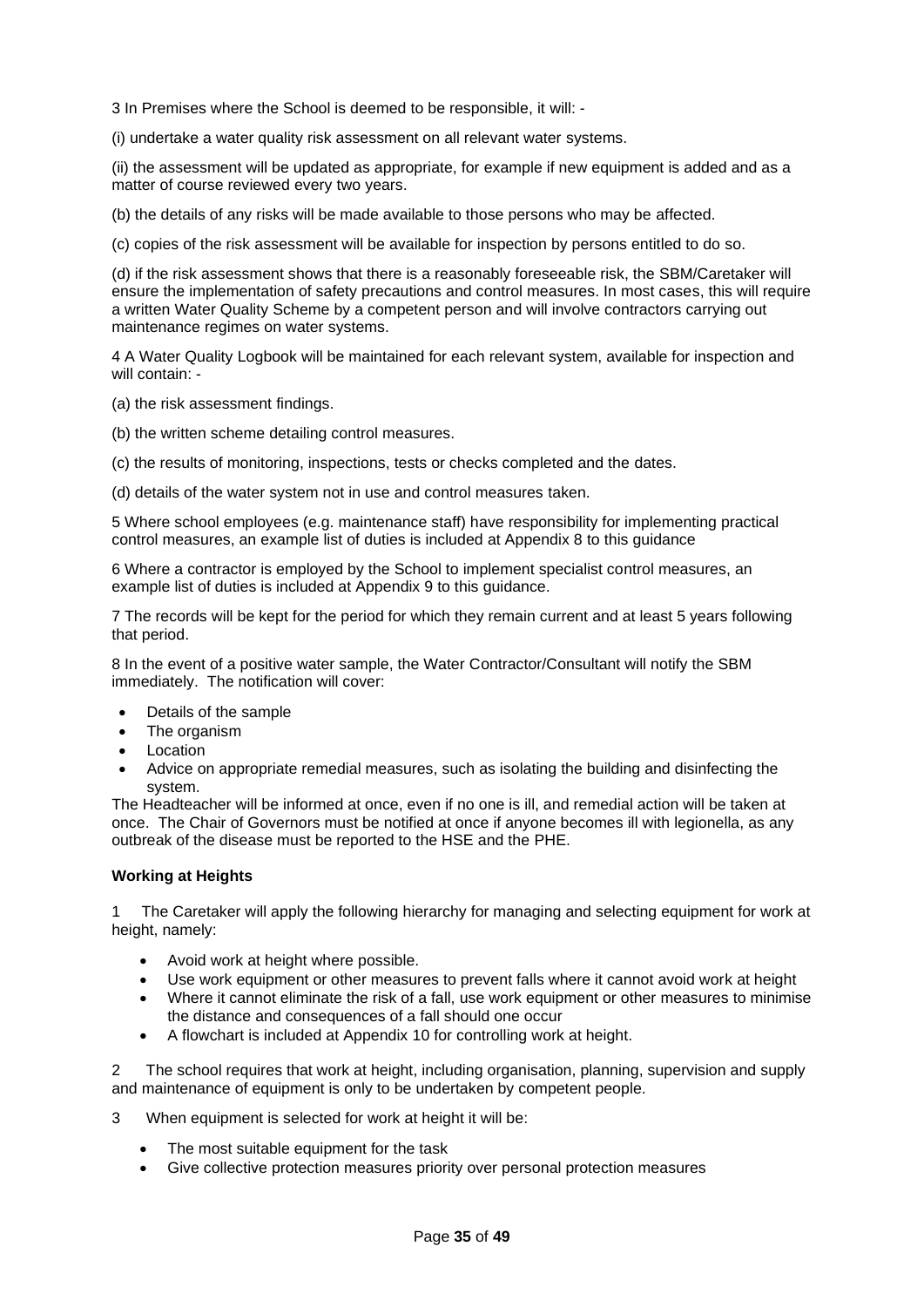• Take account of working conditions and the risks to the safety of all those at the place where the work equipment is to be used.

4 Inspection of equipment used for work at height will be undertaken by the Caretaker for his own use as appropriate. Individual users will make a visual inspection prior to use.

5 Ladders will be used in accordance with HSE document INDG 402 Safe Use of ladders and stepladders

6 Any contractors used by the school will be expected to follow the principles of this guidance. 7 The school maintains a ladder register which is reviewed annually.

8. Each ladder will have a Ladder Tag with a unique number identification which has a checklist on the reverse.

## <span id="page-35-0"></span>**Young Persons**

It is our policy to carry out Risk Assessments before we employ young people, to ensure any risks are identified and addressed.

In particular we will take into account:

- The inexperience and immaturity of the young person.
- Their lack of awareness of risk to their health & safety.
- The nature, degree and duration of any exposure to biological, chemical or physical agents.
- The form, range, use and handling of work equipment.
- We are aware of the Statutory Restrictions imposed upon work undertaken by young persons and will comply with these instructions. Young persons will be given the raised level of information, instruction, training and supervision required to enable them to work safely.
- We will take all reasonable steps to secure the health & safety of young persons who may be placed with us on work experience programmes. There will be thorough preparations before pupils/students arrive, enabling a Risk Assessment to be undertaken of any hazards to which they may be exposed
- In accordance with the Regulations, we will advise the parents or guardians of any young person working for us, of the hazards associated with the job, prior to commencement of their employment with us.

The Health and Safety Committee is responsible for this policy.

Date last reviewed: January 2022.

#### **Authority**

The Full Board of Governors, by delegation to sub-committees, is responsible for formulating the policies and procedures that will ensure the school continue to achieve the aims of the overall school strategy. Hence, each sub-committee has Terms of Reference and assigned responsibility for policies within that scope. The sub-committees are: Finance and General Purposes, Health and Safety, Education, Safeguarding and Marketing.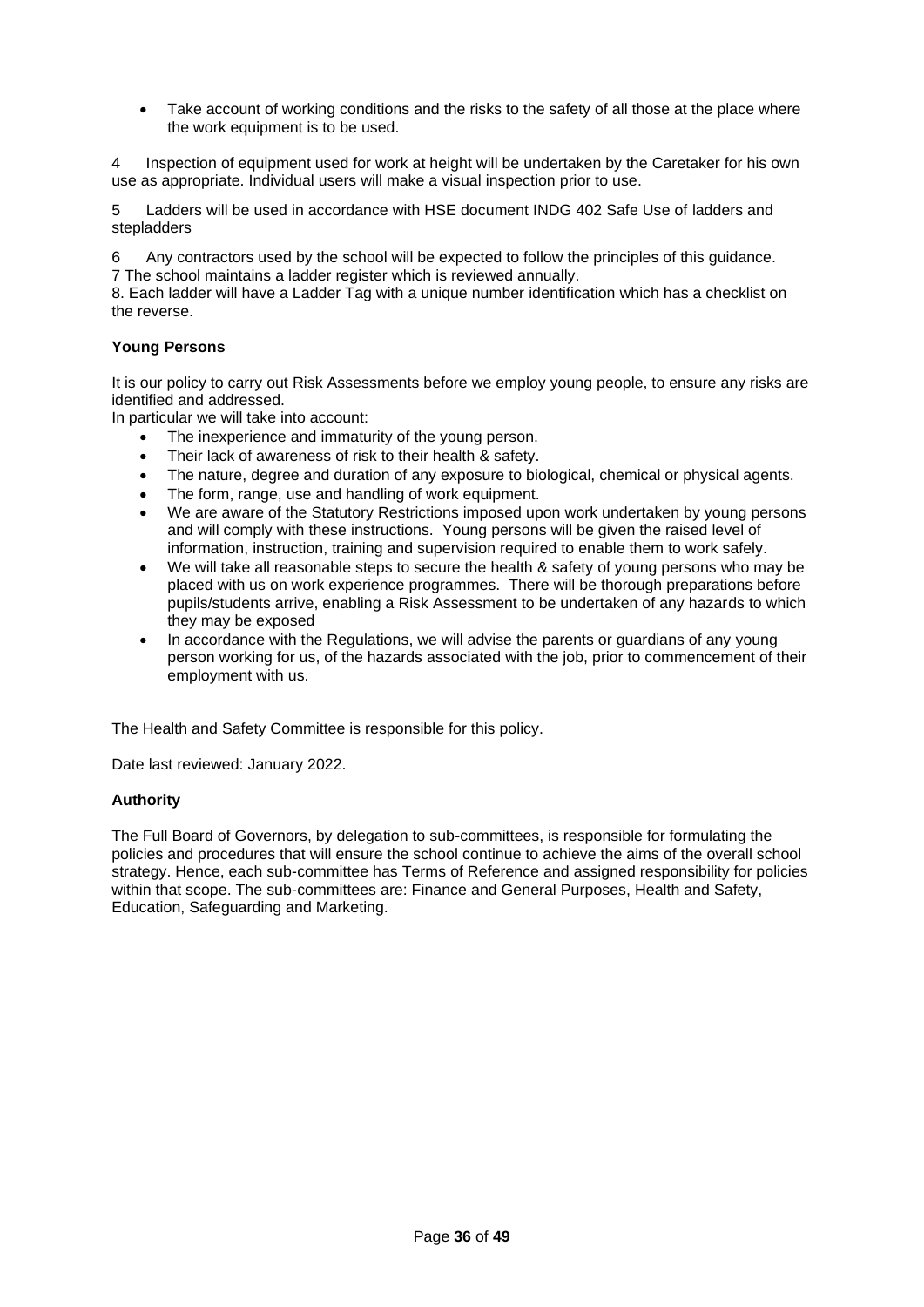# <span id="page-36-0"></span>**Appendices**

# <span id="page-36-1"></span>**Appendix 1: Pre-construction client checklist**

|     |                                                                                                                                                                        | <b>Tick</b> | Person<br>Responsible | Date |
|-----|------------------------------------------------------------------------------------------------------------------------------------------------------------------------|-------------|-----------------------|------|
| 1.  | Are you clear about your responsibilities?                                                                                                                             |             |                       |      |
| 2.  | Have you made your formal appointments?                                                                                                                                |             |                       |      |
| 3.  | Have you checked that the principal designer or designer has<br>the capability and necessary skills, knowledge, training and<br>experience to fulfil their duties?     |             |                       |      |
| 4.  | Have you checked that the principal contractor or contractor has<br>the capability and necessary skills, knowledge, training and<br>experience to fulfil their duties? |             |                       |      |
| 5.  | Have you checked that the project team is adequately<br>resourced?                                                                                                     |             |                       |      |
| 6.  | Has a project or client brief been issued to the project team?                                                                                                         |             |                       |      |
| 7.  | Has the project team been provided with information about the<br>existing site or structure (pre-construction information)?                                            |             |                       |      |
| 8.  | Has project-specific health and safety advice been sought?                                                                                                             |             |                       |      |
| 9.  | Are suitable arrangements in place to manage health and safety<br>throughout the project?                                                                              |             |                       |      |
| 10. | Has a schedule of the key activities for the project been<br>produced?                                                                                                 |             |                       |      |
| 11. | Has sufficient time been allowed to complete the key activities?                                                                                                       |             |                       |      |
| 12. | Where required, has an online F10 notification form been<br>adequately developed before work starts on site?                                                           |             |                       |      |
| 13. | Have you checked that a construction phase plan has been<br>adequately developed before work starts on site?                                                           |             |                       |      |
| 14. | Are you satisfied that suitable welfare facilities have been<br>provided before work starts on site?                                                                   |             |                       |      |
| 15. | Have you agreed the format and content of the health and safety<br>file?                                                                                               |             |                       |      |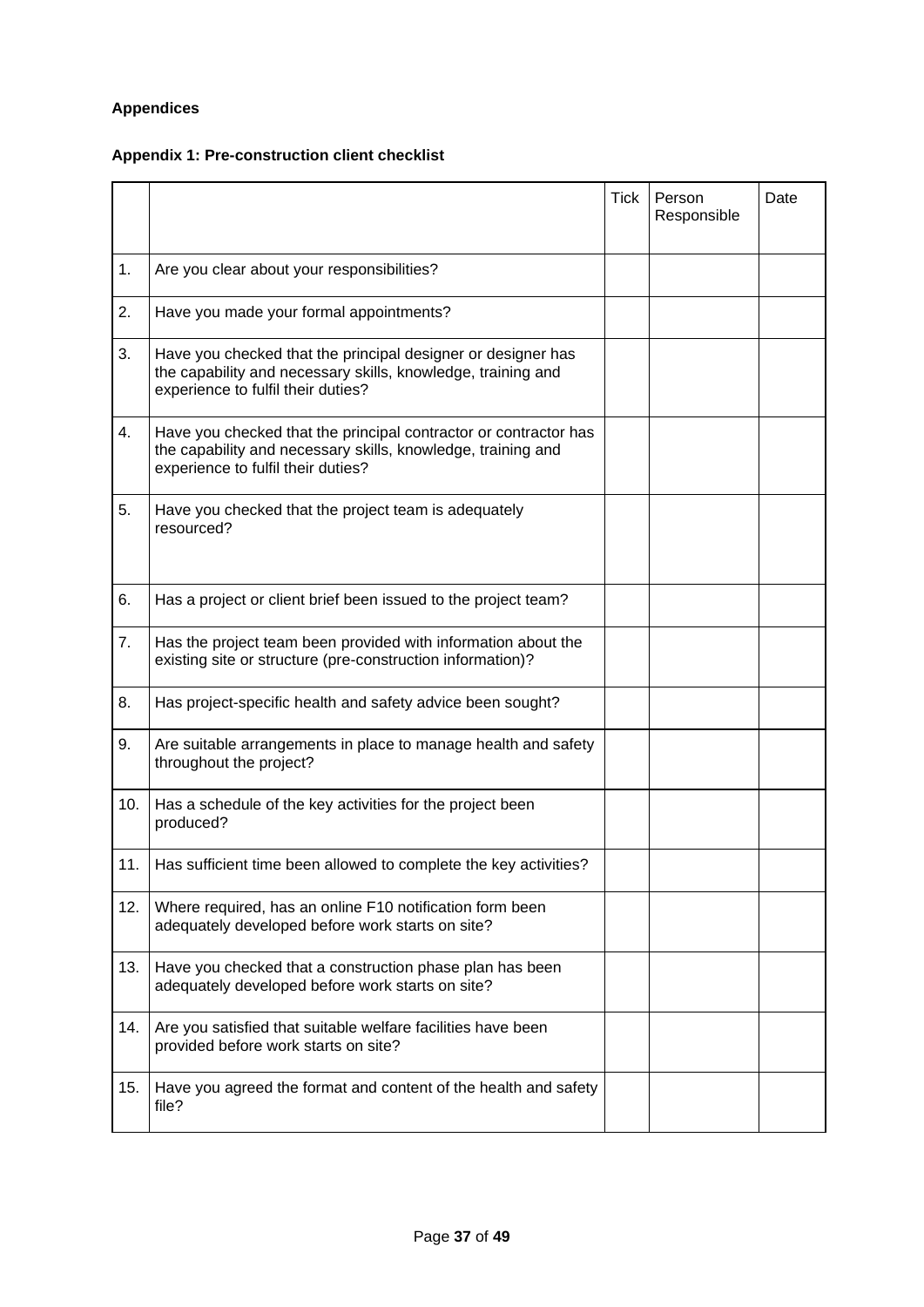# <span id="page-37-0"></span>**Appendix 2: Display Screen Equipment Self-Assessment Form**

| Part 1 - Initial assessment of DSE work<br>Person being assessed:                                                                                                                                                                                                                                                                                                                                                                                                              |  |  |     |
|--------------------------------------------------------------------------------------------------------------------------------------------------------------------------------------------------------------------------------------------------------------------------------------------------------------------------------------------------------------------------------------------------------------------------------------------------------------------------------|--|--|-----|
| Location:                                                                                                                                                                                                                                                                                                                                                                                                                                                                      |  |  |     |
| Issue                                                                                                                                                                                                                                                                                                                                                                                                                                                                          |  |  | Y/N |
| Does the person:<br>Depend on DSE to do their job; there is no alternative?<br>$\bullet$<br>Need particular skills and training in the use of DSE to do the job?<br>$\bullet$<br>Normally use DSE for spells of more than one hour?<br>$\bullet$<br>Does the person normally use DSE daily?<br>$\bullet$<br>Need fast transfer of information between themselves and the screen?<br>$\bullet$<br>Require high levels of concentration, ie errors may be critical?<br>$\bullet$ |  |  |     |
| If most of the answers are yes, then the person will be considered to be a user, and a detailed<br>assessment will now be completed using part 2 of this form. If most answers are no, then the<br>person would not be classified as a user.                                                                                                                                                                                                                                   |  |  |     |

|              | Part 2 - Detailed assessment of DSE work                             |     |
|--------------|----------------------------------------------------------------------|-----|
|              | The Display Screen                                                   | Y/N |
| 1.           | Are screen characters well-defined and of adequate size and spacing? |     |
| 2.           | Are screen images flicker-free and stable?                           |     |
| 3.           | Can screen brightness and contrast be adjusted?                      |     |
| 4.           | Is the screen free from glare and reflection?                        |     |
| 5.           | Is the screen positioned correctly to enable comfortable use?        |     |
| 6.           | Is a screen cleaning kit provided?                                   |     |
| The Keyboard |                                                                      |     |
| 7.           | Can the keyboard be tilted?                                          |     |
| 8.           | Is the keyboard separate from the terminal?                          |     |

<u> 1980 - Johann Barnett, fransk politik (d. 1980)</u>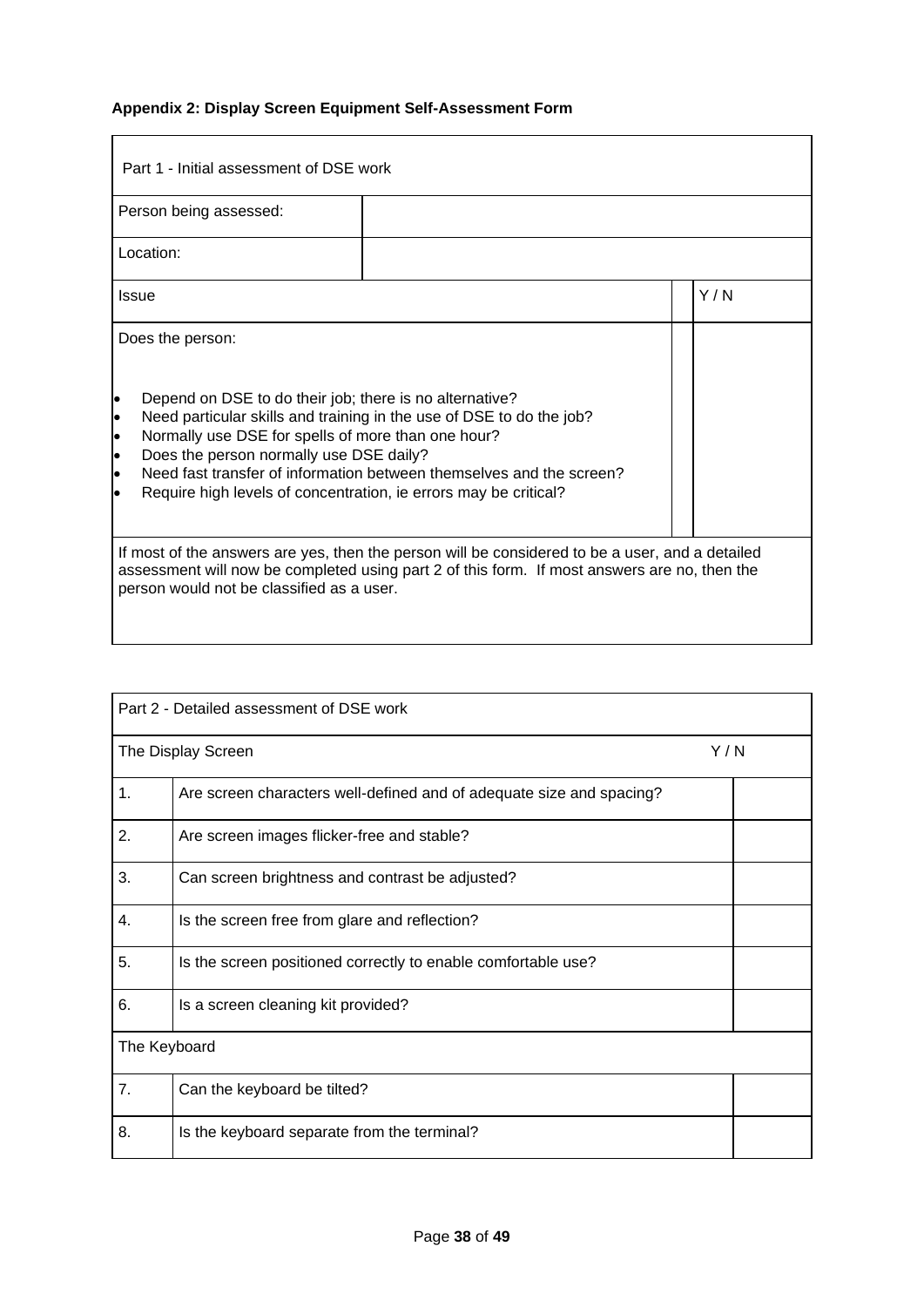| 9.             | Does the keyboard have a non-reflective surface?                                |  |
|----------------|---------------------------------------------------------------------------------|--|
| 10.            | Are the keyboard characters clearly defined?                                    |  |
| 11.            | Are the keys comfortable to use?                                                |  |
| The work desk  |                                                                                 |  |
| 12.            | Is the work desk large enough for all the equipment?                            |  |
| 13.            | Are the surfaces non-reflective?                                                |  |
| 14.            | Is there a document holder available, if required by the user                   |  |
| 15.            | Is there space in front of the keyboard to allow users to rest<br>hands/wrists? |  |
| The work chair |                                                                                 |  |
| 16.            | Is the work chair stable?                                                       |  |
| 17.            | Can the chair be height-adjusted?                                               |  |
| 18.            | Can the backrest be adjusted for height and tilt, independently of seat height? |  |
| 19.            | Can both feet be placed on the floor when in a comfortable working position?    |  |
| 20.            | Is a footrest available if required by the user?                                |  |

| Part 2 - Detailed assessment of DSE work |                                                                                     |  |  |  |
|------------------------------------------|-------------------------------------------------------------------------------------|--|--|--|
|                                          | Environment                                                                         |  |  |  |
| 21.                                      | Is there sufficient space for comfortable handling of documents, telephone<br>etc.? |  |  |  |
| 22.                                      | Is the lighting adequate at the workstation?                                        |  |  |  |
| 23.                                      | Will lighting prevent excess contrast when the user looks away from the<br>screen?  |  |  |  |
| 24.                                      | Is the temperature at the workstation comfortable?                                  |  |  |  |
| 25.                                      | Are heat levels emitted by the equipment under control?                             |  |  |  |
| 26.                                      | Are noise levels at the workstation comfortable?                                    |  |  |  |
| 27.                                      | Is ventilation of the area adequate and comfortable?                                |  |  |  |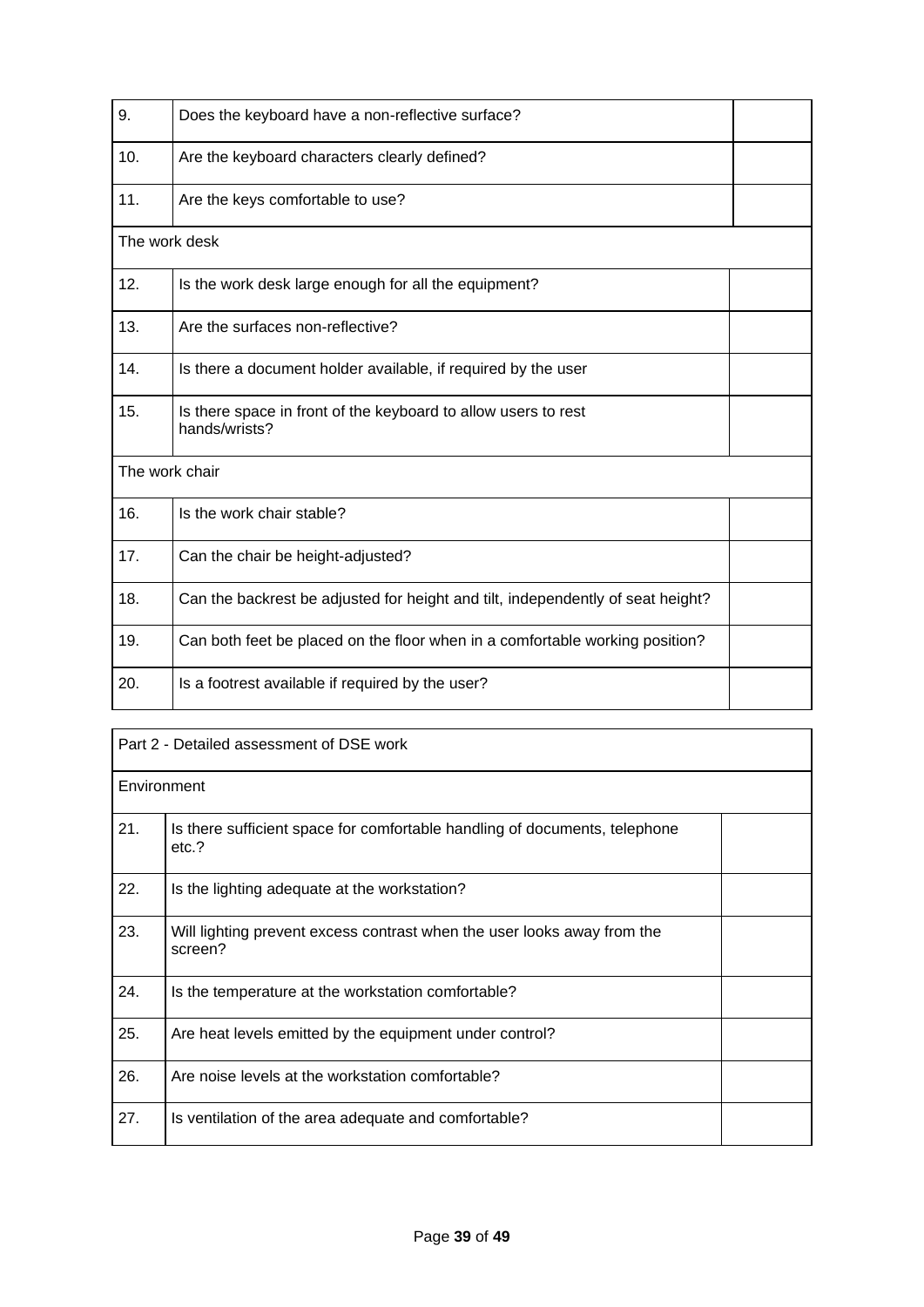| 28.                                | Is the relative humidity comfortable? (no complaints of dry facial skin, sore<br>eyes) |  |  |
|------------------------------------|----------------------------------------------------------------------------------------|--|--|
| Health                             |                                                                                        |  |  |
| 29.                                | Is the identified user free of eyesight problems?                                      |  |  |
| 30.                                | Has the identified user requested or been offered an eyesight test?                    |  |  |
| 31.                                | Does the user wear eye correction provide as a result of an eyesight test?             |  |  |
| 32.                                | Are copies of the optometrist's eyesight reports and prescriptions held on file?       |  |  |
| 33.                                | Is the user free of pains, pins and needles etc in neck, shoulder or upper<br>limbs?   |  |  |
| 34.                                | Is the user free of restricted joint movement, impaired grip or other disability?      |  |  |
| 35.                                | Is the user free of fatigue or stress?                                                 |  |  |
| Training, information and planning |                                                                                        |  |  |
| 36.                                | Has the user received training in the use and set up of DSE?                           |  |  |
| 38.                                | Is there a written record of the identified users training and is it up to date?       |  |  |
| 39.                                | Is work planned to include breaks to avoid excessive exposure to DSE work?             |  |  |

Part 3 - Corrective action (The following action should be taken to correct the problems identified above.)

| Comments and corrective action |  | Date Completed |  |
|--------------------------------|--|----------------|--|
|                                |  |                |  |
|                                |  |                |  |
|                                |  |                |  |
| <b>Assessors details</b>       |  |                |  |
| Name of assessor:              |  |                |  |
| Issued to:                     |  |                |  |
| Date of next review:           |  |                |  |

## <span id="page-39-0"></span>**Appendix 3: Electrical Inspection Checklist**

• Plug sockets are not over-loaded by multi-way adaptors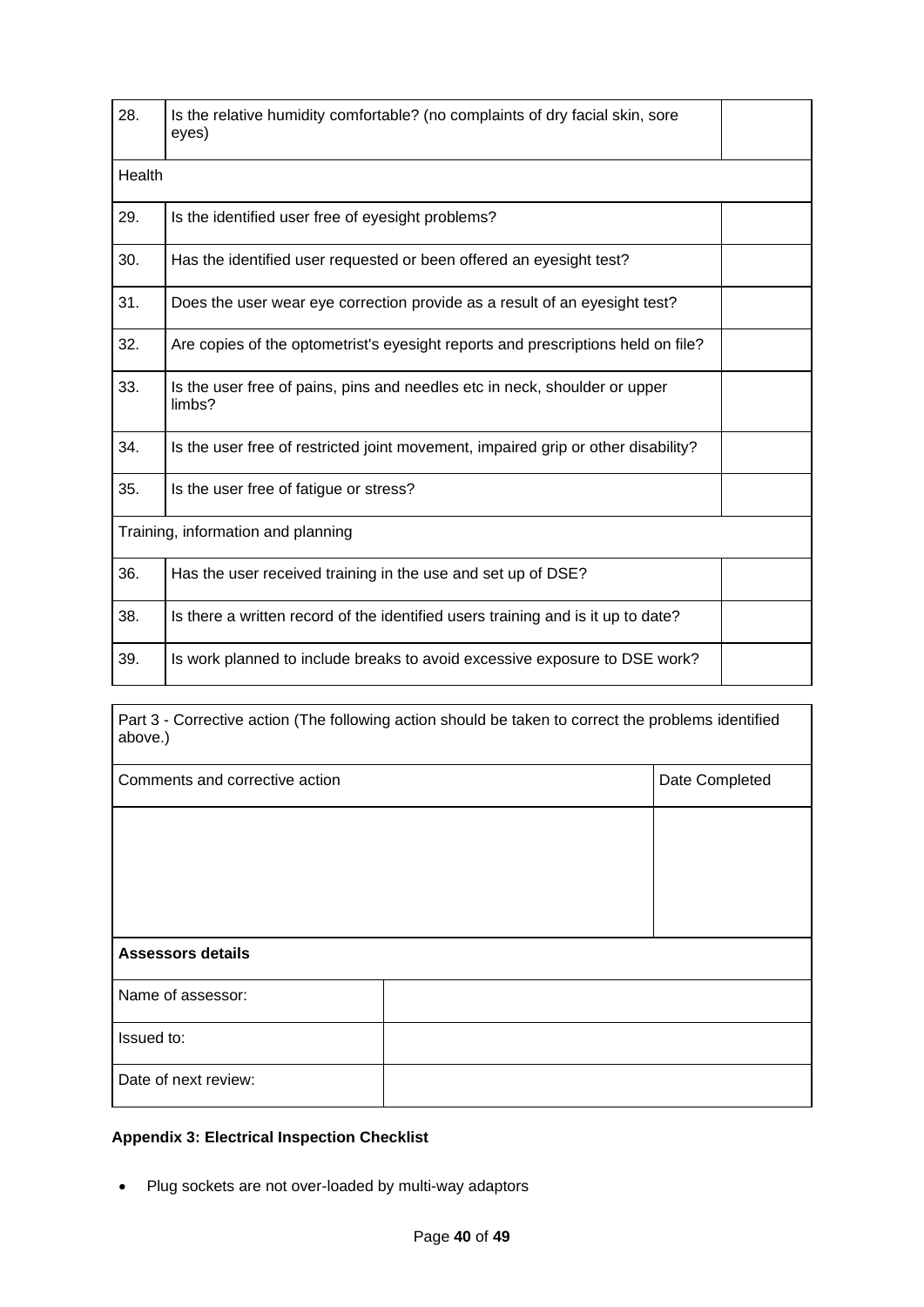- Cables do not cause a trip hazard
- Unprotected cables do not run under carpets
- Cups, plants and other items are not kept routinely where they can spill onto electrical equipment
- Equipment is not positioned in such a way as to cause strain on the cable
- Equipment is not operated with its cover removed
- There is no visible damage to the equipment, cable or the plug
- There are no non-standard joints (such as taped joints)
- Plug covers are in place
- Correct fuses are fitted
- There is no sign of over-heating
- There is no sign of damage to the wall socket.
- Ventilation is adequate to prevent over-heating
- All appliances can be easily switched off

### <span id="page-40-0"></span>**Appendix 4: Hot Work Permit**

### **(NOTE THERE IS A PRE\_PRINTED FORM "HOT WORKS PERMIT TO WORK (HW/SSP/01)**

Number

Applicable to all operations involving production of excessive heat, flames or sparks likely to cause combustion.

Includes: Welding and brazing.

| PART <sub>1</sub><br>To be completed by authorised responsible person at start of work.<br>Complete ALL sections. |  |  |          |  |    |  |  |
|-------------------------------------------------------------------------------------------------------------------|--|--|----------|--|----|--|--|
|                                                                                                                   |  |  |          |  |    |  |  |
| Permission is granted to:                                                                                         |  |  |          |  |    |  |  |
|                                                                                                                   |  |  |          |  |    |  |  |
| Manning names:                                                                                                    |  |  |          |  |    |  |  |
|                                                                                                                   |  |  |          |  |    |  |  |
| Task:                                                                                                             |  |  |          |  |    |  |  |
|                                                                                                                   |  |  |          |  |    |  |  |
| Location:                                                                                                         |  |  |          |  |    |  |  |
|                                                                                                                   |  |  |          |  |    |  |  |
| Date:                                                                                                             |  |  | From     |  | To |  |  |
|                                                                                                                   |  |  |          |  |    |  |  |
| Authorised by:                                                                                                    |  |  | Position |  |    |  |  |
|                                                                                                                   |  |  |          |  |    |  |  |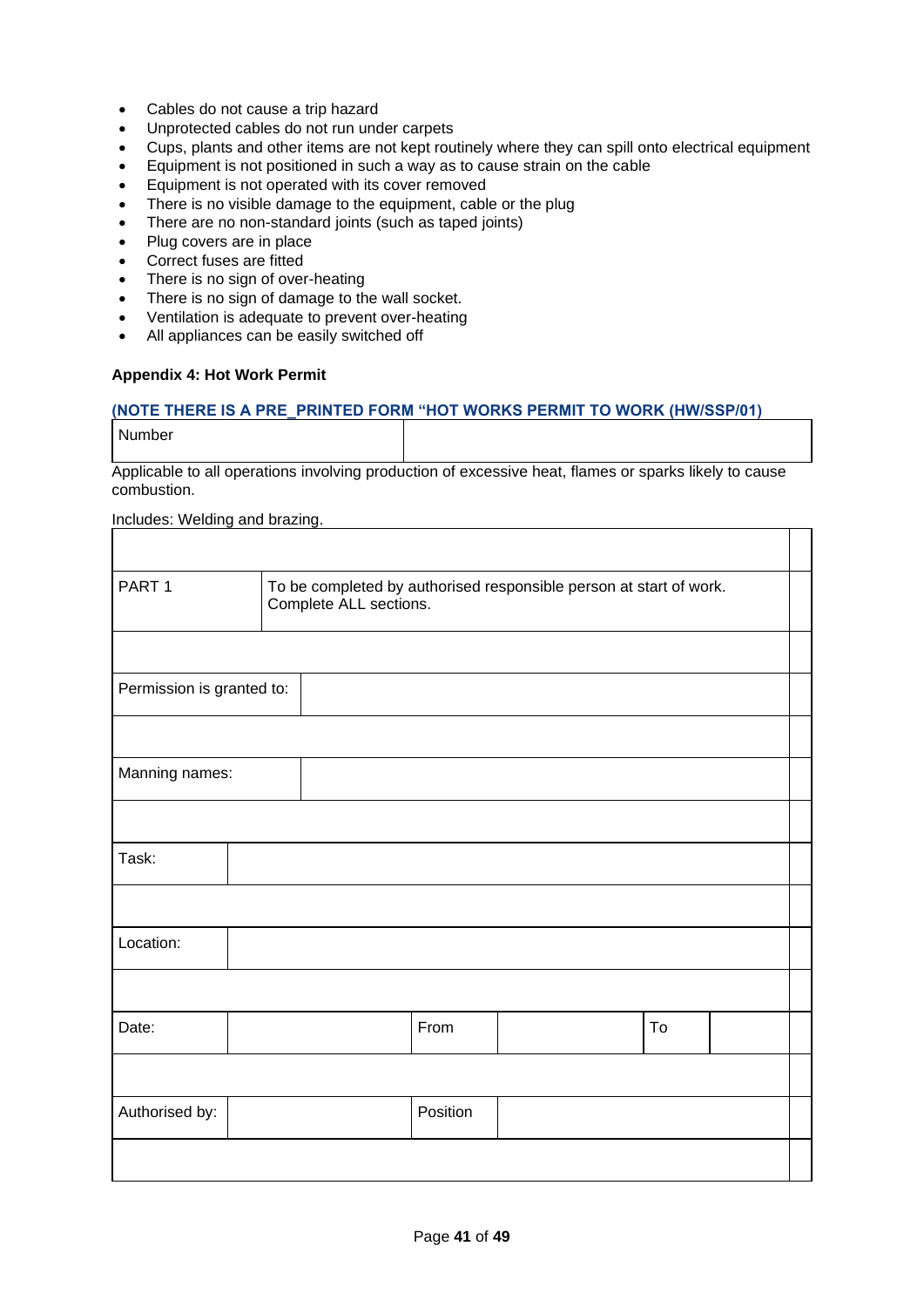| <b>SPOT CHECKS</b>                                                                                                                                                                                               |  |  |  |  |  |  |  |  |  |  |           |  |  |
|------------------------------------------------------------------------------------------------------------------------------------------------------------------------------------------------------------------|--|--|--|--|--|--|--|--|--|--|-----------|--|--|
| Time of<br>I have examined the area and all combustible materials<br>(including liquids or gas sources) in the vicinity of the operation<br>Inspection<br>have been removed or protected against heat or sparks. |  |  |  |  |  |  |  |  |  |  |           |  |  |
|                                                                                                                                                                                                                  |  |  |  |  |  |  |  |  |  |  | Yes/No/NA |  |  |
| Alarm systems have been isolated where necessary.                                                                                                                                                                |  |  |  |  |  |  |  |  |  |  |           |  |  |
|                                                                                                                                                                                                                  |  |  |  |  |  |  |  |  |  |  |           |  |  |
| A second person is on hand with a fire extinguisher while the operation is in progress.                                                                                                                          |  |  |  |  |  |  |  |  |  |  |           |  |  |
| Those concerned have had fire alarm/telephone point pointed out to them and have<br>been told what to do in the event of a fire.                                                                                 |  |  |  |  |  |  |  |  |  |  |           |  |  |
|                                                                                                                                                                                                                  |  |  |  |  |  |  |  |  |  |  |           |  |  |
| The fire exit routes are clear of obstructions.                                                                                                                                                                  |  |  |  |  |  |  |  |  |  |  |           |  |  |
|                                                                                                                                                                                                                  |  |  |  |  |  |  |  |  |  |  |           |  |  |
| Position<br>Signature of person<br>Date<br>issuing permit                                                                                                                                                        |  |  |  |  |  |  |  |  |  |  |           |  |  |
|                                                                                                                                                                                                                  |  |  |  |  |  |  |  |  |  |  |           |  |  |
|                                                                                                                                                                                                                  |  |  |  |  |  |  |  |  |  |  |           |  |  |
|                                                                                                                                                                                                                  |  |  |  |  |  |  |  |  |  |  |           |  |  |

| PART <sub>2</sub><br>To be completed by operator carrying out hot work                                                           |                                                        |  |                    |  |  |  |
|----------------------------------------------------------------------------------------------------------------------------------|--------------------------------------------------------|--|--------------------|--|--|--|
|                                                                                                                                  |                                                        |  |                    |  |  |  |
| Work has been completed and all sources of ignition<br>Time work completed<br>removed. The work area and all adjacent areas have |                                                        |  |                    |  |  |  |
| of smouldering fires.                                                                                                            | been inspected after completion of hot works for signs |  |                    |  |  |  |
|                                                                                                                                  |                                                        |  | Time of inspection |  |  |  |
|                                                                                                                                  |                                                        |  |                    |  |  |  |
| Signature of operator<br>carrying out hot work                                                                                   |                                                        |  | <b>PRINT</b>       |  |  |  |
|                                                                                                                                  |                                                        |  |                    |  |  |  |
|                                                                                                                                  |                                                        |  |                    |  |  |  |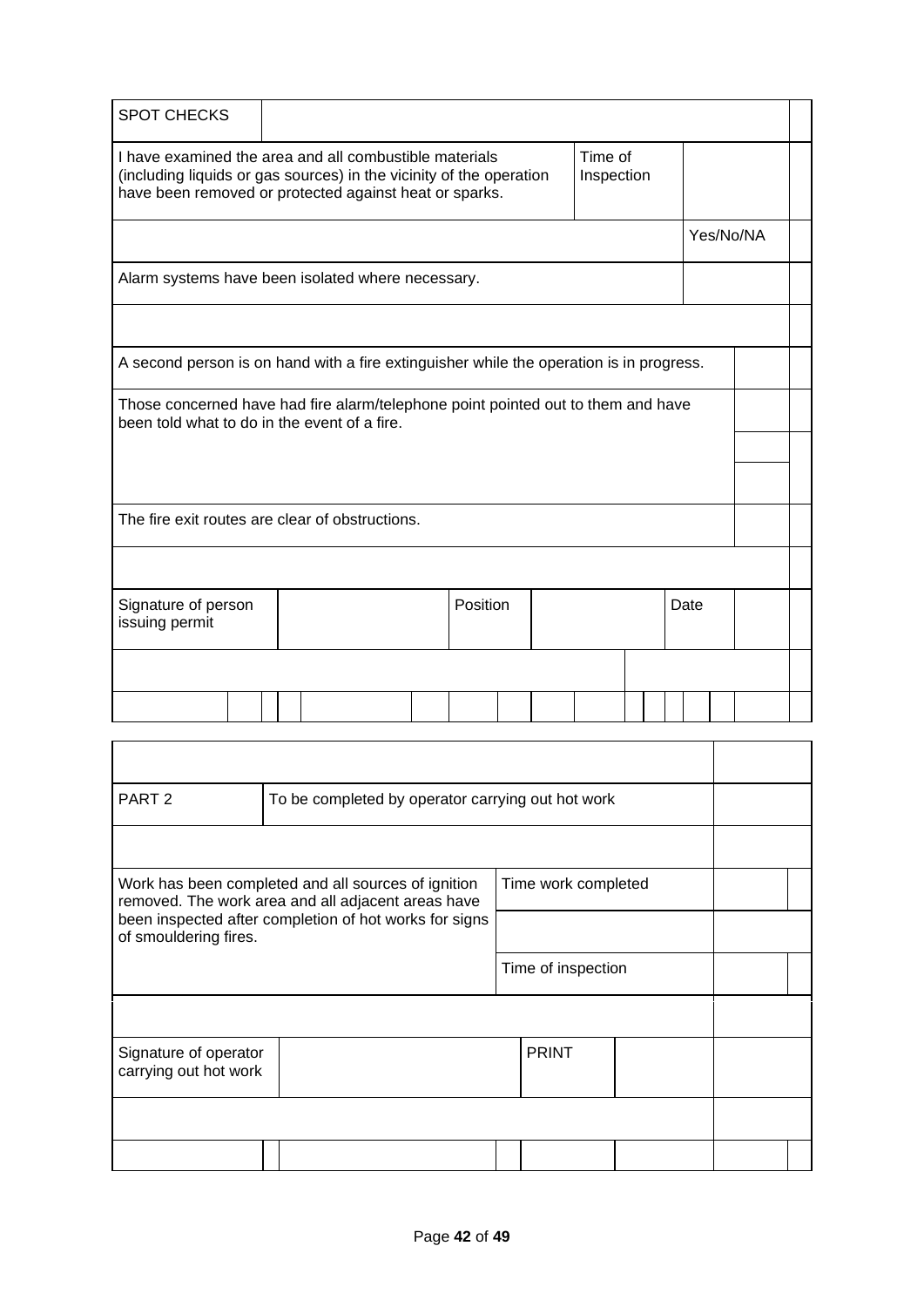| PART <sub>3</sub><br>To be completed by the responsible person after completion of hot works |                                                                                                                                                              |  |            |                        |  |  |
|----------------------------------------------------------------------------------------------|--------------------------------------------------------------------------------------------------------------------------------------------------------------|--|------------|------------------------|--|--|
|                                                                                              |                                                                                                                                                              |  |            |                        |  |  |
|                                                                                              | Time work<br>The work area and all adjacent areas have been inspected one hour<br>after completion of hot works for signs of smouldering fires.<br>completed |  |            |                        |  |  |
|                                                                                              |                                                                                                                                                              |  |            |                        |  |  |
|                                                                                              | Alarm systems have been de-isolated where necessary.                                                                                                         |  | cancelled. | The hot work permit is |  |  |
| Signed                                                                                       |                                                                                                                                                              |  |            |                        |  |  |
|                                                                                              |                                                                                                                                                              |  |            |                        |  |  |
|                                                                                              |                                                                                                                                                              |  |            |                        |  |  |

## <span id="page-42-0"></span>**Appendix 5: Lightning Protection Risk Consideration Points**

### RISK ASSESSMENT DATA COLLECTION

School Name

Building reference

Building height (average) m

Overall Building Length m

Overall Building Width m

Weighting Factors (Please tick appropriate selection)

Use of Structure

- Houses or comparable
- Houses with outside aerial
- Workshops
- Offices
- Places of assembly
- General School building

Type of Construction

- Steel framed, not metal roof
- RC frame, not metal roof
- Steel or RC frame, metal roof
- Brick or concrete, not metal roof
- Timber frame, not metal roof
- Brick, concrete, timber, metal roof
- Any building with thatched roof

Contents or Consequential Effects

- Domestic or office buildings
- Industrial buildings, susceptible contents
- Power generation, telephone, radio exchange
- Key industrial plants and historical buildings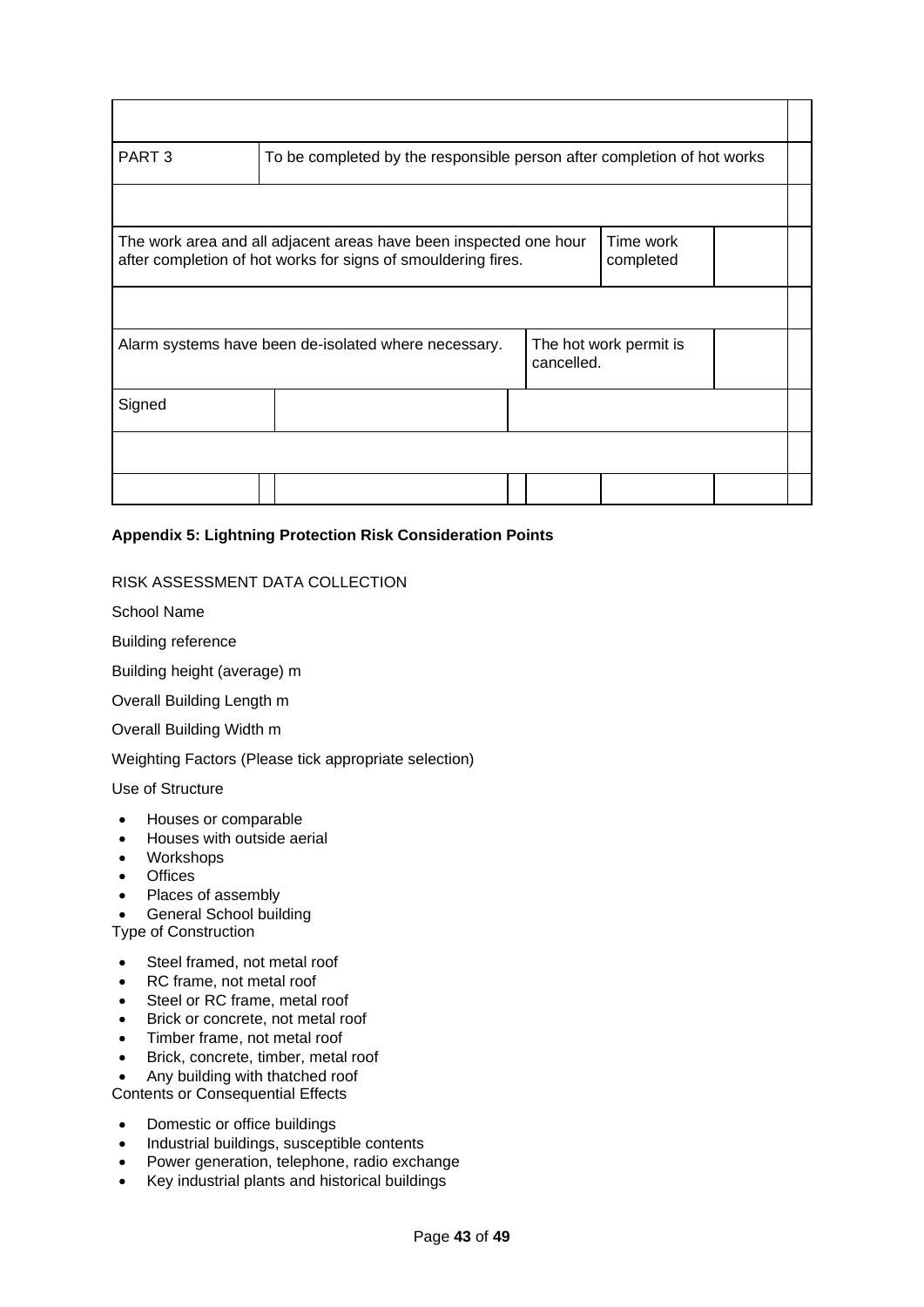## • Schools general

- Degree of Isolation
- Same as surrounding
- Few other buildings of same height
- Isolated structure
- Type of Country
- Flat country
- Hill country
- Mountain country (300m 900m)
- Mountain country (> 900m)

# <span id="page-43-0"></span>**Appendix 6: New & Expectant Mothers - Risk Assessment**

| Name:                     |     |           |           | Dept: |
|---------------------------|-----|-----------|-----------|-------|
| Job Title:                |     |           | Location: |       |
| Does your work involve:   | Yes | <b>No</b> | Comments  |       |
| Manual handling           |     |           |           |       |
| Working at height         |     |           |           |       |
| Standing for long periods |     |           |           |       |
| Extremes of temperature   |     |           |           |       |
| Slippery surfaces         |     |           |           |       |
| Uneven floors             |     |           |           |       |
| Variations in level       |     |           |           |       |
| Working with DSE          |     |           |           |       |
| Night work / shifts       |     |           |           |       |
| Lone working              |     |           |           |       |
| Food preparation / smells |     |           |           |       |
| Wearing a uniform         |     |           |           |       |
| <b>Excessive movement</b> |     |           |           |       |
| Are you exposed to:       | Yes | <b>No</b> | Comments  |       |
| Noise                     |     |           |           |       |
| Radiation                 |     |           |           |       |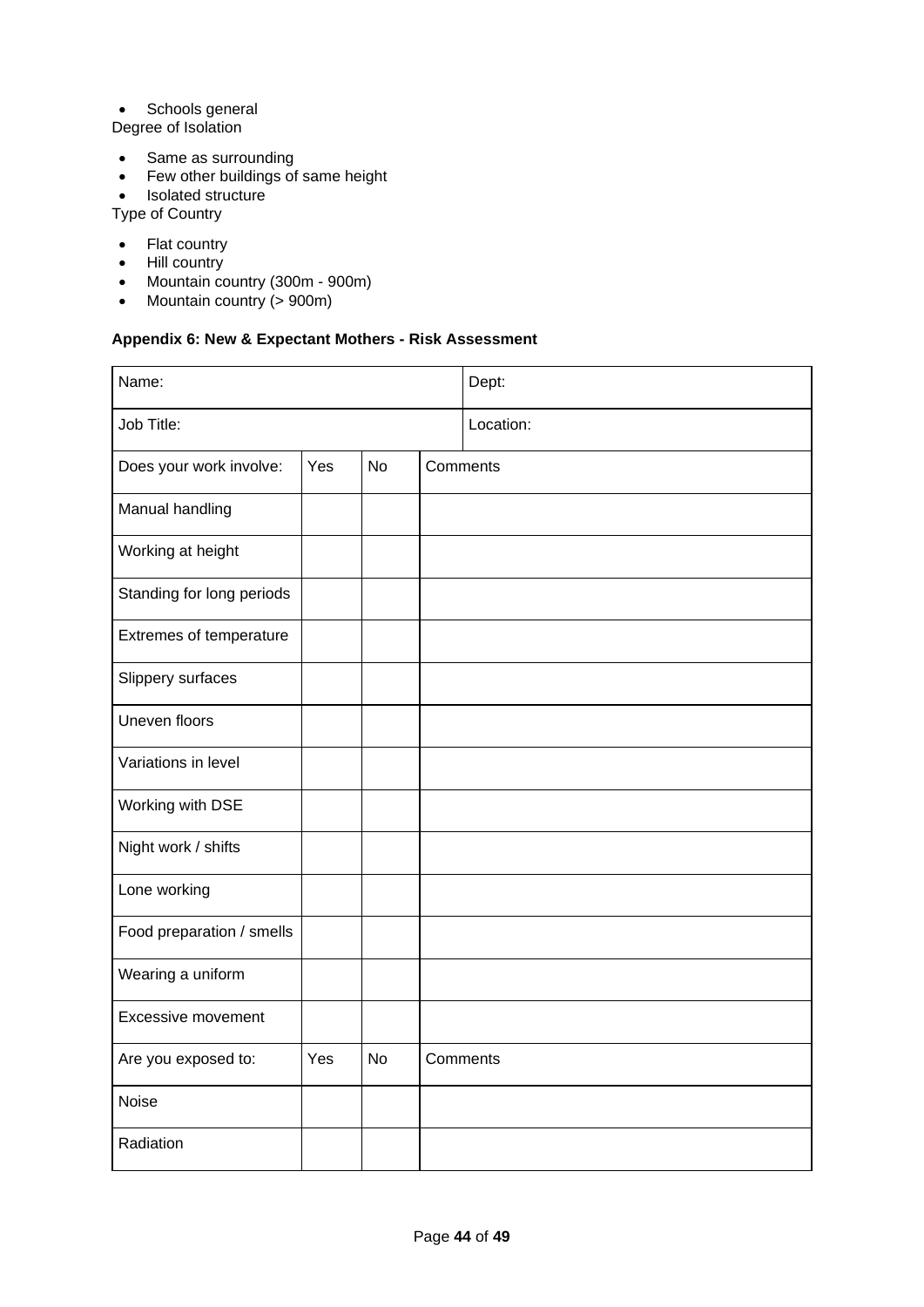| <b>Biological agents</b> |  |  |
|--------------------------|--|--|
| Chemical agents          |  |  |
| Other (please specify)   |  |  |

|                      | A second risk assessment will be carried out on the mothers return to work |       |  |  |  |  |
|----------------------|----------------------------------------------------------------------------|-------|--|--|--|--|
| Initial Review Date: |                                                                            |       |  |  |  |  |
| Assessor             | Print:                                                                     | Sign: |  |  |  |  |
| Person<br>assessed   | Print:                                                                     | Sign: |  |  |  |  |
| Second Review Date:  |                                                                            |       |  |  |  |  |
| Assessor             | Print:                                                                     | Sign: |  |  |  |  |
| Person<br>assessed   | Print:                                                                     | Sign: |  |  |  |  |

## <span id="page-44-0"></span>**Appendix 7: Water Safety Manual Contents**

The school has employed Brodex, a firm of water safety specialists to prepare a water safety manual for all the school buildings, [boarding houses and residential accommodation].

The manual includes schematic drawings of:

- All the hot and cold-water systems, water tanks, calorifiers, pipe work, taps showers, heating, ventilation, refrigeration and air conditioning plant in all the buildings
- The fire suppression systems

The manual then identifies and assesses the main sources of risk in every building, taking account of:

- Water temperature
- Potential for water stagnation in long pipe runs and "dead legs" or infrequently used taps and showers
- Potential for aerosol formation, especially in showers, drinking water fountains and fire hoses
- Condition of the water throughout the premises
- The use of thermostatic mixing valves (in order to avoid scalding) that potentially set a favourable outlet temperature for legionella growth
- Signs of debris in the system, such as rust, sludge or scale that could provide food for growing legionella
- Condition of the pipe work, plant, tanks etc.

#### PHYSICAL PREVENTATIVE MEASURES

The water safety manual identifies a series of preventative measures to the physical structure of our buildings that either have been taken or are planned in order to control the risk of legionella at the school: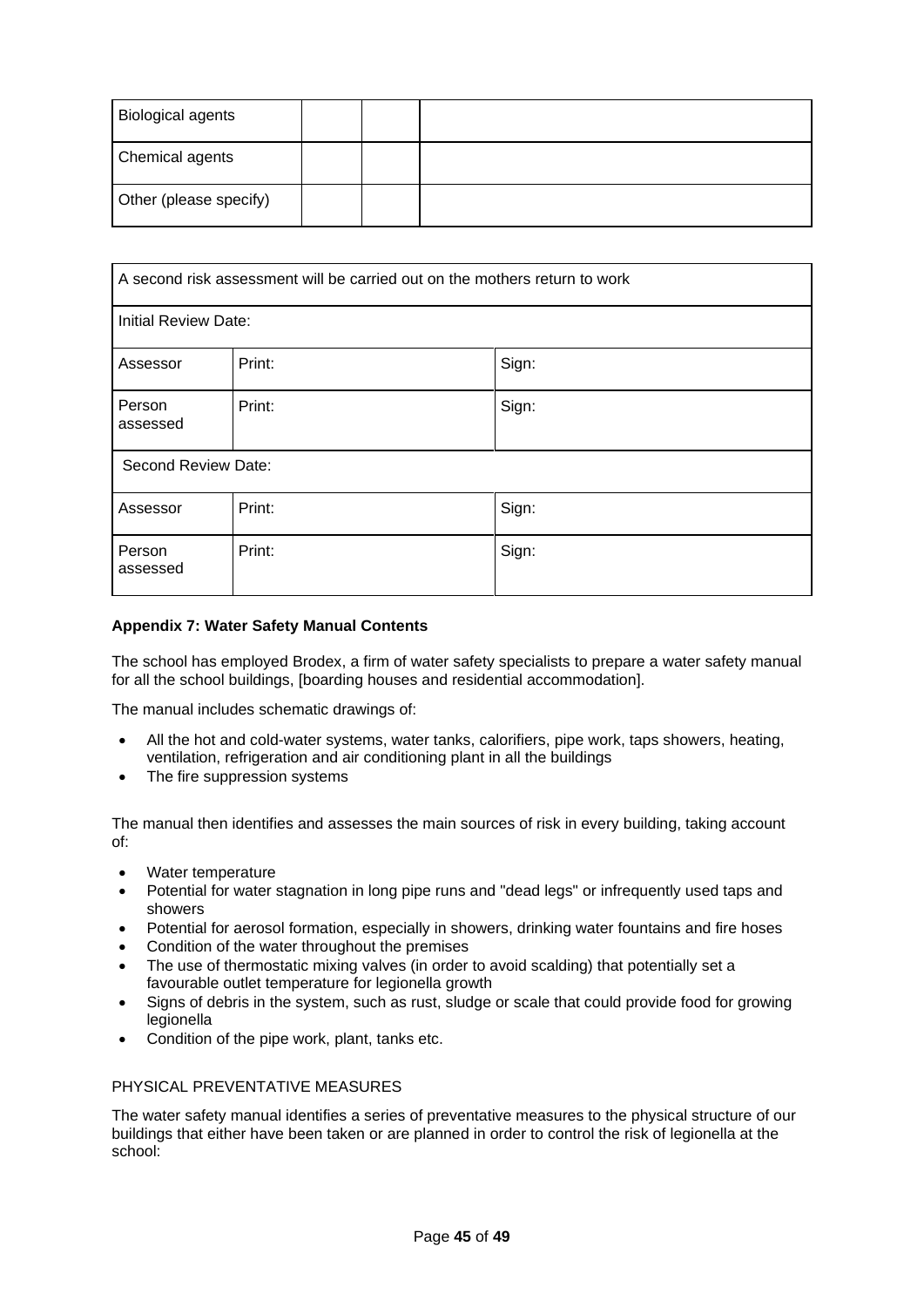- All metal cold water tanks have been [replaced by covered plastic tanks]/ [covered] to ensure that they are free from debris.
- "Point of use" water heaters have been introduced in]. [We plan to introduce them in [ ] over the next summer holiday].
- Redundant pipe work has been removed from the [Science Building and the Catering Department] and will progressively be removed elsewhere [as "point of use" water heaters are introduced].
- All hot pipes and calorifiers/hot water tanks have been insulated.
- Water is heated and stored in the calorifiers/hot water tanks at temperatures above 60 degrees C in order to kill bacteria
- Cold water is stored below 20 degrees C, so that bacteria cannot thrive.

The manual is reviewed and updated annually, or each time that a new measure is introduced.

### <span id="page-45-0"></span>**Appendix 8: Internal Control Measures**

All Operatives in our Maintenance Department have been trained in the need for legionella prevention measures. They are tasked with carrying out the following regular water checks (all of which are recorded in the water manual) in order to maintain good water hygiene:

#### Taps

- Any cold tap that has not been used within a seven-day period is flushed for 2 minutes on a weekly basis (avoiding splashing so as to minimise the creation of an aerosol)
- Any hot water tap that has not been used within a seven day period is similarly flushed for [models with thermostatic valves fitted: at least 5 minutes]/[ordinary taps: 2 minutes, or until the temperature reaches 60 degrees C] on a weekly basis and before the water is used
- Monthly temperature checks to hot water are conducted by inserting a thermometer in the outflow of the first and last tap of each circulation system for the required period and recording the temperature. We will contact our Water Consultant about the safety implications if the hot water does not reach 50 degrees C after running for 5 minutes.
- Monthly temperature checks are carried out to the first and last cold-water taps in order to ensure that they operate at below 20c after running for 2 minutes. We record the temperatures and will contact our Water Consultant about the safety implications if the cold water exceeds 20 degrees C after running for 2 minutes.

#### Showers

- Any shower (whether heated directly by an instant water heater or through mains hot water that is not used within a seven-day period is flushed through for 2 minutes. Minimising the creation of an aerosol is achieved by placing a plastic sack or similar, over the shower head or by removing the shower head and placing the hose directly over drain outlet.
- Shower heads and hoses are dismantled and descaled monthly

#### **Toilets**

• Any toilet that is not used within a seven-day period is flushed each week, and the flushing mechanism on urinals checked.

#### Cold Water Tanks

- Temperatures are taken from the water in the tank and the water in the ball valve every six months.
- The tank is inspected visually on an annual basis.

#### Calorifiers/ Hot Water Tanks

- The water temperature leaving and returning to the calorifiers/ hot water tanks is inspected on a monthly basis.
- The calorifiers/hot water tanks are inspected annually.

#### Fire Hose Reels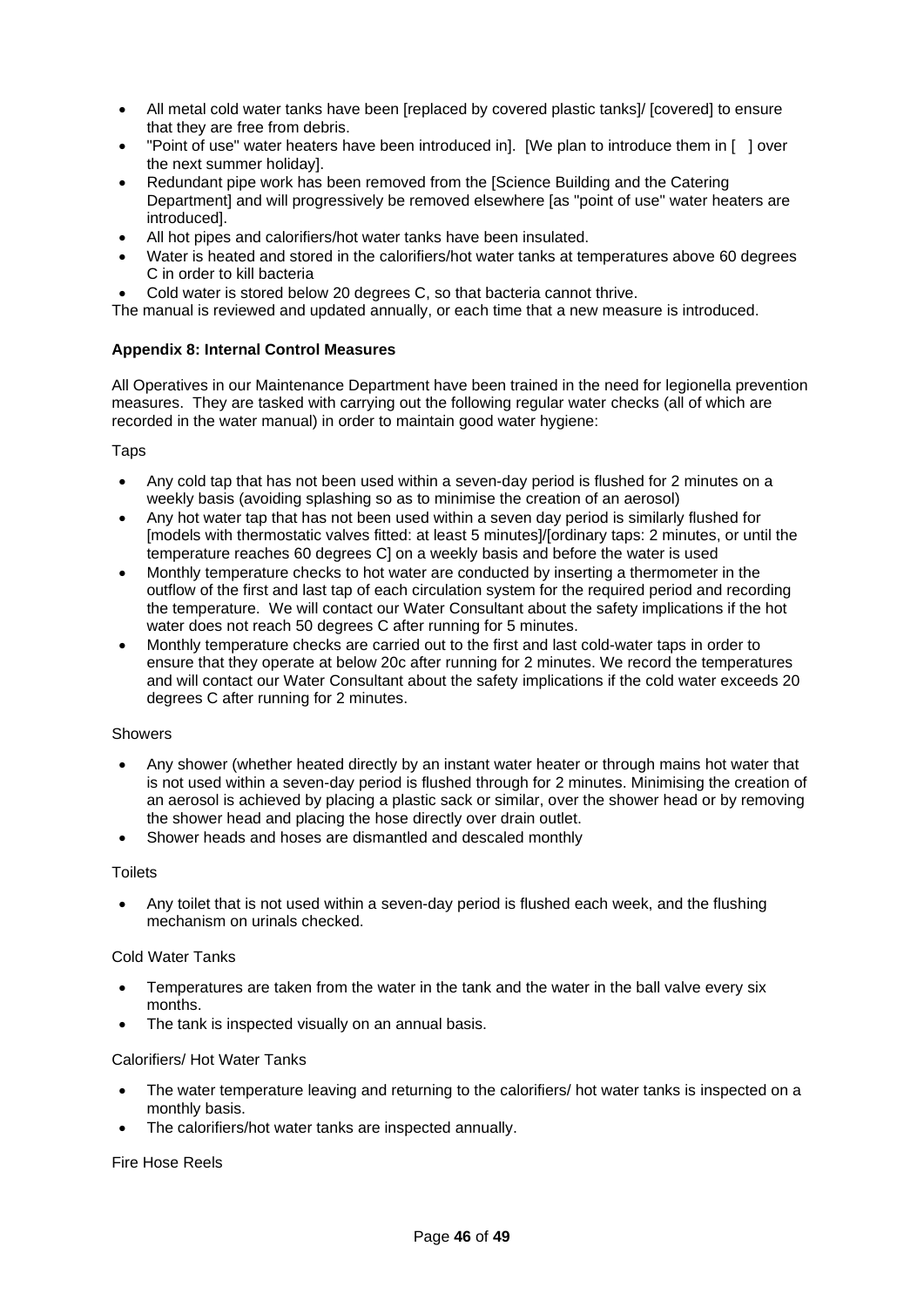• Fire hose reels are inspected and tested annually. Staff are instructed to operate the valve slowly to avoid creating aerosols.

#### Drains

- Drains are disinfected monthly
- Debris is cleared from external drains weekly

### Water Systems

- Hot water systems that are shut off for the holidays must be heated to 60 degrees C, and then kept at that temperature for at least one hour in order to kill all bacteria.
- Staff then flush the system before use.
- All cold-water systems that are unused during the holidays are also thoroughly flushed through before use.

### <span id="page-46-0"></span>**Appendix 9: External Control Services**

We employ external contractors to help us to manage water safety in the following areas:

Heating plant, Air Conditioning and Condensers

- Our air conditioning equipment and our evaporative condensers are serviced annually.
- Our boilers and heating plant are services annually and the system is drained.
- The calorifiers/hot water tanks are checked and descaled.
- The heating system is serviced, sludge removed
- Inhibitor chemicals are topped up

### Water Sampling

• An accredited Water Consultant conducts the following sampling and analysis of our water supplies:

Monthly: Drinking water is sampled and tested once a month

Plumbed water coolers and water fountains are tested.

Six-Monthly: Waste water and effluent are sampled and tested

Annually: Water samples from the calorifiers are tested

The thermostats on taps are checked and repaired/replaced.

Point of use water heaters are checked and serviced

Cold water tanks and pumps are inspected

#### Drains

External drains are inspected and jetted annually.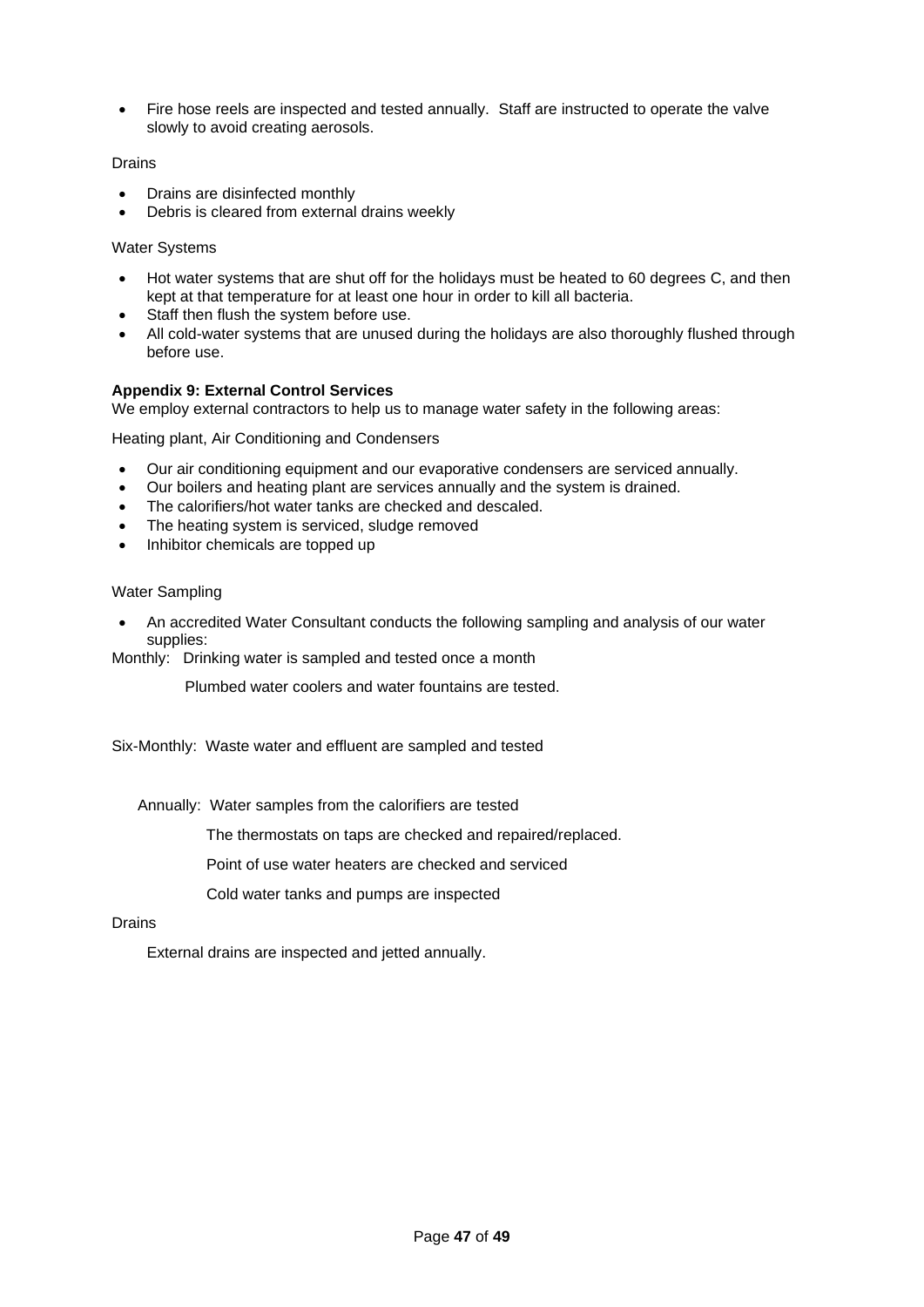## <span id="page-47-0"></span>**Appendix 10 Schools Working at Height Flowchart**



<span id="page-47-1"></span>**Appendix 11: Model COSHH Assessment Sheet**

| Substance:              |  |
|-------------------------|--|
|                         |  |
| Manufacturer/Supplier   |  |
|                         |  |
| Hazardous Ingredient(s) |  |
|                         |  |